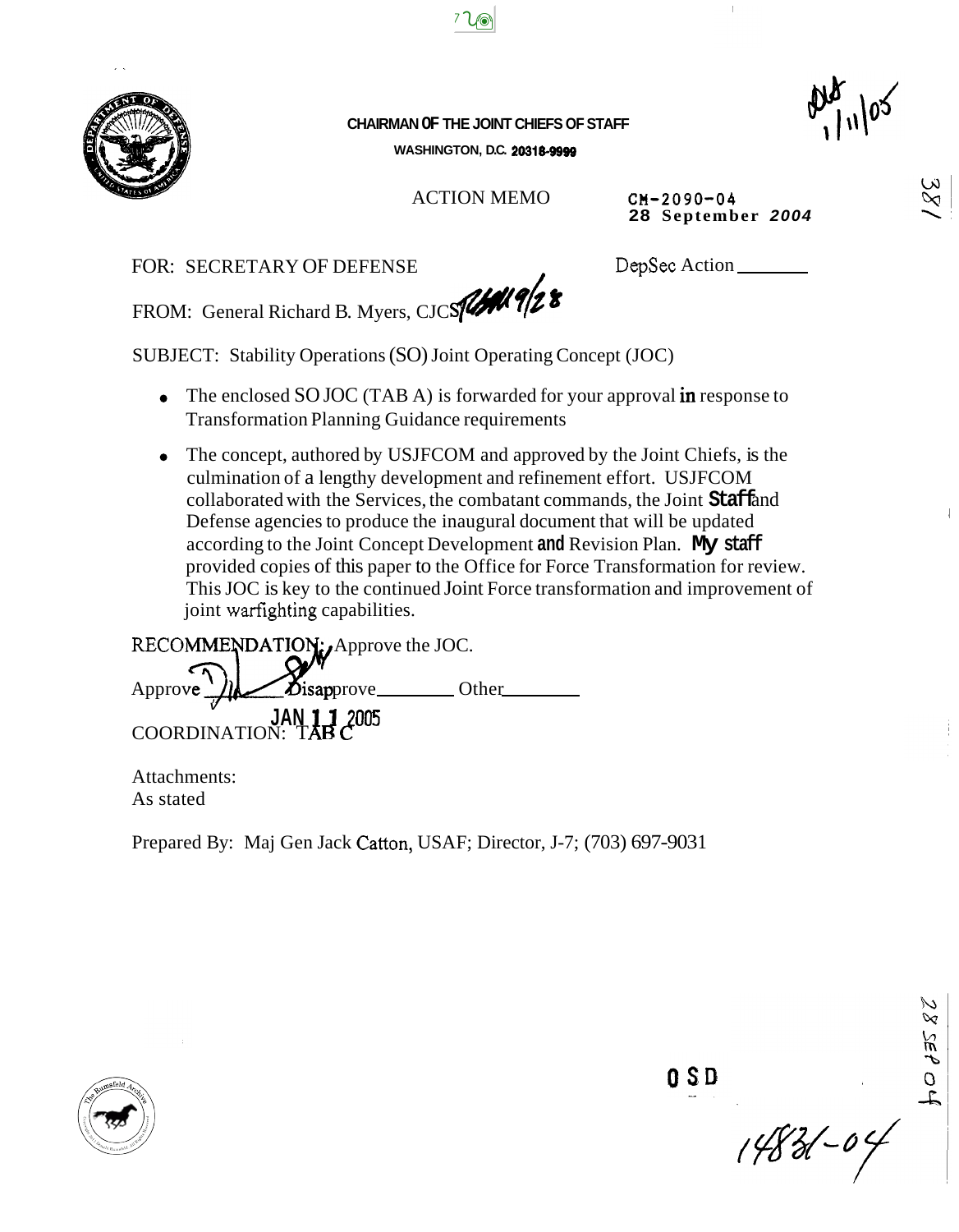# Stability Operations **Stability Operations**  Joint Operating Concept **Joint Operating Concept**



# September 2004 **September 2004**

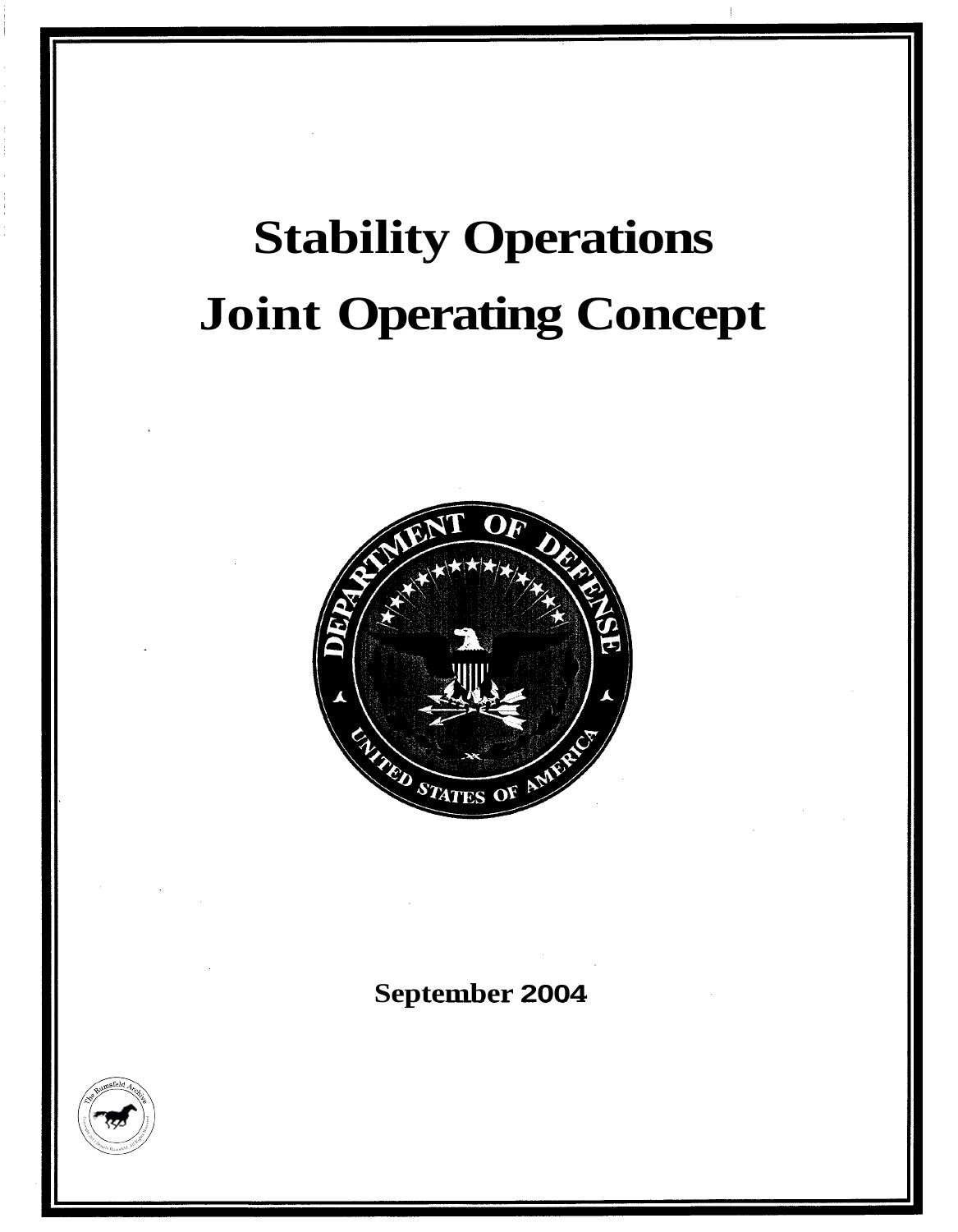As the lead author, US Joint Forces Command matured this concept through the use of joint and Service operational lessons learned and experimentation: numerous cosponsored joint wargames, seminars, workshops and other concept development venues. Throughout, this process was guided by direct input from the Joint Chiefs of Staff.

During the development of this concept each Service, combatant command, selected members of the Joint and OSD staffs, **as** well **as** multinational partners and selected non-DoD agencies made significant contributions. Also included throughout were a host of active and retired flag and junior officers, academics, and professional strategic thinkers.

US Joint Forces Command will continue to use experimentation and lessons learned to refine this concept. Version **2.0** is expected to be staffed in the **3'd** quarter 05 timeframe.

Whamberstra ..

**E. P. GIAMBASTIANI Admiral, U. S. Navy** 

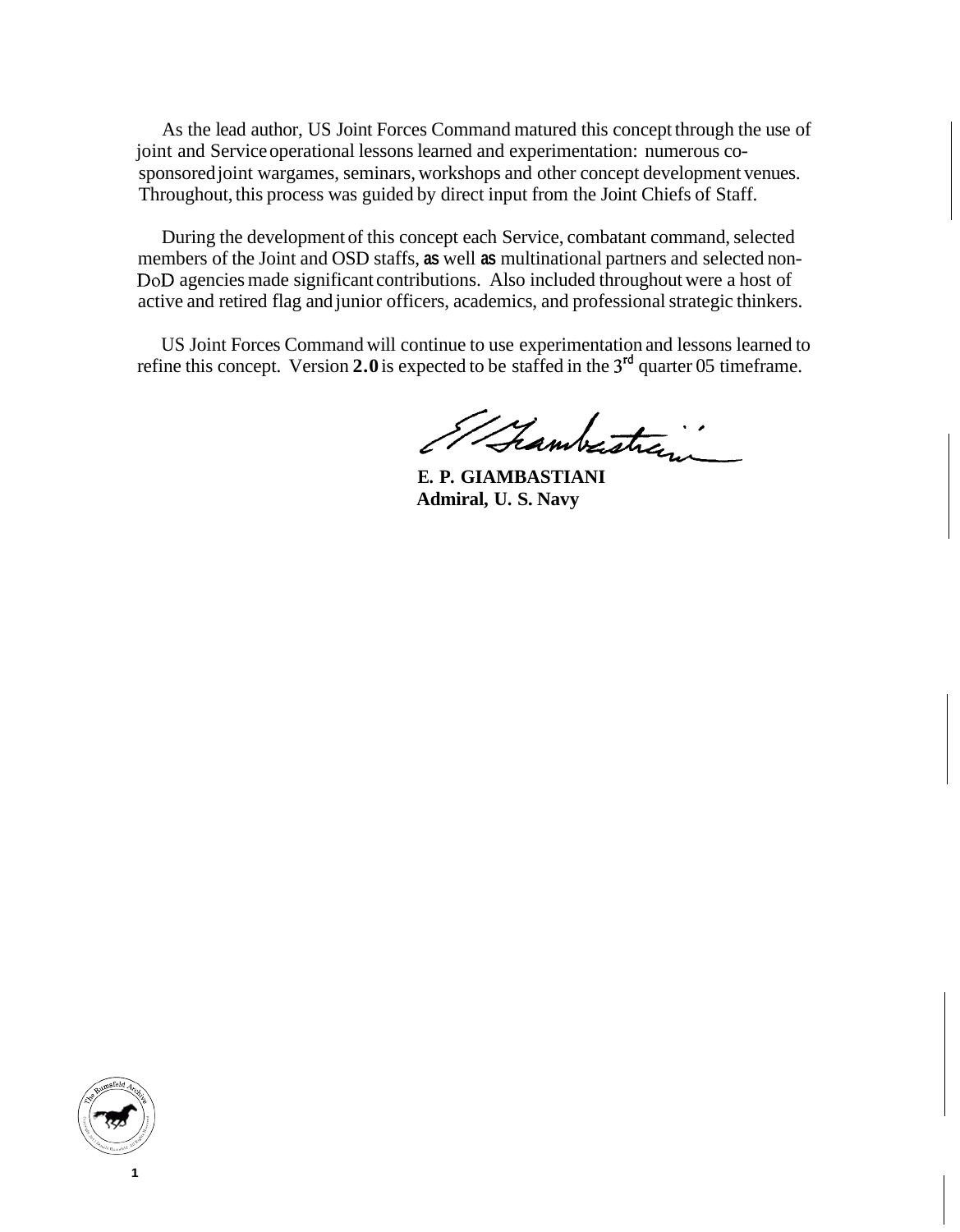# **TABLE OF CONTENTS**

<span id="page-3-0"></span>

| 1.A<br>1.B                             |                                                              |  |
|----------------------------------------|--------------------------------------------------------------|--|
|                                        | SECTION 2 _DESCRIPTION OF THE CASE 2 MILITARY PROBLEM 4      |  |
| 2.A<br>2.B<br>2C<br>2.D<br>2.E         |                                                              |  |
| 3.A.<br>3.B                            |                                                              |  |
| 4.A<br>4.B<br>4.C<br>4.D<br>4.E<br>4.F | STABILITY OPERATIONS MAPPING TO JOINT OPERATIONS CONCEPTS 53 |  |
| 54                                     |                                                              |  |
|                                        | APPENDIX A - TIMEFRAME, ASSUMPTIONS, AND RISKS 56            |  |
|                                        |                                                              |  |
|                                        | APPENDIX C - COERCION, INDUCEMENTS, AND SOCIALIZATION 63     |  |

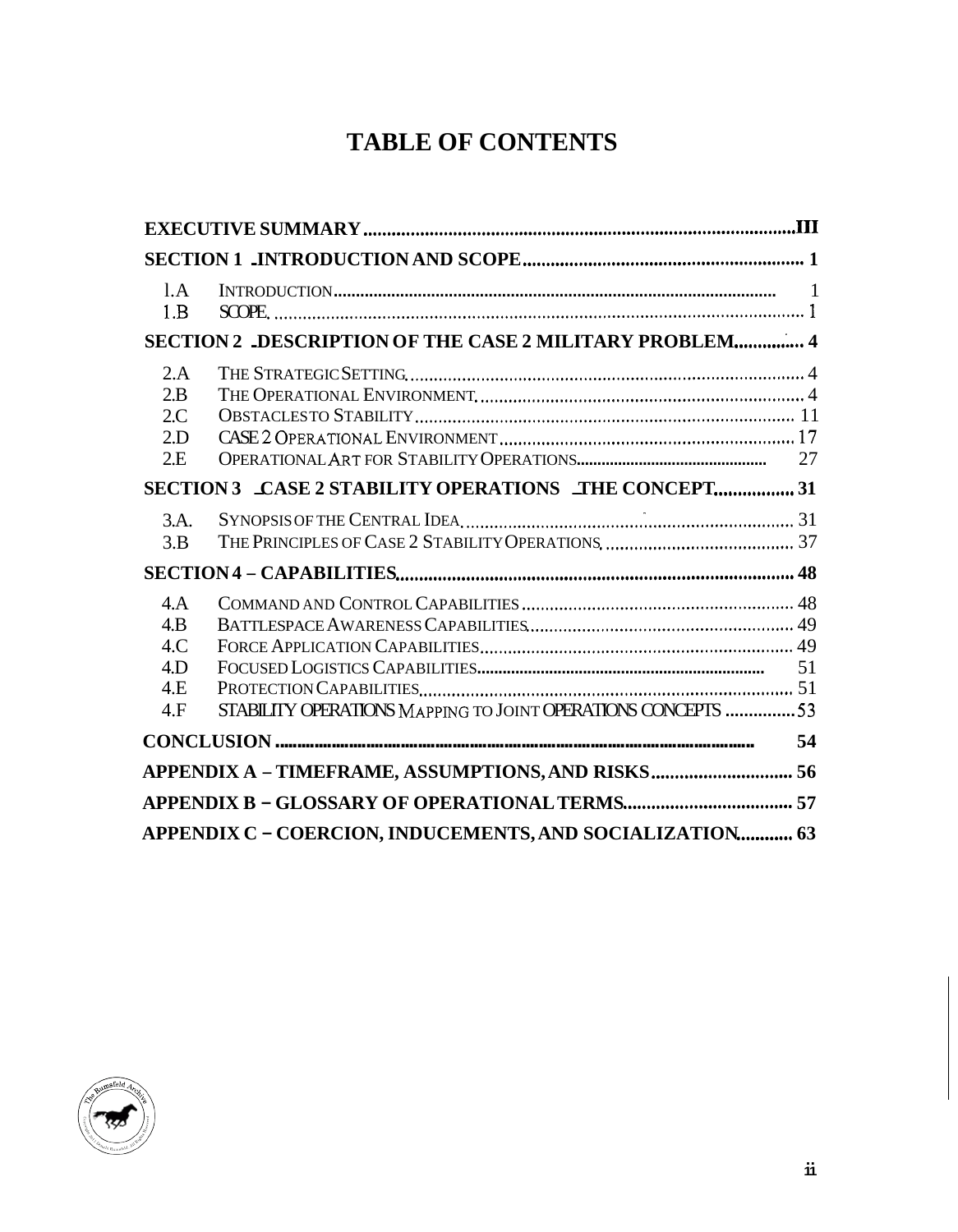#### **EXECUTIVE SUMMARY**

Winning in war consists of securing the desired political aims. To achieve these aims requires both winning in conventional combat operations as well as stability operations: imposing the security required to facilitate the transition to and reconstruction of a "new" normal once major conventional combat operations cease. The joint force will conduct stability operations in all phases of major conventional combat operations: pre-crisis, during major conventional combat operations, and postwar.' The overall purpose of these operations is to achieve the strategic national, or coalition, goals.

The joint force, as part of a multinational and integrated, multiagency operation, will provide security, initial humanitarian assistance, limited governance, restoration of essential public services, and other reconstruction assistance. These kinds of stability operations will be conducted simultaneously, distributed throughout the theater of war. All will require a combination  $\sigma$  *detailed situational understanding; a coerciveposture against obstructionists; unified direction from legitimate civil authority; integrated, multiagency unity of purpose and coherency of action; sophisticated media operations; organizational endurance; and sufficient popular support over time in order to facilitate the transition to legitimate local governance and reduce the likelihood*  $\sigma$ *destabilizing elements.* 

In the pre-conflict period, the joint force commander's focus is preventive, seeking resolution of conflict by conducting operations to secure the United States' **(US)**  objectives and prevent the crisis from crossing the threshold of conflict. During periods of conflict, the joint force commander conducts stability operations for two purposes. The first purpose is to ensure the uninterrupted continuation of combat operations. The second is to create conditions favorable for the long-term success of the US and coalition post-conflict reconstruction program. In the post-conflict period, stability operations include both security operations and civil-military operations in support of civilian agencies and organizations to complete the achievement of wartime political objectives. During conflict the joint force is the "supported" agency. In prevention and

<sup>&#</sup>x27; For brevity's sake, 'joint" in the context of this concept refers to a joint, multiagency, and multinational force and includes the integration and appropriate balance of conventional and special operations forces.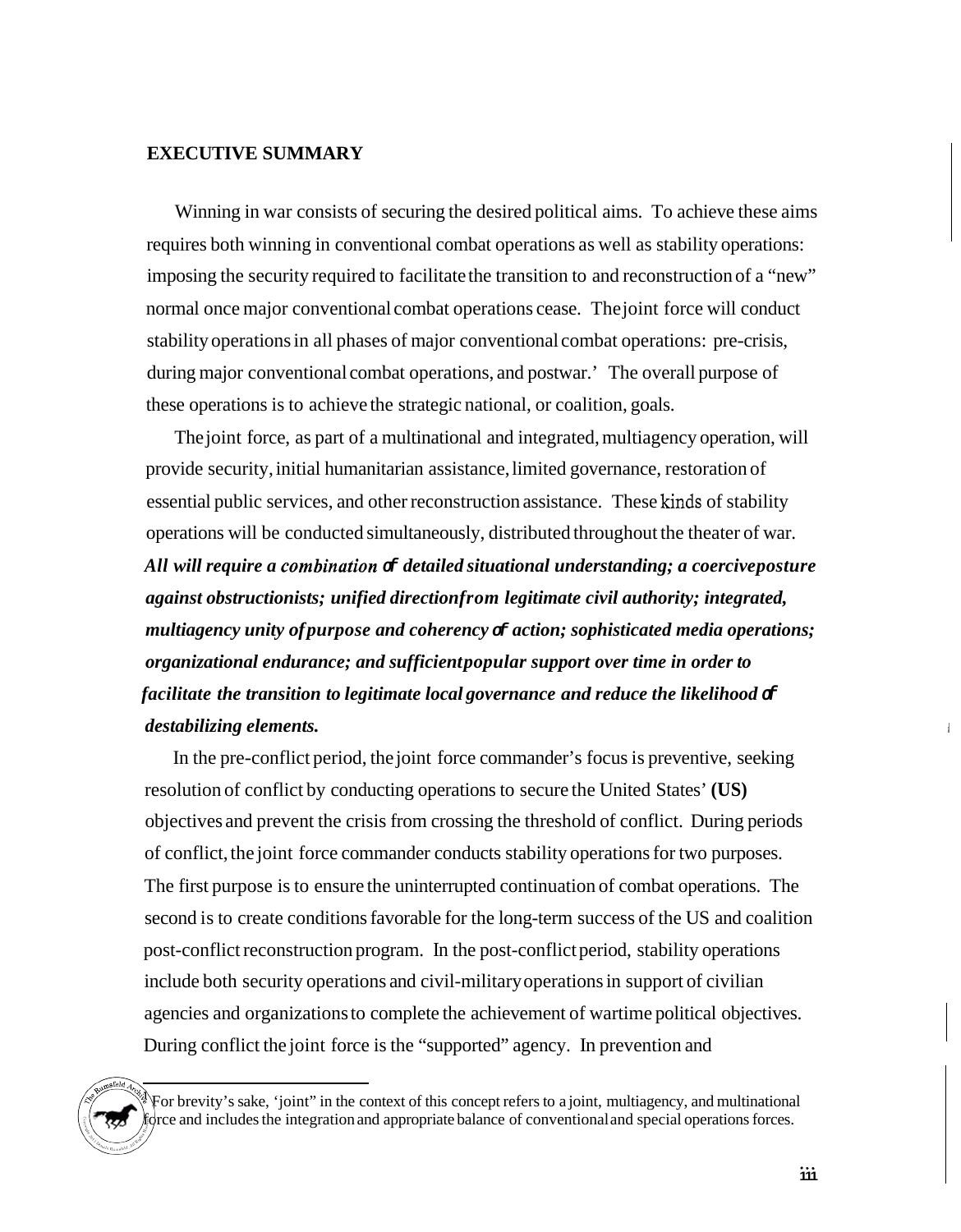reconstruction operations, the joint force is the "supporting" agency. The transitions from supported to supporting and back again are a critical component of both unity of purpose and coherency of action.

Stability operations associated with major combat are among the most complicated missions assigned to the United States military and require a focused approach to ensure that they are successful in obtaining strategic aims. To help provide this required focus, the stability operations concept proposes 10 principles that should guide a joint force commander's thoughts on the conduct of operations pre, during, and post- conflict. These principles are:

- 1. Organize military and civilian agencies to achieve unity of purpose and coherency of action.
- **2.** Incorporate information operations into every action, tactical and operational.
- 3. Impose security by adopting an assertive posture.
- 4. Defeat those violently opposed to stability.
- 5. Neutralize, co-opt, or induce others who threaten stability.
- *6.* Act with precision quickly: Balance restraint and overmatching power.
- **7.** Act from a position of legitimacy.
- 8. Pursue interim conditions for "next state" in the transition process.
- 9. Operate within the law.
- 10. Develop reliable local intelligence.

The military organizes, trains, and equips its forces for conventional combat; it must prepare similarly for stability operations, which will usually involve fighting to establish a secure environment. Military organizations must have the capability to organize, train, equip, and execute long-term stability operations simultaneously with major conventional combat operations. Preventive actions, particularly special operations, information operations, and intelligence activities, properly planned, resourced, and conducted, might even obviate the need for subsequent conventional combat operations by preventing the situation from crossing the threshold of war. If war is thrust upon us, stability operations are essential to the ultimate achievement of strategic aims. Stability operations are a core mission of the military services and civil agencies.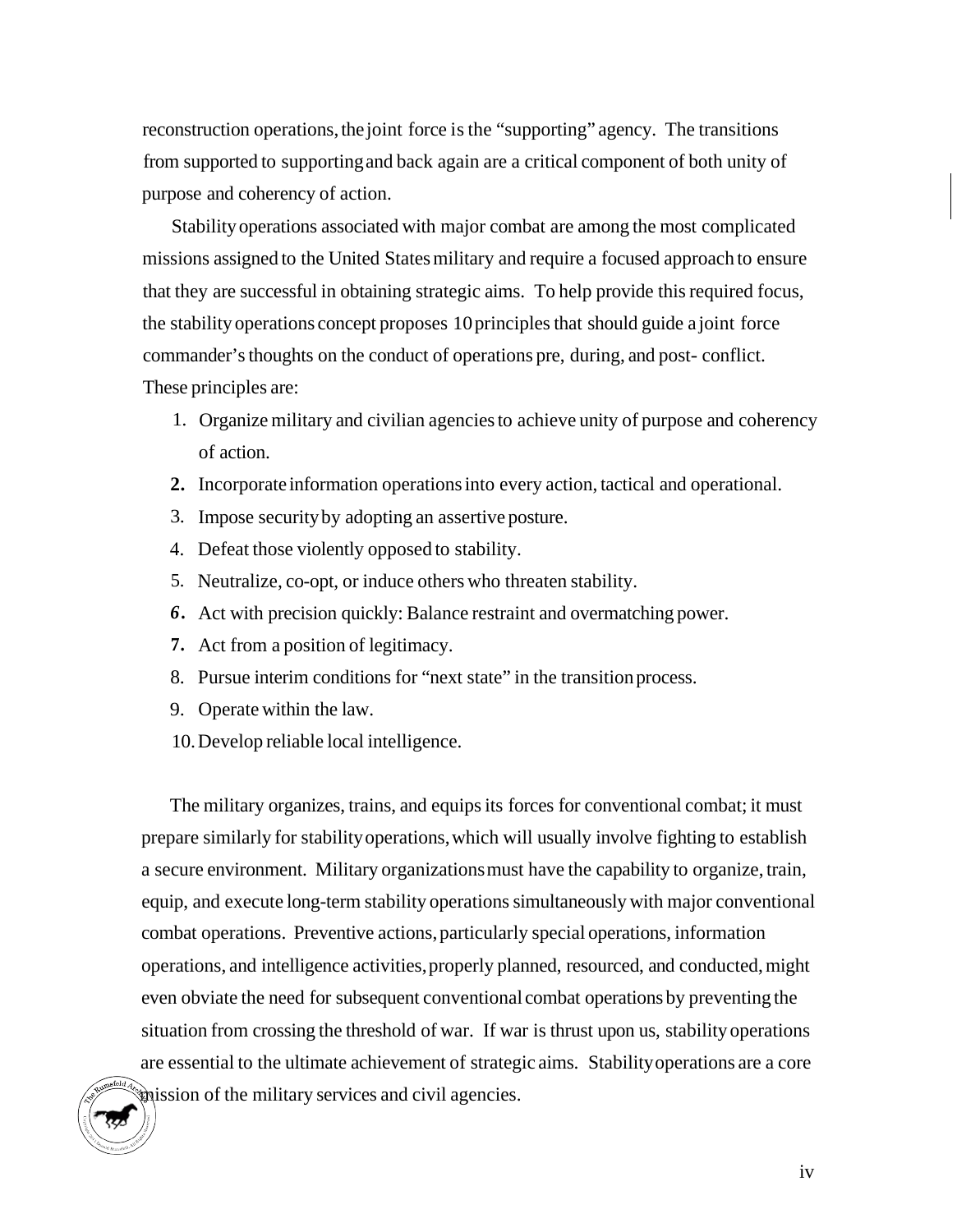Joint and Service doctrines identify many different types of stability type operations including peace operations, humanitarian assistance, arms control, and shows of force. Version 1.0 of this concept describes a stability operations concept that focuses on operations that precede, occur during, and follow major conventional combat operations in order to achieve a "new normal" environment. The scope of this version of the operational concept is particularly tailored to situations which involve a hostile nationstate acting in ways that are inimical to the vital or important interests of the United States and its allies, or employ a level of coercion against its own population that exceeds accepted norms of international behavior.

This concept is focused on the time horizon just beyond the Future Years Defense Program (FYDP), roughly 2015 and is predicated on the following assumptions: Assumption 1: The US government will conduct stability operations.

Assumption 2: The US will play a decisive role in stability operations.

Assumption **3:** The military and interagency community will achieve synergy in planning and execution.

Assumption **4:** The stability operations concept outlines four cases in which the US would intervene to impose security, stabilize the situation, and facilitate the transition to would intervene to impose security, stabilize the situation, and facilitate the transition to legitimate local governance. In essence, Case 2—major combat operations—is the most depitimate local governance. In essence, Case 2—major combat operations—is the most dangerous and Case 4—transnational actors—is the most likely to occur. Development in future versions of the concept will be: Cases **4,** then 3 and 1. The cases are described in detail in Section 1 (htroduction and Scope) of this concept document.

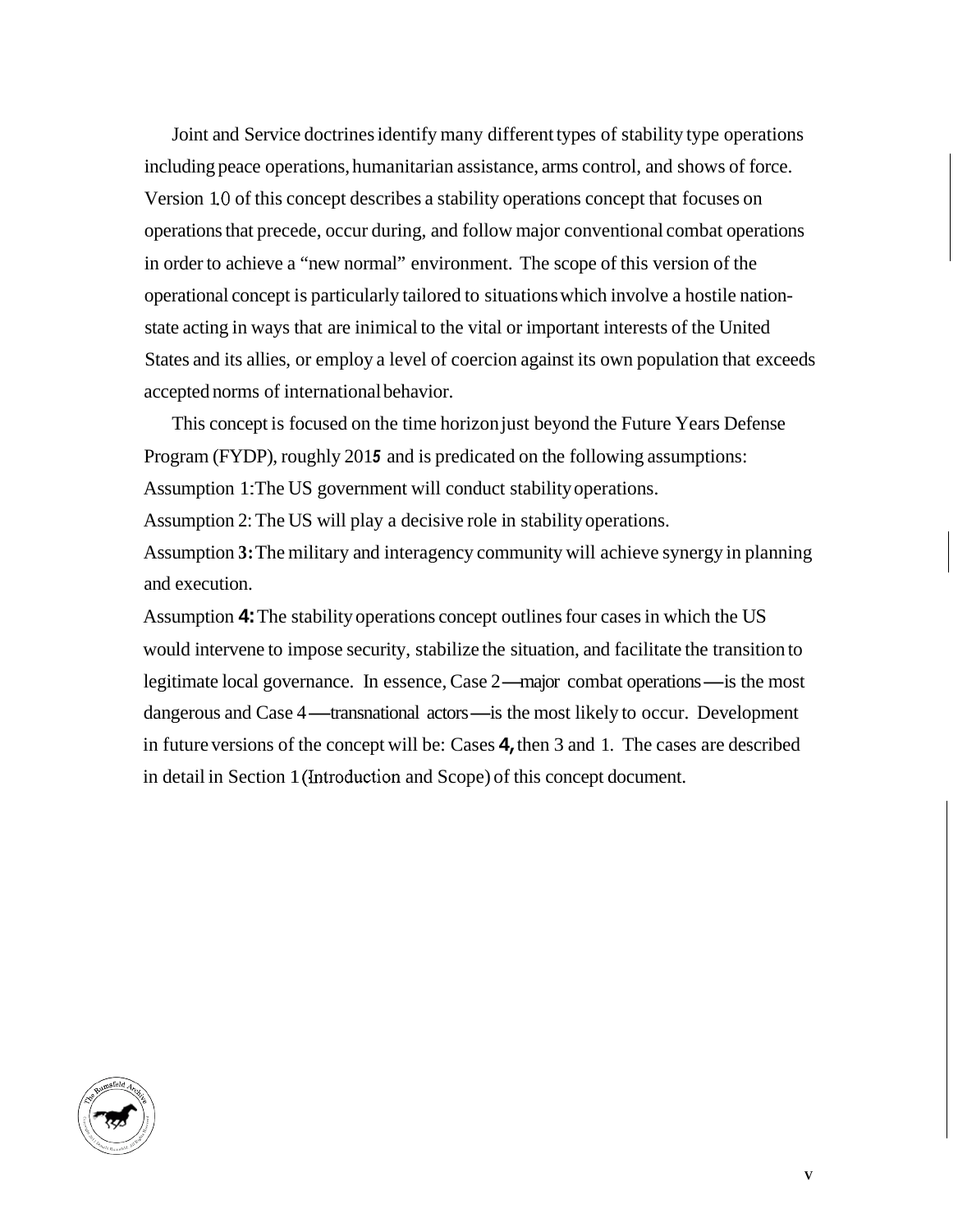## <span id="page-7-0"></span>**Section 1** - **INTRODUCTION AND SCOPE**

#### **l.A Introduction.**

This initial version of the Stability Operations Joint Operating Concept articulates how a future joint force commander plans, prepares, deploys, employs, and sustains a joint force conducting stability operations that precede, occur during, and follow conventional combat operations.

This concept describes the challenges the United States and its coalition partners will face and proposes solutions to these challenges while identifying the capabilities required to implement the proposed solutions. Additionally, this concept explicates 10 principles to guide ajoint force commander's thought process in developing a coherent strategy for conducting stability operations associated with major conventional combat.

The iterative process of developing the joint operating concept provides a product reflective of historical analysis, operational lessons learned, and past experimental findings as well as forming the foundation for future experimentation. Finally, this concept contributes to further development of subordinate joint functional and enabling concepts that feed Joint and Service transformation plans.

# **l.B Scope.**

The scope of a complete stability operations concept must address at least the following four cases:

Case 1 - *An* allied or friendly nation-state requests US or multinational assistance in protecting itself from subversion, lawlessness, and insurgency.

Case 2 - US and its allies conduct major combat operations to defeat a hostile nationstate that acts in ways that are inimical to the vital or important interests of the US and its allies or employs a level of coercion against its own population that exceeds accepted norms of international behavior.

Case 3 - US and its allies intervene in a nation, or region that becomes ungovernable, collapses economically and disintegrates into sub national units under the control of warlords and their militias or worse, complete anarchy.

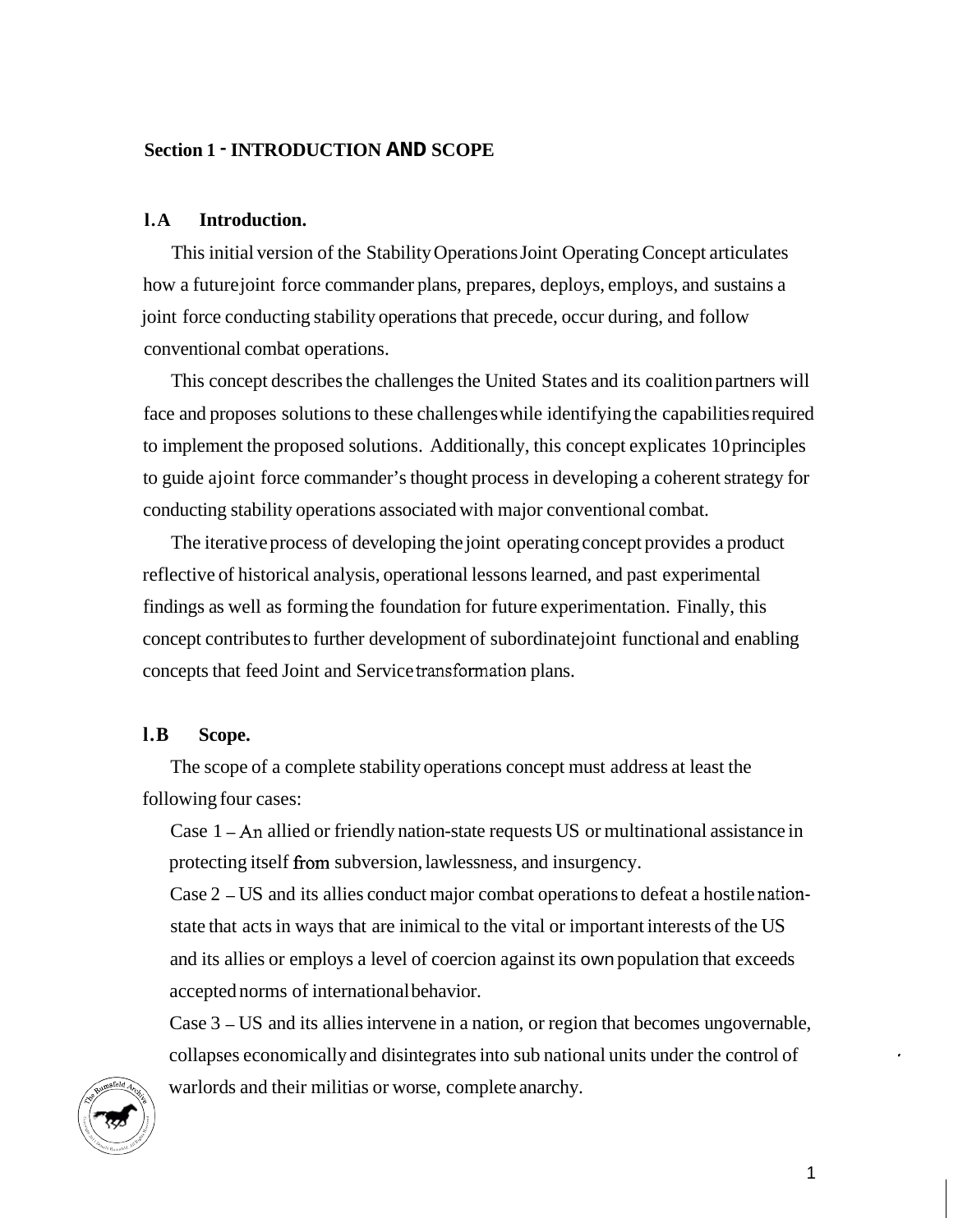Case **4** - US and its allies conduct operations to defeat a transnational, non-state organization, whose ideology involves significant degradation of human rights that places at risk large segments of a population and acts in ways that destabilize legitimate governments, threatens whole regions, and exceeds the accepted norms of international behavior.

Success in each of these cases requires integrated, multiagency and frequently multinational operations—one of which will be military. Armed military operations are often necessary but rarely, if ever, sufficient to achieve the overall strategic aim. The success of stability operations does not rely solely on killing insurgent combatants or destroying an enemy's will to fight. Attainment of political objectives requires the application of all elements of government action in a coherent campaign supported by a sophisticated strategic communications campaign. In stability operations, a nation-state can be defeated by militarily weaker state or non-state adversaries if the stronger power is ignorant of the enemy, fails to formulate clear goals, and, perhaps worst of all, pursues military goals that detract from attaining the conflict's political objective.

Stability can be a misleading word. In the four cases described in this concept, "stability," understood as *"status quo antebellum,"* will not often be our strategic goal. Rather, the United States (and its coalition partners) will seek a new, better *status* quo-a *status quo* in which citizens are better off than they were before conflict erupted in their country or region. "Better off' can have many connotations. "Better off' may mean more freedom, increased potential for economic prosperity, improved health and safety conditions, or some combination of the aforementioned. Thus, the stability operations described in this concept will rarely, if ever, merely reestablish the kind of order that had existed prior to friendly action. In fact transitioning to a new and better status quo will often involve instability.

The Joint Operations Concepts describes stability operations as "military operations in concert with the other elements of national power and multinational partners, to maintain or re-establish order and promote stability."<sup>2</sup> This definition does not capture the essence of the issue at hand. This concept, therefore, describes stability operations as

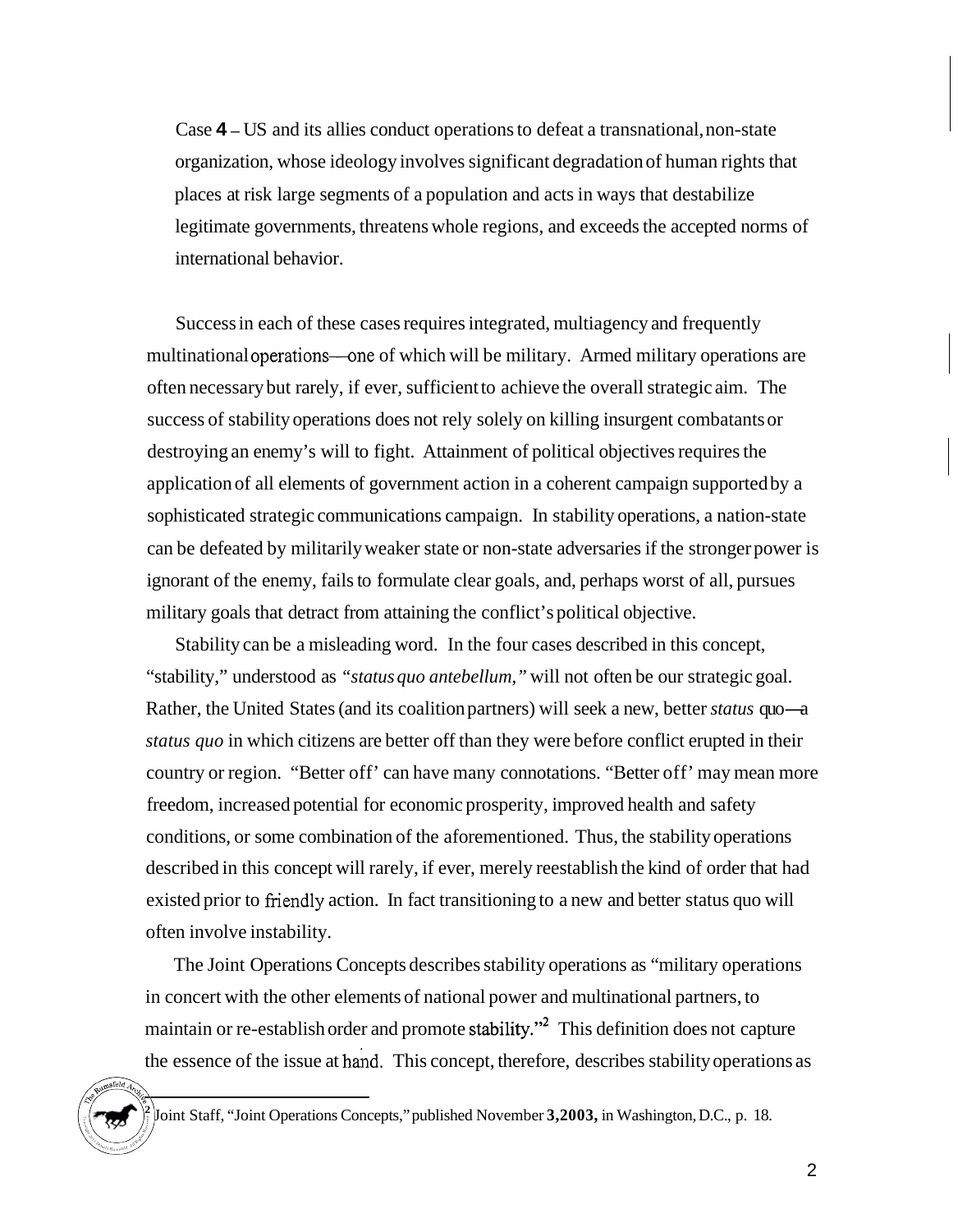multiagency operations that involve all instruments of national and multinational action, including the international humanitarian and reconstruction community to support major conventional combat operations if necessary; establish security; facilitate reconciliation among local or regional adversaries; establish the political, social, and economic architecture; and facilitate the transition to legitimate local governance.

Stability operations establish a safe and secure environment; provide essential social services, emergency infrastructure reconstruction and humanitarian relief in order to facilitate the transition to legitimate, local civil governance. The objective is clearly to establish governance that enables a country or regime to provide for its own security, rule of law, social services, and economic activity and eliminate as many of the root causes of the crisis as feasible to reduce the likelihood of the reemergence of another crisis.<sup>3</sup>

Finally, in almost every specific situation covered by the four cases described earlier, operations will entail a long-term commitment of multiple US agencies as well as coalition partners. Often in stability operations, we will be opposed by enemies seeking to employ a strategy of protraction. "Endurance" is required, therefore, to achieve success. Commitment by US civilian political leadership must endure long enough to see strategic objectives materialize. Organizations, military and non-military alike, must have a sufficiently robust structure to conduct sustained operations for lengths of time that may extend several months to several years.

This document is deliberately limited to Case 2, namely the stability operations that precede, are concurrent with, and follow major conventional combat operations.<sup>4</sup> It addresses the response by the US government and its coalition partners when war is thrust upon us, and under circumstances in which war includes a change in the political arrangement of an opponent's government. Case 2 involves complex and dangerous stability operations, often including counterinsurgency operations that the joint force will have to conduct against determined adversaries. Later versions of this concept will focus upon the other forms of stability operations.

See figure 1, [page](#page-15-0) **9. 3** 

<sup>&</sup>lt;sup>4</sup> Henry, Ryan, principal deputy undersecretary of Defense (Policy), "Development of Joint Operating Concepts," undated letter, p. 1, sent from Washington, D.C. This letter describes the necessity to limit the scope of the Stability Operating Concept.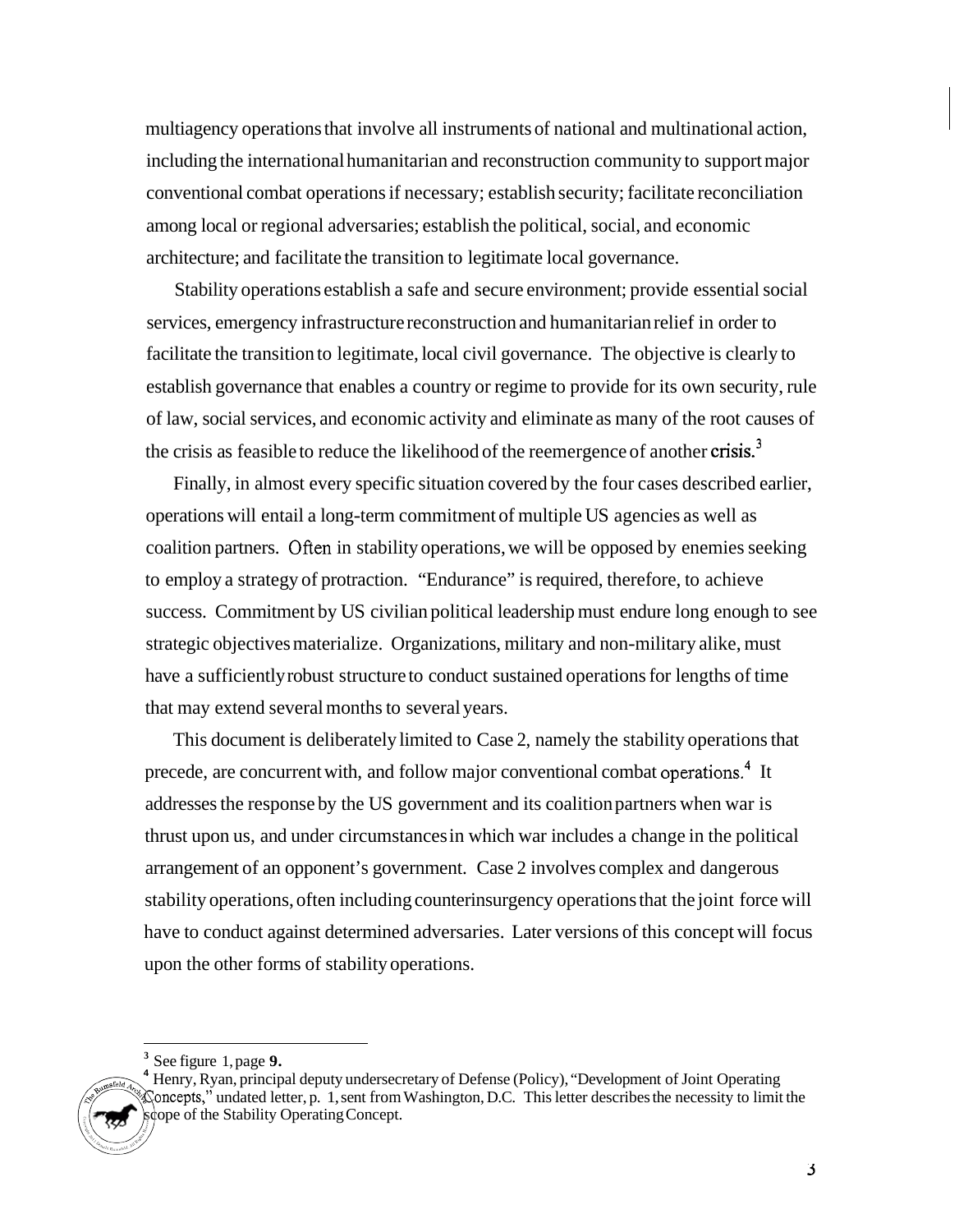## <span id="page-10-0"></span>**Section 2** - **DESCRIPTION OF THE CASE 2 MILITARY PROBLEM**

#### **2.A The Strategic Setting.**

The next two decades will contain a perplexing and complex array of security challenges for the United States. Many of those challenges will be brought to a state of unavoidable conflict by influences external to the location of the conflict itself. National, transnational, and non-state actors will challenge and redefine the global distribution of power, conventional definitions of sovereignty, and the nature of warfare. Local conflicts and wars are more likely than in the past to escalate into broader conflicts.<sup>5</sup>

Ideological conflicts have not ended. Deeply seated differences in societal, cultural, and religious values remain even in this post-Cold War world. Sometimes these differences will turn violent. Societies, whether nation-state or not, will still confront one another. Major conventional combat operations, with their associated stability operations, will remain a constant potential for the foreseeable future.

Future military operations will be joint campaigns that will include multiagency, multinational, and multilateral partners to achieve mission success. Stability operations are no exception. Truly integrated, multiagency planning, preparation, and execution are hallmarks of future stability operations. The challenges that the United States and our allies and friends face in the future in conducting stability operations involve **a** complex mix of global dangers, problematic nation-states, and illegal transnational organizations. These challenges threaten the national interests of many nations, not just the United States, and are more complex than any one nation can solve. Solutions require the contributions of multiple nations and agencies-military and non-military, governmental and non-governmental. The requirement is clear: develop the ability to plan, coordinate, and execute multiagency actions at the strategic, operational, and tactical levels.

# **2.B The Operational Environment.**

The operating environment in which stability operations will be conducted is dynamic and uncertain. Uncertainty and complexity will prevail at the strategic level before the crisis and extend to the operational and tactical levels during and after the major combat

United States Joint Forces Command, "The Joint Operational Environment: Into the Future," published October 2003, p. *62;* see also classified sources that are available upon request by appropriate agencies.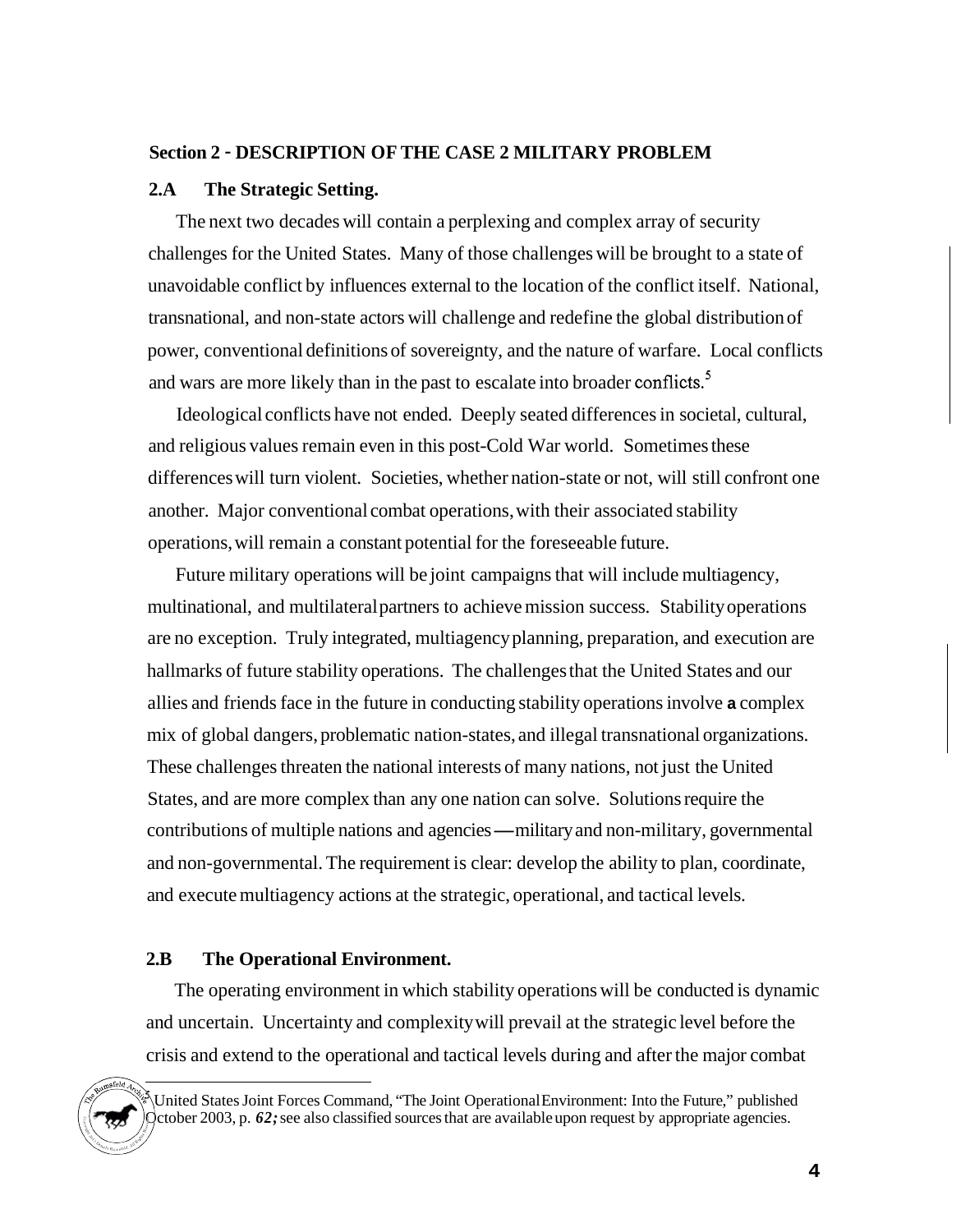operation. Rapid and unexpected changes in the geopolitical landscape will pervade many dimensions—who or what will be the destabilizing factor; who will be our partners; and what will be the military capabilities, intentions, and modes of both our partners and enemies. The "battlefield" of Case 2 on which a major combat operation and its associated stability operation will seek to achieve mission success will likely include some combination of the following operating conditions:

- Disintegration of the hostile regime and collapse of government authority.
- Tribal or clan leaders, warlords, religious groups, and organized crime bosses with various allegiances contending for power and who may be operating transnationally.
- Uncertain disposition of weapons of mass destruction.
- Numerous armed groups including residual military forces; opposing armed, paramilitary groups; insurgent forces; organized criminal gangs; terrorist cells; and networks of common criminals.
- Lack of discipline and control within armed groups.
- Links to global terrorist networks worldwide.
- Easy access to arms, weapons, and explosives.
- Weak, ineffective or tenuous cease-fires.
- Ruthless chaos with no local police or justice institutions to impose law and order.
- Collapse of public services, power distribution, and heath services.
- Widespread starvation and disease.
- Massive numbers of refugees and displaced persons.
- Violence and abuses against civilians.
- Intense media coverage of operations.
- No, or shaky, foundation for civil society and democratization.
- Powerful illegal economic incentives for continued conflict.

These challenging factors suggest the need for effective partnerships, both US as well as coalition, with military and civilian leaders in the stability operation and highlight the requirement for adaptability among those military and civilian organizations executing old a these same operations. These challenges further suggest that successful resolution of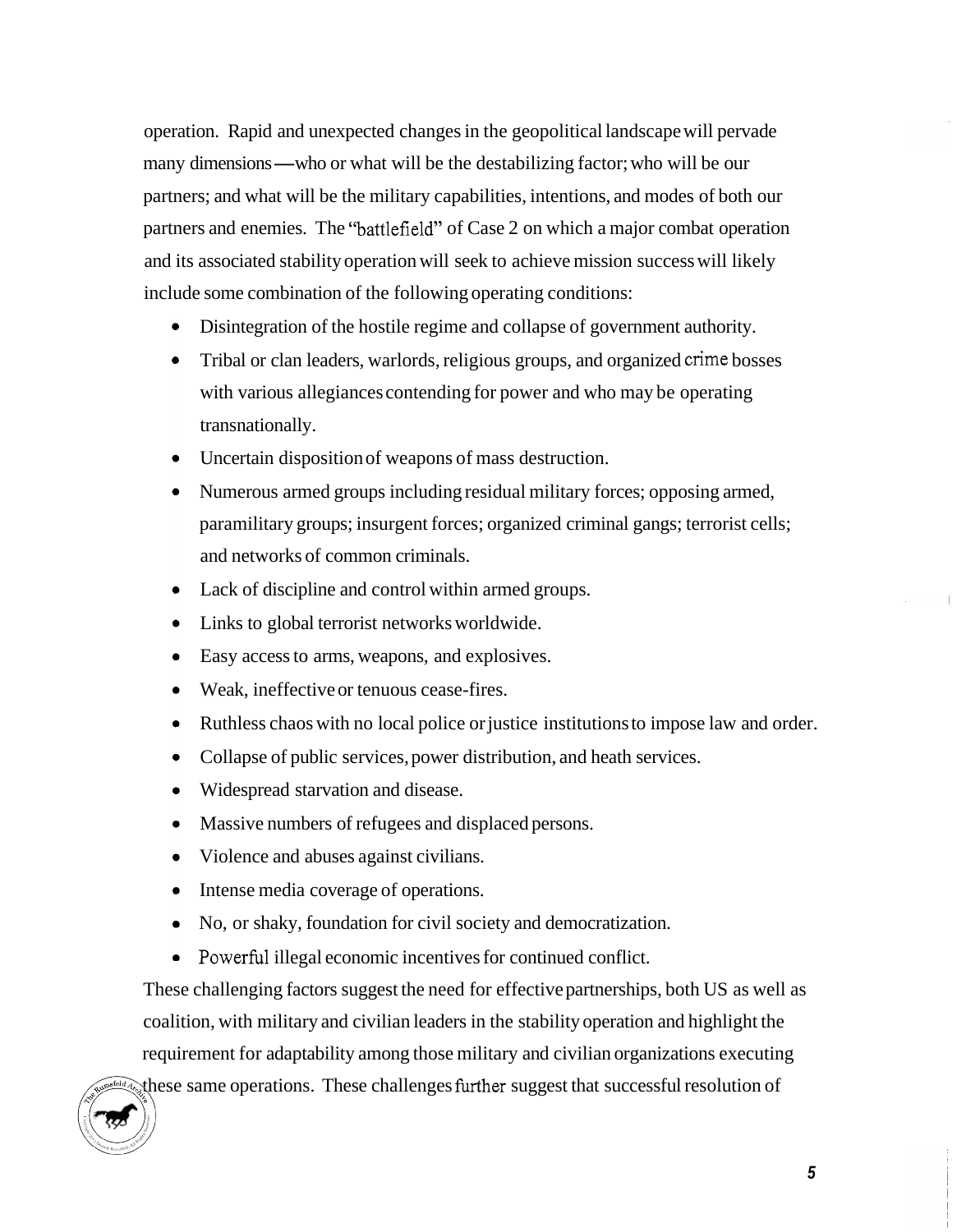stability operations may require years, not weeks or months, of effort. The environment is firther complicated by the transnational nature of some of the opposing forces. The joint force commander must think outside the traditional area of operations. The joint force's battlespace expands beyond the country or region in which they operate and extends through transnational borders and global dimensions. The joint force commander must think locally but be able to act globally.

The joint force will be in a supporting role conducting preventive actions in an attempt to prevent, even up to the last minute, crossing the threshold of war.<sup>6</sup> Preventive actions, if possible, also set conditions for combat should that threshold be crossed. The joint force will be preparing to conduct stability operations in Case **2,** in close partnership with US and coalition civilian officials, intelligence officials, cultural experts, police officials, demilitarization experts, relief experts, weapons of mass destruction investigators, and other national and coalition partners. These preparations are essential to effective stability operations in the initial phases of deployment.

Prior to combat operations, the joint force begins activities to create favorable conditions to support combat operations and create favorable conditions for transition to local governance. Activities include not only efforts to influence adversaries, but also those to influence the physical environment and noncombatants. Actions to influence noncombatants need to extend beyond simply preventing interference with military operations and should include actions aimed at assisting successful realization of longterm goals. These actions are taken to encourage the local population's support for and participation in the post-conflict rebuilding of the country's infrastructure.

During major conventional combat operations, the joint force becomes the supported agency; the main focus will be on achieving military victory. The joint force deploys elements of its forces in close support of the major conventional combat operation and begins to impose security in areas of immediate concern. Stability operations are performed in support of the major combat operation with the main focus on achieving military victory. The emphasis at this point is on imposing security in the wake of conflict so that errant armed groups are brought under control and basic humanitarian relief activities can begin. The imposition of security is one of the first and most



**See** Figure **2, [page](#page-16-0)** 10. **<sup>6</sup>**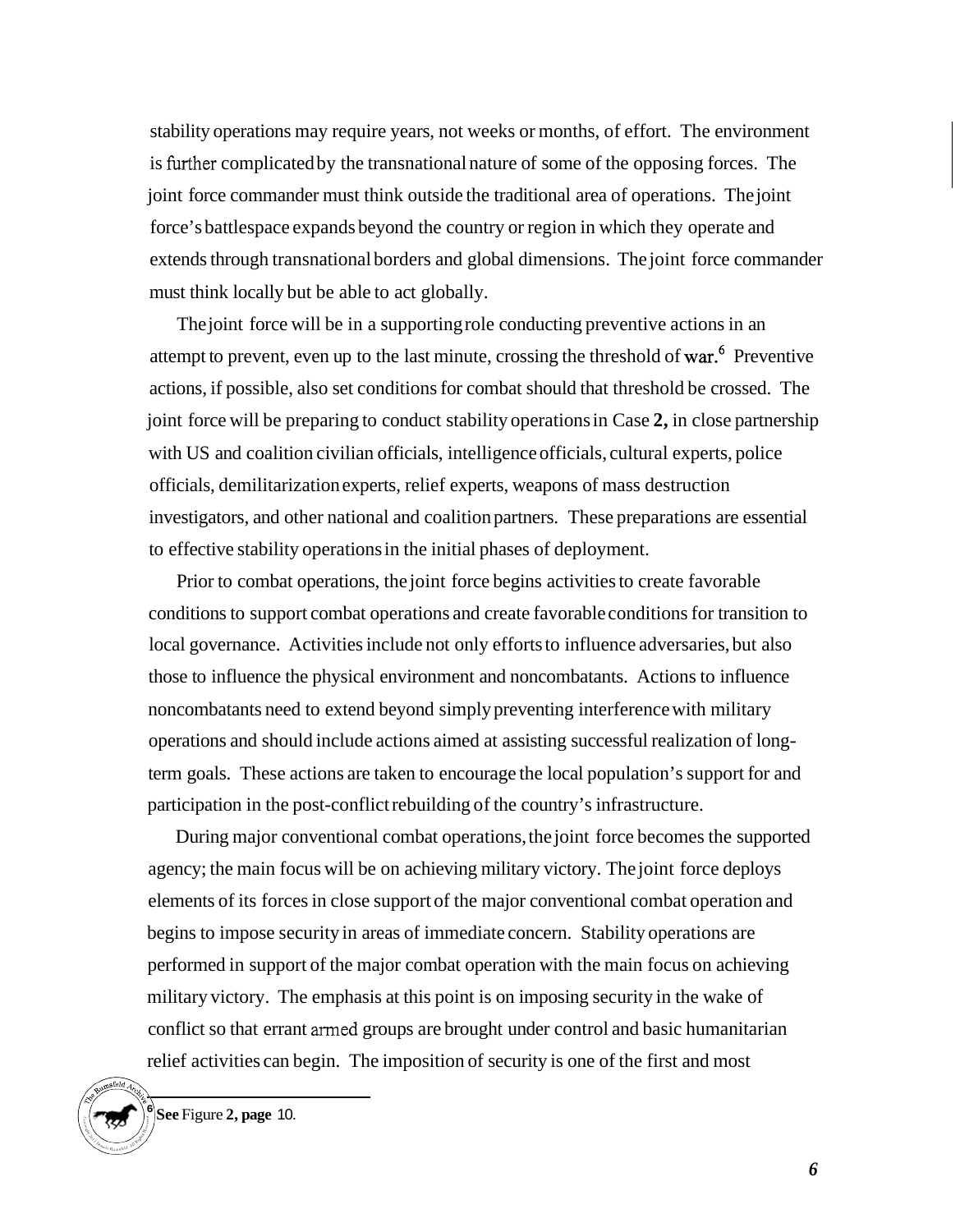important steps toward advancing transition and reconstruction. Imposing security will likely involve armed violence and intense enforcement operations against rogue military and paramilitary elements. Hence, the joint force must execute stability operations even while the fighting continues in the major combat operation. In addition, stability operations conducted during combat operations sets conditions for the restoration operations, which follow.

Post-combat, the joint force again assumes a supporting role. This is the most decisive phase of the stability operation because the joint force has to deal with a range of urgent security challenges, often without the assistance of local partners or police forces. At this decisive phase, the joint force expands its imposition of security throughout the countryside to shape favorable conditions so that civilian-led activities can begin creating the "new and better" conditions from which the "new normal" grows and reduces the likelihood of the reemergence of the root causes of the crisis.<sup>7</sup>



*Figurel: Breaking the Cycle of Crisis* 

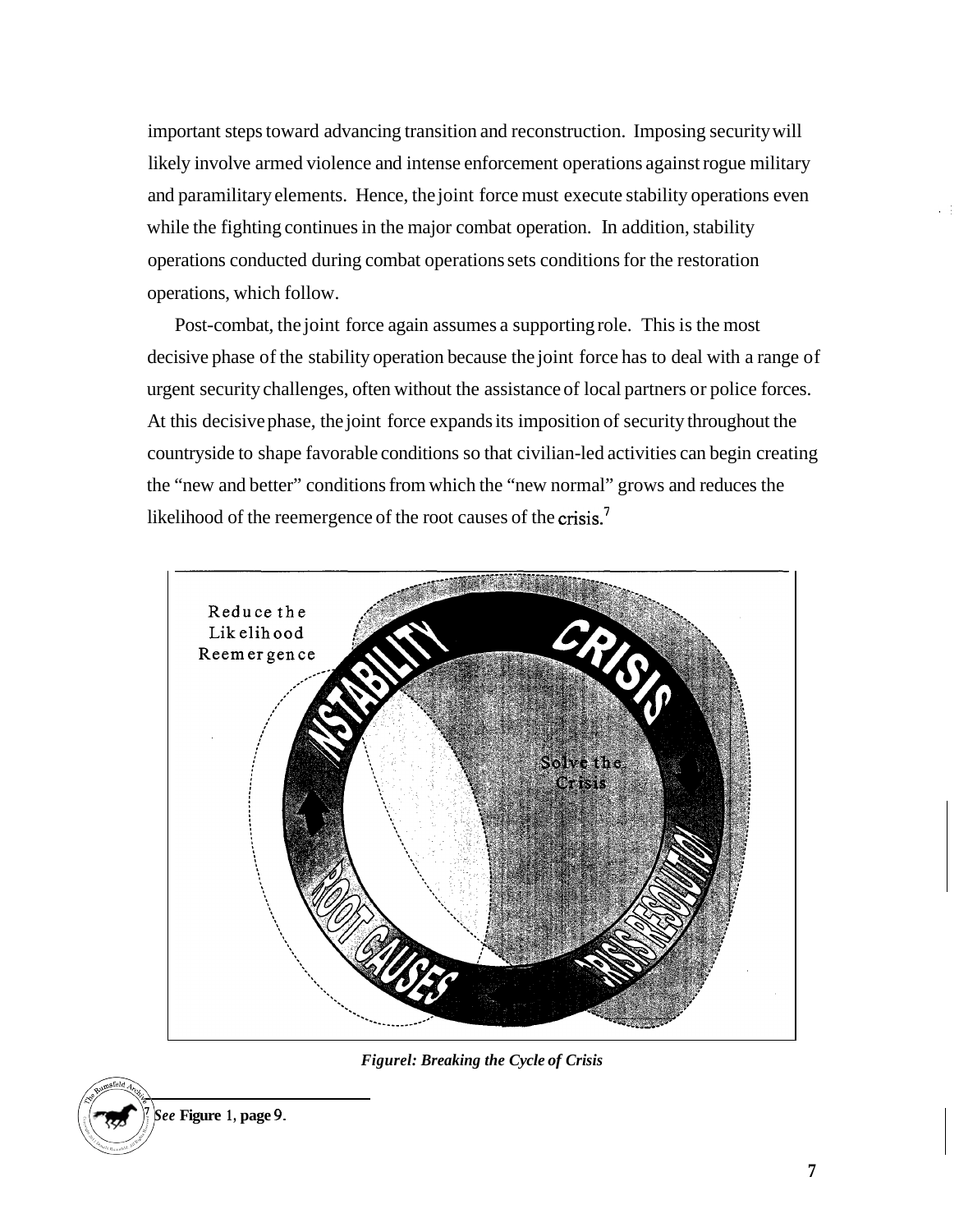Intense media coverage is the environment in which all stability operations take place whether prior to combat, during combat, or post-combat. Throughout each phase, strategic communications are key. Strategic communications require a comprehensive, integrated strategy from the inception of preventive actions through restorative operations and attainment of the desired end-state. Strategic communications must provide command information and assist maintaining the coalition while shaping the battlespace. Additionally strategic communications prevent the adversary from gaining **an** advantage, by anticipating adversary information operations actions and taking proactive measures to discredit adversary themes.'



*Figure 2: Case 2* - *Stability Operations* 

A permissive security environment may exist after a major combat operation in a Case **2** scenario. Much more probable, however, the joint force will conduct stability operations in a hostile or uncertain environment. **A** permissive environment is one in which military and law enforcement agencies have control as well as the intent and capability to assist the major combat operation. *An* uncertain environment is one in which host government forces, whether opposed to or receptive to the major combat



<sup>&</sup>lt;sup>8</sup> Binnendijk, Hans and Stuart Johnson, ed., "Transforming for stabilization and reconstruction operations," assessment published by the Center for Technology and National Security Policy, National Defense University, November **12,2003.**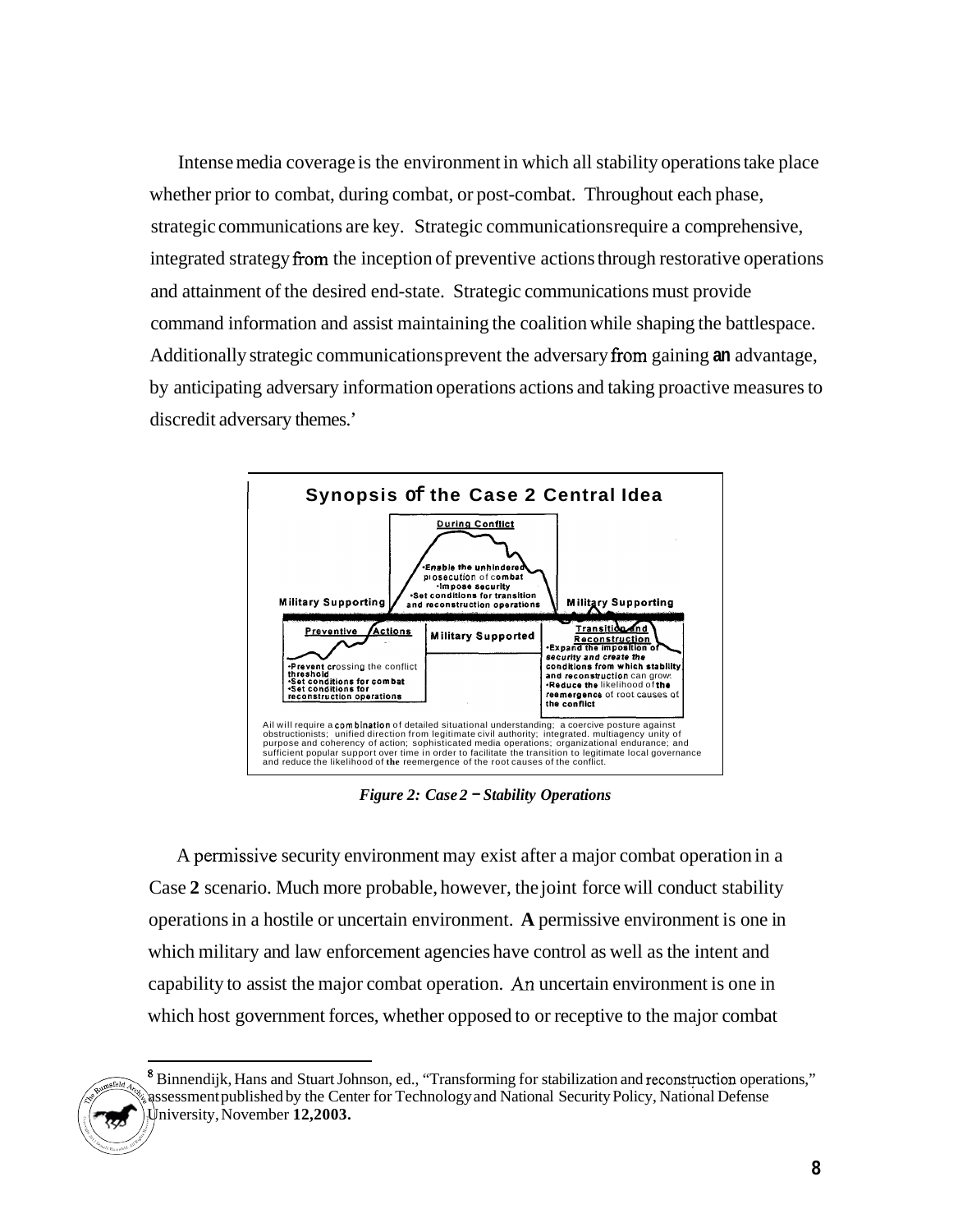<span id="page-15-0"></span>operation, do not have effective control of the territory and populations in the intended operational area. In the most likely scenario of a hostile environment, forces must be prepared to overcome local military, paramilitary, insurgents, terrorists, and crudelyorganized armed gangs trying to disrupt the mission of US and allied military forces. **A**  hostile environment is the operational environment in which a number of hostile forces have some control as well as the intent and capability to effectively oppose the operations of the joint force. Efforts to impose security are likely to be met with hostile action. Counterinsurgency operations may be required to secure a semi-protected working environment in order to eventually impose security in the face of these threats.

Military stability operations during and immediately following a major combat operation must be able to shape the local security environment so that urgent **human**  needs are met and the critical post-war political process can begin. To shape the local security environment, the commander will have to take local actions; he may even have to create global effects inside and outside his area of operations in collaboration with his peers. None of the efforts to grow a "new normal" in Case **2** can begin in an unsafe and insecure environment.

The joint force must set favorable security conditions to capitalize rapidly on a combat victory. **As** major conventional combat operations come to completion, the military focus will shift to imposing a secure environment that successfully promotes law and order. The joint force must be prepared to conduct counterinsurgency operations, unconventional warfare, and counter-terrorist activities as well as limited conventional operations in order to impose a level of security that can eventually be enforced by civilian police forces.

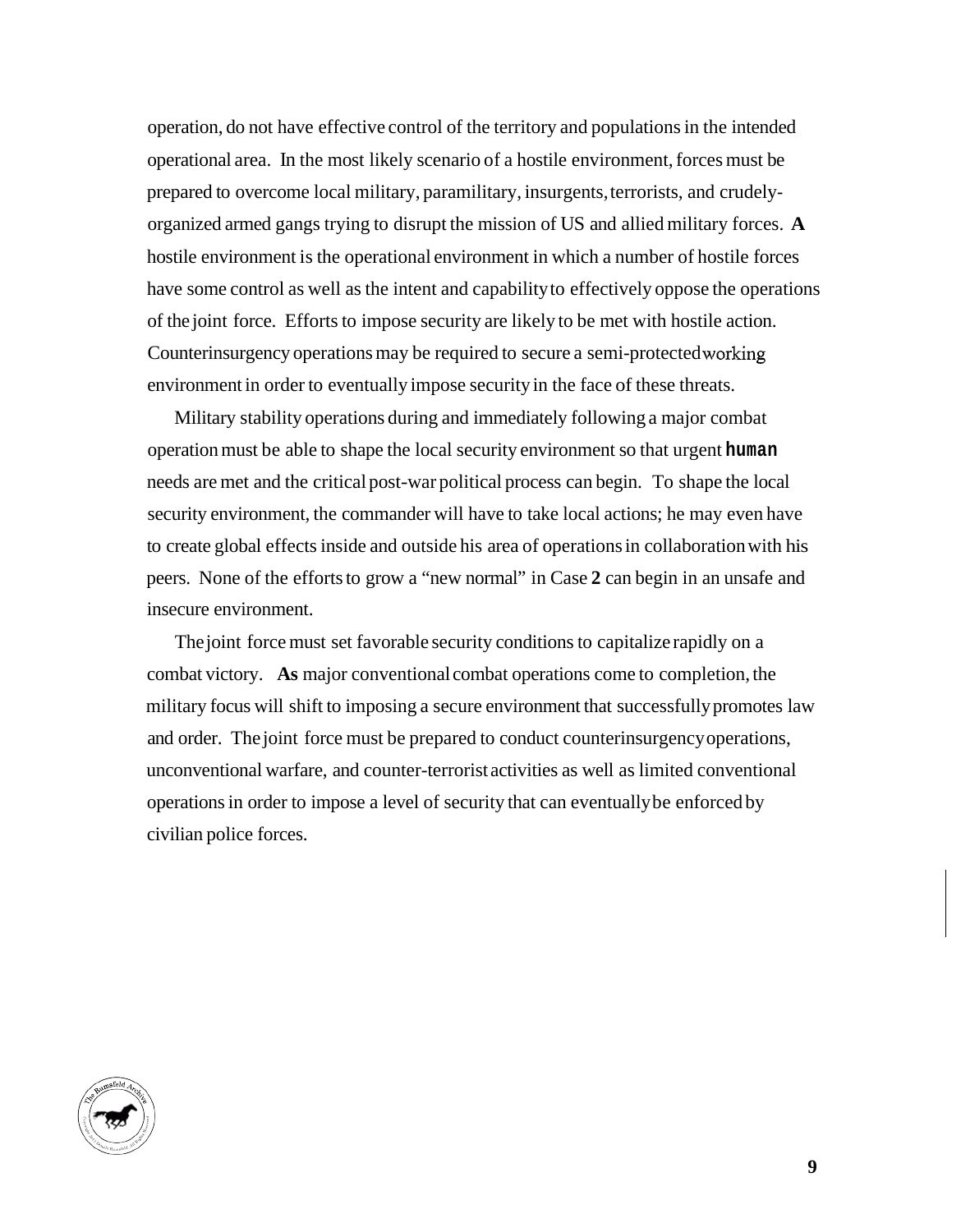<span id="page-16-0"></span>

| <b>Preventive Actions</b>                                                                                 | Durina Conflict                                                                                                                       | Restorative                                                                                  |
|-----------------------------------------------------------------------------------------------------------|---------------------------------------------------------------------------------------------------------------------------------------|----------------------------------------------------------------------------------------------|
| Conduct, when directed, covert<br>and clandestine acts to prevent<br>or prepare combat                    | ·Impose a secure environment<br>to enable the unhindered<br>prosecution of combat and set<br>conditions for restorative<br>operations | •Expand the imposition of a<br>secure environment                                            |
| .Conduct, when directed, overt<br>acts and flexible deterrent<br>options to support diplomatic<br>efforts | -Organize integrated multi-<br>agency to achieve unity of<br>purpose and coherency of<br>action                                       | •Adopt an assertive posture                                                                  |
| •Update already developed<br>situational understanding                                                    | •Adapt from the existing stability<br>operations plan                                                                                 | •Defeat those violently opposed;<br>neutralize, co-opt, induce other<br>opposed to stability |
| for<br>onduct final pi<br>combat                                                                          | precision, quickly.<br>$ct \,$                                                                                                        | •Be present in the community                                                                 |
| Refine cultural intelligence                                                                              | Bill.<br>restraint with<br>:hii<br>power                                                                                              | -Support conditions form which<br>stability grows<br>Ir no-ter                               |
| • Conduct strategic<br>communications                                                                     | Conduct strategic<br>communications                                                                                                   | Conduct strategic<br>communications                                                          |
| ∙Organize train,<br>1<br>D<br>л<br>the t 1 multi-agency to ilit                                           | Endurance                                                                                                                             |                                                                                              |

#### *Figure 3: The Central Idea--Actions*

US Armed Forces advance national security by applying military power as directed to help shape the international environment and respond to the full spectrum of crises, while also preparing now for an uncertain future. Our national military objectives are to promote peace and security and, when necessary, to defeat adversaries. Successful stability operations are an essential means of by which we achieve these objectives. Our record of success, however, is mixed. Stability operations must be exercised and rehearsed, among military, interagency, and multinational organizations during wargames and exercises in advance of a major conventional combat operation.

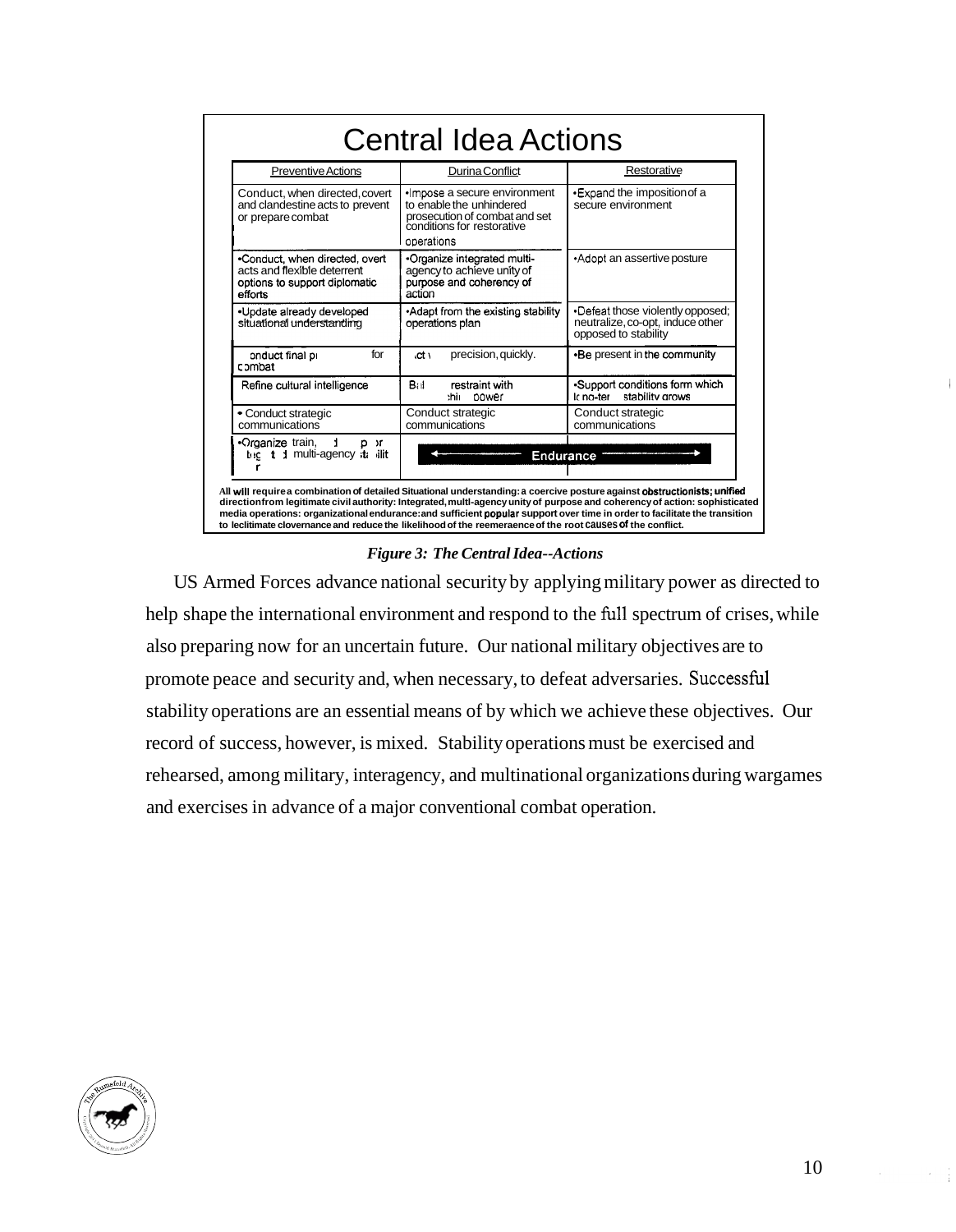# **2.C Obstacles to Stability**

#### **2.C.1. Deliberate threats to Stability: Spoilers.**

Nearly all societies include an element of instability. Many societies have factions and individuals that resist legitimate institutions designed to maintain stability, law and civil order. Furthermore, resistance often comes from external sources who ignore traditional boundaries. While the majority of a population may remain docile even during difficult times, some internal and external elements seek to create or enhance conditions of insecurity and violence for their own ends. These "spoilers" to a peace process or "resistance" to an occupation, whether internal or external, are agents, organizations, or factions that threaten the success of stability efforts. Sometimes working in tandem, sometimes independently, these "spoilers" willfully obstruct US and multinational strategic or operational objectives.' These agents or groups might seek to fill their own pockets with treasure or power. Criminal gangs and terrorist cells that cannot operate effectively once rule of law is secure, seek to disrupt functional government. There are a myriad of factors that can affect the success of a stability operation; however, deliberate acts of "spoilers" constitute a direct challenge to operational success. The requisite force to deal with "spoilers" is an inherent part of every stability operation.

Dealing with resistance requires a multifaceted approach. Some types can be influenced by political, economic, or informational means without resorting to military action; others must be defeated by military means.

The likelihood of success in stability operations increases significantly when the joint force commander has an anticipatory understanding of who will act contrary to stability efforts. Augmenting classic military intelligence with a cultural understanding of key players and their demands helps the joint force anticipate problems and preempt or respond appropriately.

A joint force commander must understand that there is always internal and external opposition to foreign military presence. Every occupation brings with it dynamics of collaboration and resistance. The joint force will encounter numerous armed groups

Stephen Stedman, "Spoiler Problems in the Peace Process," *International Security*, Fall 1997 Vol22 No. pp. 5-53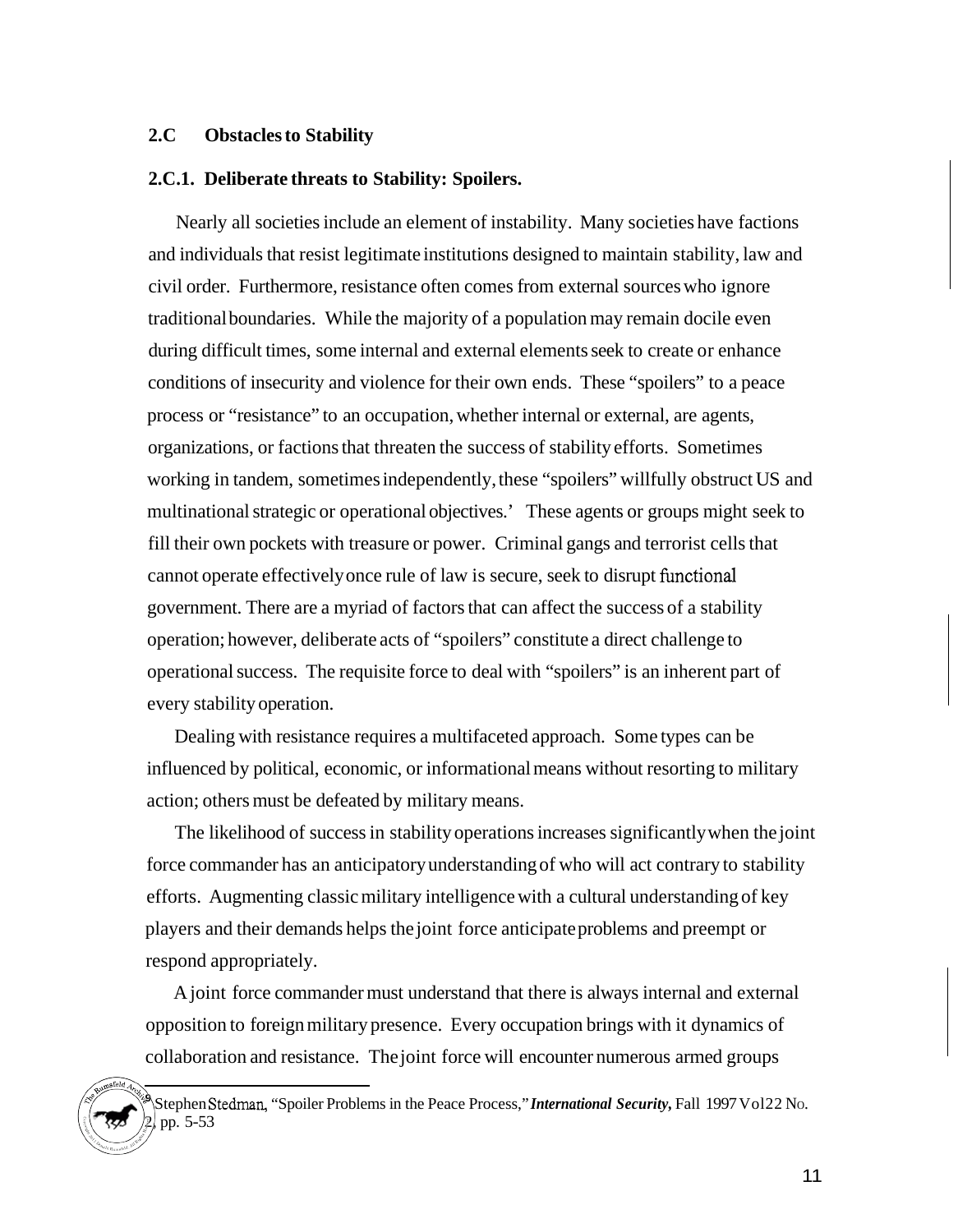ranging from residual military forces, opposing paramilitary groups, insurgent forces, organized criminal gangs, to terrorist cells. External spoilers supporting these armed groups can be systemic, regional actors, or third parties acting as guarantors of internal destabilizing elements bent on preventing the creation of security for their own benefit whether political power or economic gain. For example, a major threat to security in the Balkans comes from those who want to impede the movement of the Balkans towards Europe. This opposition caused by small groups of extreme nationalists, often residing outside of national borders, are opposed to European standards of democracy and rule of law.

Resistance strategies often include violence against civilians and conduct attacks on the military and civilian members of the coalition. Resistance to stability operations may be passive or active. Passive measures may include demonstrations, strikes, or boycotts. Active measures could range from blocking delivery of humanitarian aid to terrorist activities such as assassinations, bombings, and suicide attacks or military operations such as raids and ambushes.

Insurgent, transnational terrorists, criminal groups, and others will have access to small arms, grenade launchers and mortars, conventional and improvised explosives, and maybe even weapons of mass destruction. Spoilers will have the capability to organize and conduct their own information operations campaign as well as conduct computer network attacks. The joint force commander must take action to control the various spoilers before they increase the complexity of the task at hand. Success in imposing the security necessary for stability operations is directly related to the ability to identify spoilers. Spoilers generally fit into three categories and will be present in various numbers.

There are three broad categories of spoilers, whether internal or external: Total spoilers, limited spoilers, and greedy spoilers. Spoilers can be individuals, organizations, or governments. Each type of spoiler requires a different strategy to eliminate, contain, or satisfy them. A "one-size fits all" approach is likely to encourage additional spoilers and demands. Regardless of the approach, the joint force commander" must identify and



Reminder: "Joint" in the context of this concept includes multiagency, and multinational force and the integration and appropriate balance of conventional and special operations forces.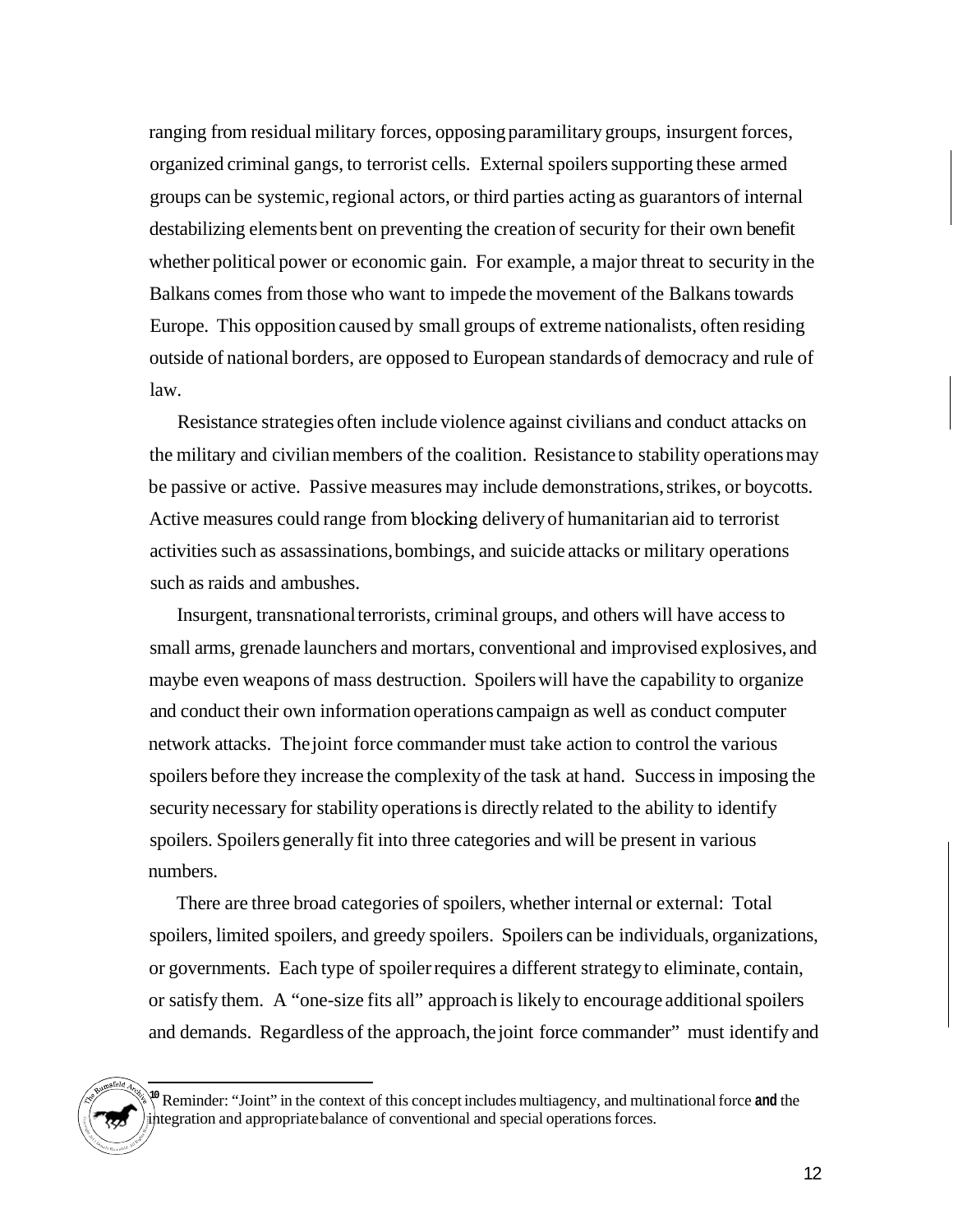understand the underlying issues motivating each spoiler. This understanding helps shape the strategy for dealing with spoilers and associated issues.

Total spoilers are those who have no stake in reestablishing civil society; some are professional revolutionaries. Total spoilers are irreconcilably opposed to the US and multinational position. There is little or no ability to negotiate with them; they are unlikely to respond favorably to any inducement or socialization programs. Total spoilers are unrelenting in their quest to thwart the US and the coalition mission. There is no hope of changing total spoilers. The joint force must isolate and defeat them.

Total spoilers are often members of a deposed regime, especially politicians and soldiers, who, for a variety of reasons, cannot be or do not want to be assimilated into the restoration phase society. Other total spoilers may be ideologues that, for political, cultural, religious, or other social reasons, violently oppose assimilation into any society that does not accord primacy to their ideology. Still others are external to the battlespace, and may be individuals, organizations, or countries acting as guarantors of internal destabilizing elements. In developing countries, the joint force may encounter total spoilers who were recruited as children. This last category of total spoilers will continue spoilers who were recruited as children. This last category of total spoilers will continue<br>to fight as long as their masters—usually older, more politically sawy total spoilers—can coerce them into action or provide acceptable rewards for their action.

Limited spoilers are often mid- or low-level members of a deposed regime or defeated military. They may oppose assimilation into society out of fear of their former superiors or out of concern for a loss of prestige and income. Limited spoilers could also be factional or tribal leaders. These leaders seek to preserve advantages their group enjoyed under the previous regime, or to gain advantage over other groups by filling a power vacuum. Finally, **an** external limited spoiler may be an individual, organization, or government.

Limited spoilers have limited objectives, usually associated with identity, group perceptions of superiority, or endangerment. This group seeks a settlement through the establishment of governance on their terms. While limited spoilers may perceive that their goal is legitimate, the settlement they seek may not be in accord with the peace agreement or mandate that the joint force is working to uphold. Limited spoilers are usually satisfied once their basic goals are met; they can conceivably be included in the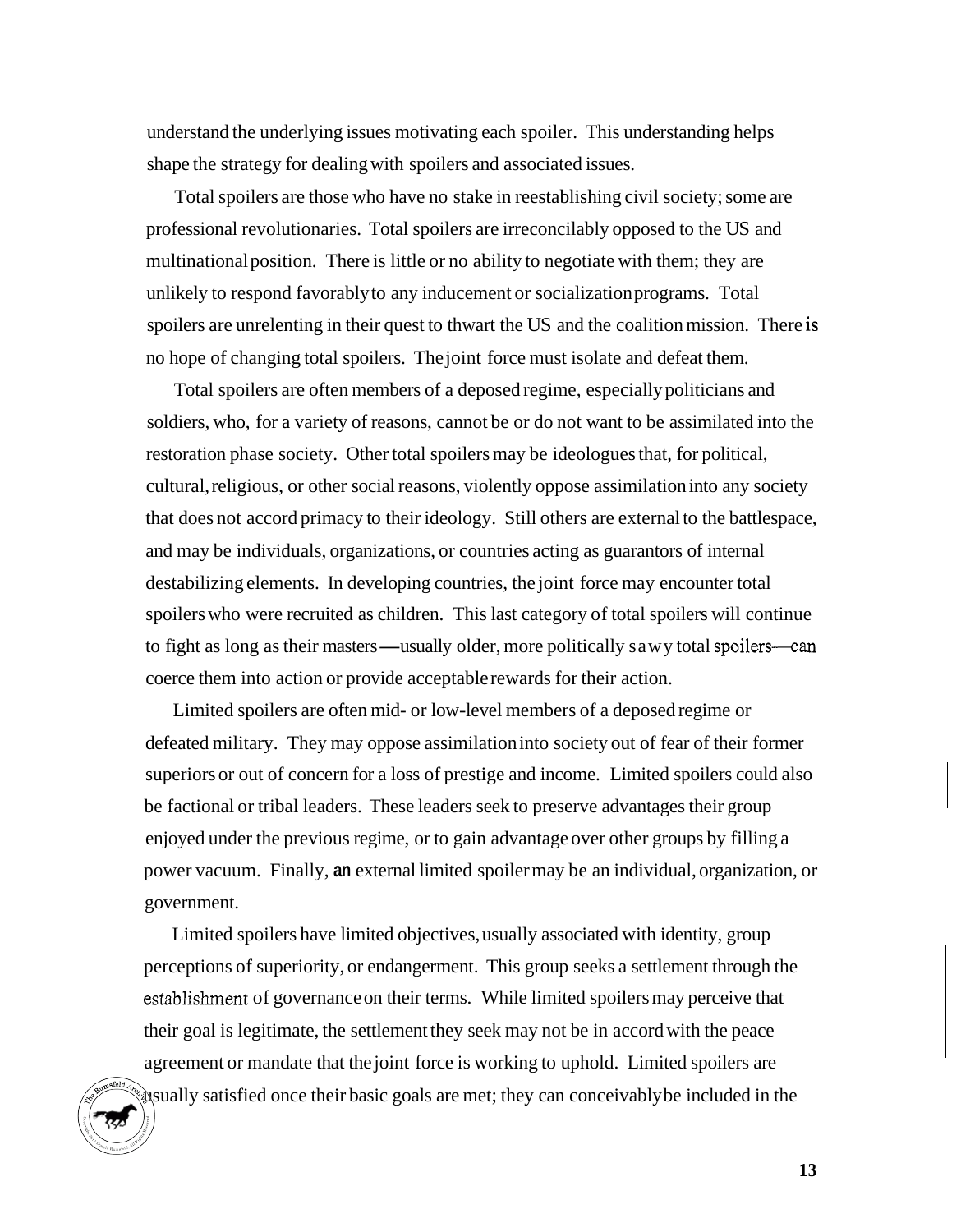processes of political transformation through appropriate inducements. **A** limited spoiler may want recognition to gain legitimacy or a role in the restoration phase society, or may may want recognition to gain legitimacy or a role in the restoration phase society, or demand some sort of remuneration—monetary or material—to advance his personal status or the status of his group. Yielding to seemingly insignificant demands can, counterproductively, elevate the status of individuals obstructing transformation. Regardless of the demand, limited spoilers are normally satisfied once their limited goals are met.

Greedy spoilers act to satisfy selfish, usually economic, interests. They try to manipulate the post conflict instability for personal gain. Greedy spoilers keep pushing the envelope with increasing demands. This spoiler may begin making demands for some type of concession. He may demand payments in cash, fuel, or equipment. The demands will continue to increase. The greedy spoiler may eventually push to control some entity, such as fuel distribution rights, or piece of territory. The joint force commander must understand with whom he is dealing during negotiations. Greedy spoilers can be accommodated in the stability processes, however, only if their usefulness to the process is greater than the cost of their demands. Greedy spoilers seek to take advantage of the chaos associated with political instability to further their interests. Greedy spoilers may surface as criminals or black marketeers seeking a monopoly on scarce goods and services. Sometimes the spoilers are extortionists, selling security for a price to a traumatized population. Greedy spoilers could also be ordinary citizens, or informal leaders of marginalized groups, who are simply trying to gain a material advantage—by what most western observers would consider unfair methods—in a desperate situation. If these spoilers cannot be co-opted, they can be dealt with by standard police methods.

**A** key consideration is that limited and greedy spoilers often have legitimate interests and that these interests must be addressed before resorting to coercion if the joint force is to avoid losing its legitimacy in the eyes of the people and creates even more spoilers.

Cultural intelligence will assist with identifying leaders and members of each group with the desire and ability to disrupt stability operations. Once the joint force commander identifies the motivations and operating patterns of each group he can devise specific plans to defeat, neutralize, co-opt, or induce as appropriate. In effect, the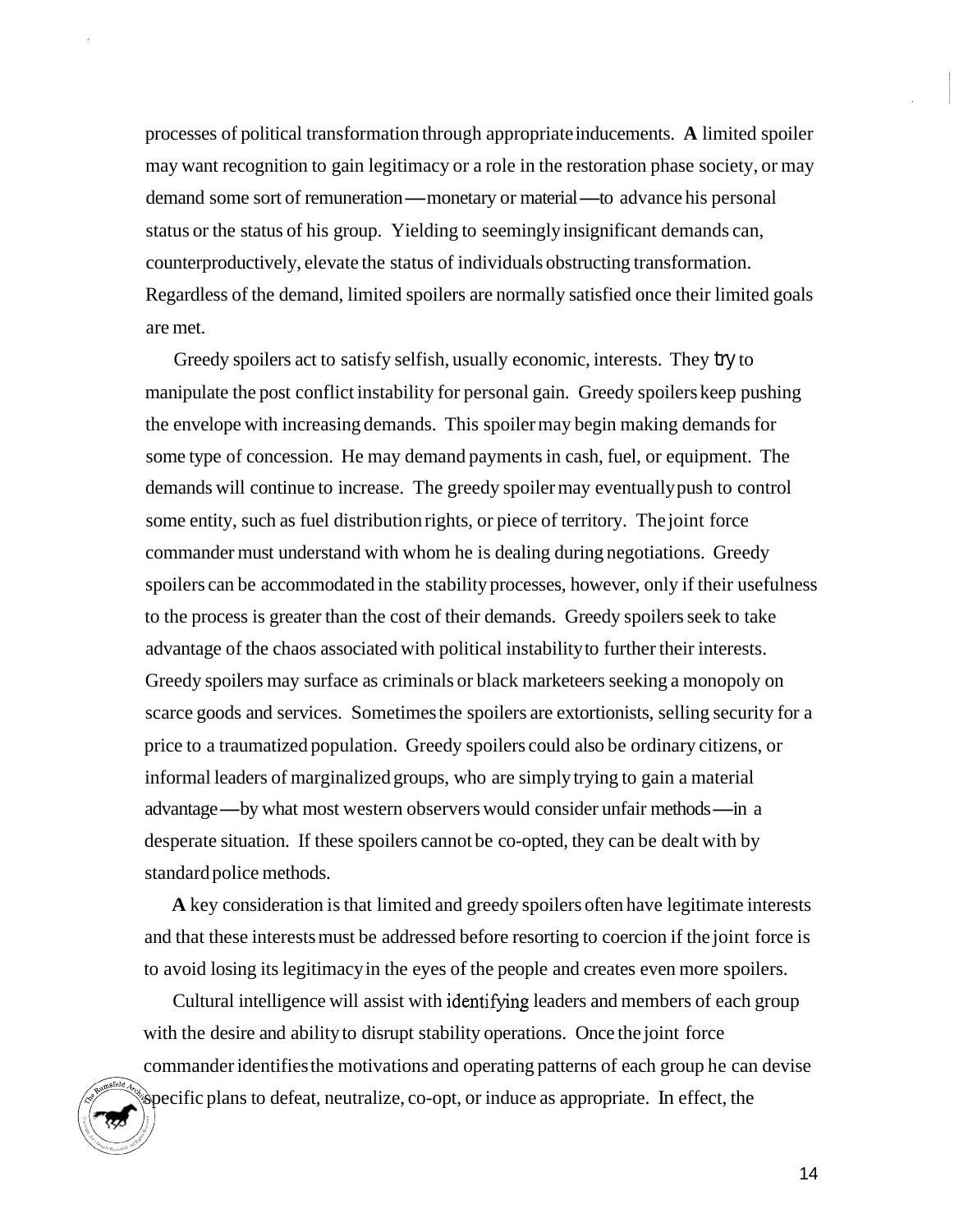stability operation campaign can be understood as a focused set of actions taken simultaneously or sequentially, in and out of theater, to coerce, induce, or socialize spoilers even as security, aid and incentives for cooperation are made available to the population at large. Coercion is the use of force or the threat of force. Coercion defeats total spoilers and contains limited and greedy ones. Since stability operations are not limited to the area of operation, particularly when addressing spoilers, the joint force must coordinate with interagencies — and across national and regional boundaries — to deal with internal spoilers and resolve problems caused by external spoilers.

Inducements, especially those that address legitimate desires, satisfy the needs of limited and greedy spoilers. Inducements may take the form of political recognition, employment opportunities, or other types of material gain. The needs of the population as a whole cannot be sacrificed in order to appease spoilers. Stability operations must remove the mechanisms by which insurgents manipulate and intimidate civilian populations. Civic assistance programs providing security, restoration of infrastructure, or economic opportunities are the best inducements for the general population for whom establishment of good order is in obvious self-interest.

Socialization is designed to prevent the return or development of future spoilers. It influences the local populace and key leaders to cooperate with the joint force in attaining the strategic goals of the operation. Socialization is a long-term process designed to assimilate the spoilers through cooperative programs. This process begins with actions the joint force initiates to legitimize its actions; public information and psychological operations; reestablishment of education, and support to civil administration. Socialization seeks to show that the spoiler has more to gain as part of the solution vice part of the problem.

**A** stability campaign requires coordinated command presence throughout the community and a public information plan. The public information plan must link security operations, information operations, psychological operations, humanitarian assistance, public affairs, public works, and all other actions of the joint force into a coherent whole-all of which are aimed at eliminating spoilers, increasing security, and enabling restorative operations.

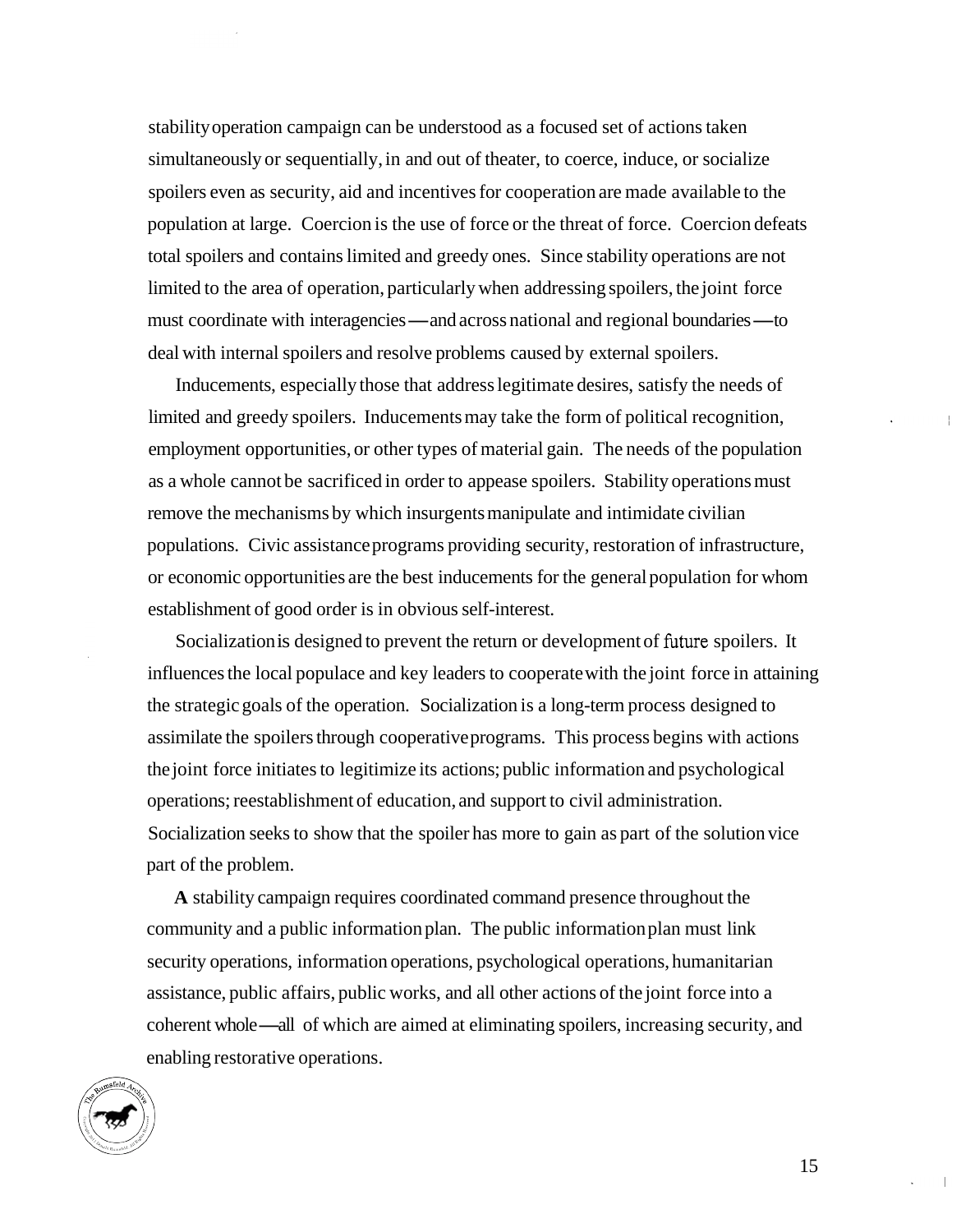#### **2.C.2. Stability Operations Friction Points**

In addition to overcoming obstacles to establishing security, the joint force may encounter unintentional areas of friction due to the diverse participants that are involved encounter unintentional areas of friction due to the diverse participants that are invo<br>in stability operations — international and regional organizations, nongovernmental organizations (NGOs), US government and other foreign government agencies, and private voluntary organizations (PVOs). These diverse organizations have different purposes and mandates, yet collectively they are extremely necessary and important to the achievement of long-term transition to security and reconstruction. The joint force **<sup>1</sup>** commander must be aware of the mandates and limitations each organization brings to the process in order to leverage their capabilities while reducing the friction associated with coordinating among these diverse organizations. Therefore, one of the joint force commander's objectives is to create an environment that allows coordination with these groups in order to work towards a common goal.

Multinational participation may also be a source of friction due to diversity of guidance from their respective governments. The joint force commander must create a shared vision among coalition partners to build unity of purpose and coherency of action and preventing them from unintentionally working at cross purposes. The ability to share information in this multinational environment enables the joint force commander to identify purposes, capabilities, and limitations of all, and apply that knowledge to achieve the desired security effects while supporting the objectives of these organizations as well.

Yet another source of potential friction in stability operations, one often overlooked, is the population of the affected nation-state. The population itself is adjusting to a "new normal", and in most instances, there is a civilian leadership vacuum when conventional combat operations end. Furthermore, a nation's population is rarely homogeneous in ethnic composition, political or religious outlook, or desired goals. Thus, the population's transition can be complicated. The post-combat environment may experience radical societal shifts brought on by the forces of ethnic, tribal, and religious discord, all of which require periods of adjustment to bring back to the "new normal". Assisting the population in this adjustment is part of the joint force commander's tasking during stability operations. Without the joint force commander's intervention, these during stability operations. Without the joint force commander's intervention, these<br>societal forces—ethnic, tribal or religious discord—converge, and may allow the root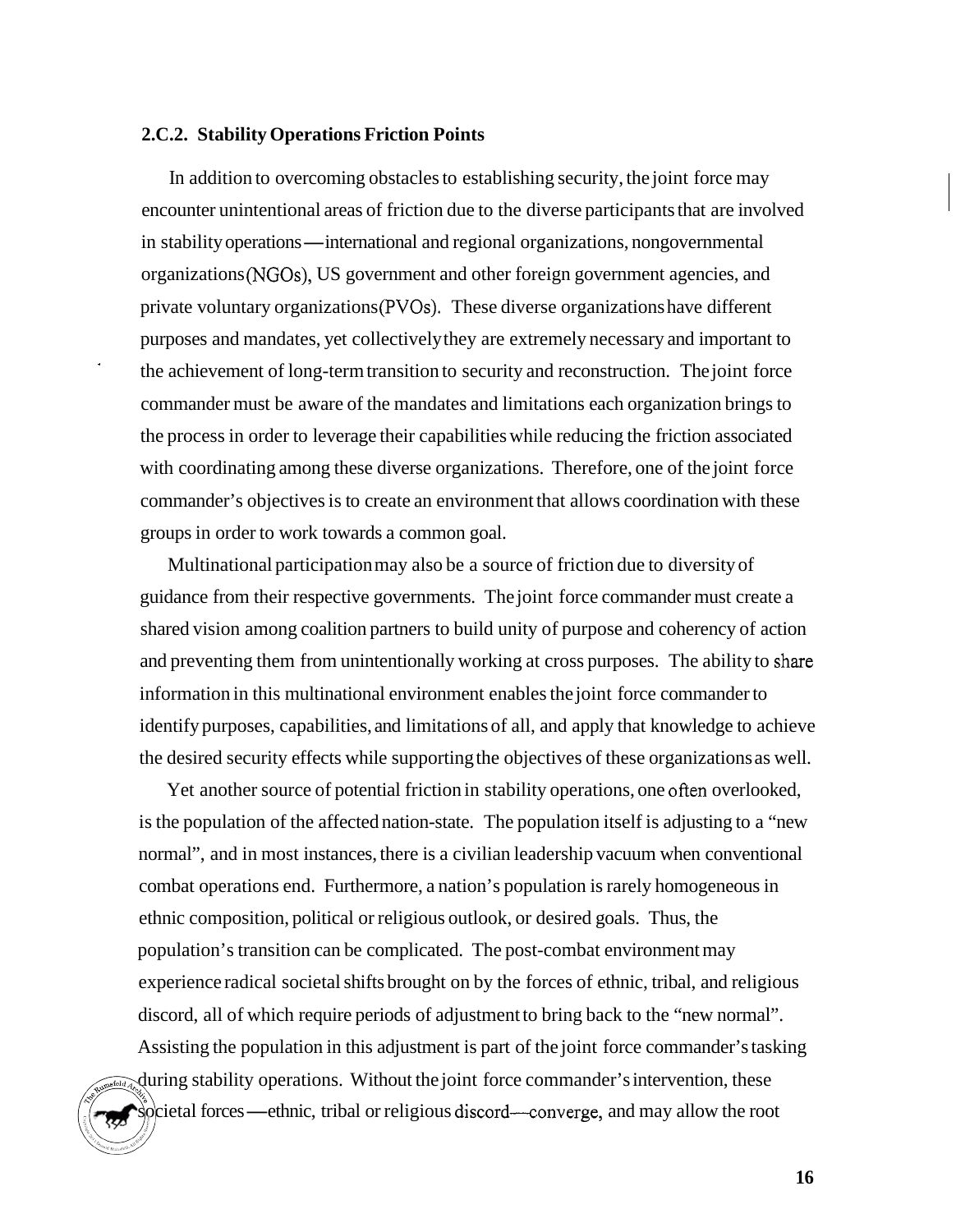<span id="page-23-0"></span>causes of conflict yet another opportunity to reemerge and disrupt ongoing stability operations.

# **2.D Case 2 Operational Environment**

**2.D.1.** In Case **2,** the US and its allies intervene to defeat a hostile nation-state acting in ways that are inimical to the vital or important interests of the US and its allies or employs a level of coercion against its own population that exceeds accepted norms of international behavior. The hostile nation is a non-peer, regional power with a functional government, a standing military force, and special internal police forces that keep control of rival ethnic communities and other oppositionist groups.

The US, as part of an integrated joint, multiagency, and coalition force plans for combat and stability operations in concert with other actions to modify the behavior of this nation-state's government, or remove it from power. The hostile government will not allow access to its territory or population and will actively oppose all diplomatic, informational, military, and economic measures to alter its behavior. The Case 2 hostile power will most likely fight if its leaders perceive that a military intervention by the US and its coalition partners is imminent.

The intelligence needs of the commander conducting stability operations will be more complex than those of a commander conducting conventional combat operations. Effective intelligence support during stability operations builds upon continuous peacetime information collection and intelligence production. Increased reliance on human intelligence sources is, however, necessary to collect detailed information on the motives and methods of any potential adversaries as well as on the root causes of insecurity within the society. Combining both military and non-military means is the most effective method for achieving cultural understanding. Often information from regional coalition partners will form the essence of the joint force's understanding of the environment in which it must succeed.

Early action in the collection effort is necessary. It must begin well before the situation becomes urgent. Intelligence collection assets are limited, and it takes time to refocus resources on an area in crisis. Perhaps more important, the crisis situation may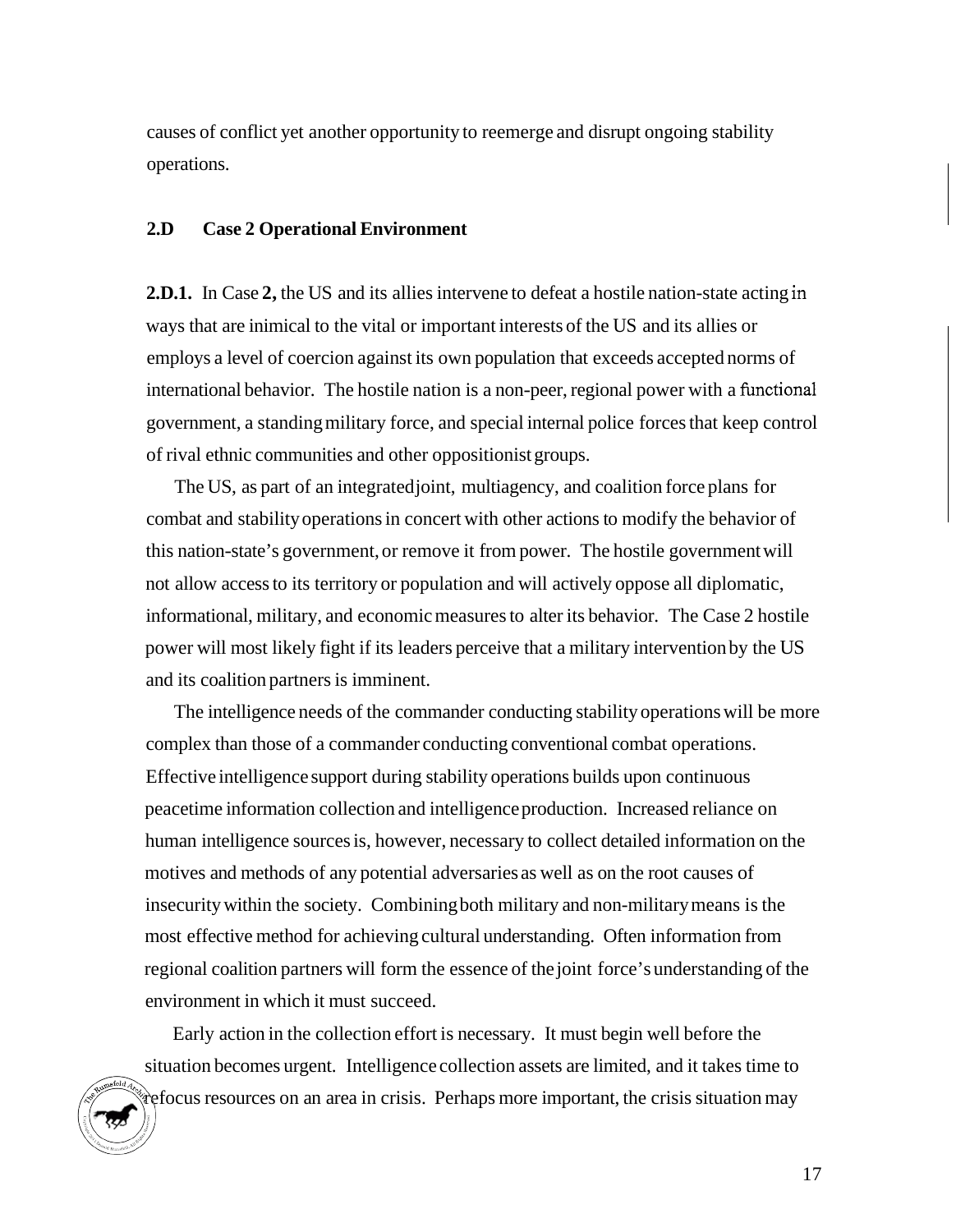cause critical sources of information to disappear or "be disappeared" during the course of war. **As** conflict erupts and the affected nation-state is overcome by turmoil, embassy reporting, bilateral contacts, and private sector assessments tend to erode or *dry* up completely. In extreme cases, most international organizations and embassies withdraw their staff personnel, leaving behind little to gather information on the developing situation.

Among the multiple agencies and coalition partners executing a Case 2 stability operation, there must be a complete and common understanding of each other, the opposition, and the situation. The potential for success increases significantly when all participating agencies develop an effective and reciprocal information sharing process will the joint force be able to effectively address the security and humanitarian needs of the population, streamline field reporting, and integrate real-time information into mission planning. **A** joint operations intelligence support element, or other specially organized intelligence organization, may be needed to integrate military and non-military intelligence with coalition information gathering and analysis capabilities to create the kind of understanding sufficient for the joint force commander to decide and act.

**2.D.2.** Preventive actions must achieve one of three cumulative effects. They help prevent the situation from crossing the threshold of war or, if that threshold is crossed, set the conditions for successhl combat. Finally, they help set the conditions for restorative stability operations. Military preventive actions support diplomatic, informational, and economic actions. The joint force must present a credible threat in the eyes of the hostile leadership in order to demonstrate the nation's resolve. This can be achieved by creating leadership in order to demonstrate the nation's resolve. This can be achieved by creation the perception of relentless pressure at all levels—strategic, operational, and tactical the adversary's mind.

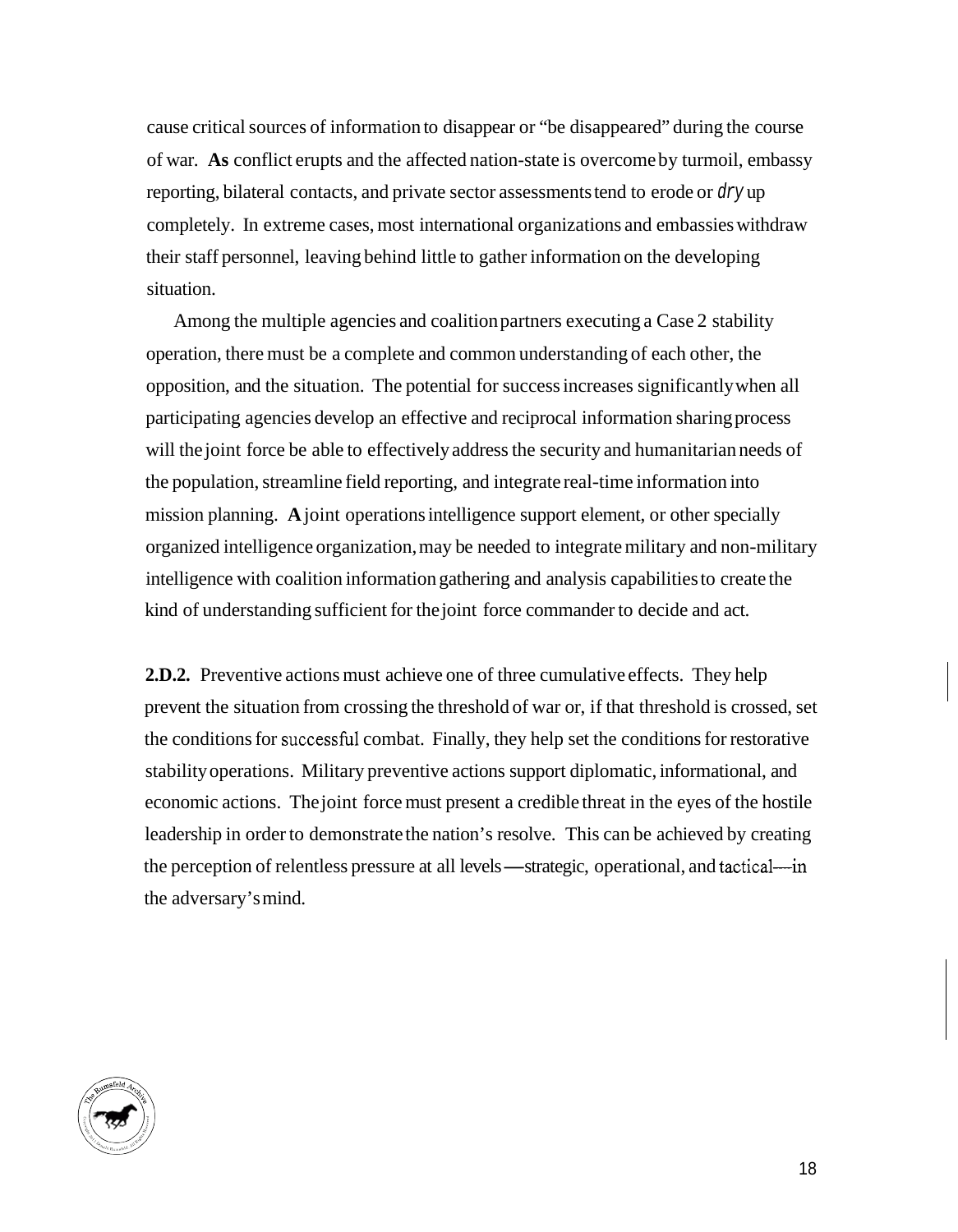

*Figure 4: Case 2-Levels of Force in Stability Operations* 

Preventive actions operations, conducted by all instruments of government action, including conventional and unconventional military forces, increase the pressure felt by the adversary. Preventive actions can be overt, covert, clandestine, or most probably, some combination of each. Factions whose interests coincide with the US and coalition strategic objectives could be recruited, trained, equipped, and employed to conduct unconventional or guemlla warfare, as well as subversion and sabotage. The purpose of these kinds of actions is to strip away the regimes legitimacy and control, degrade his military capability, and thwart his military strategies. Preventive diplomatic actions may include the negotiated removal of a subject regime as done prior to the Haiti intervention. I ude the negotiated removal of a subject regime as done prior to the Haiti interve<br>Other actions are indirect—for example, security cooperation activities such as

security assistance to regional allies to make them less vulnerable to threats or attacks by the hostile state or its proxies. Show of force and freedom of navigation operations can demonstrate resolve, reassure regional allies, encourage neutral parties to maintain their neutrality, dampen the aggressive impulses of adversaries and pre-position intervention forces should they become necessary. When directed to do so by the appropriate civilian authority, the joint force commander could also assist in identifying and supporting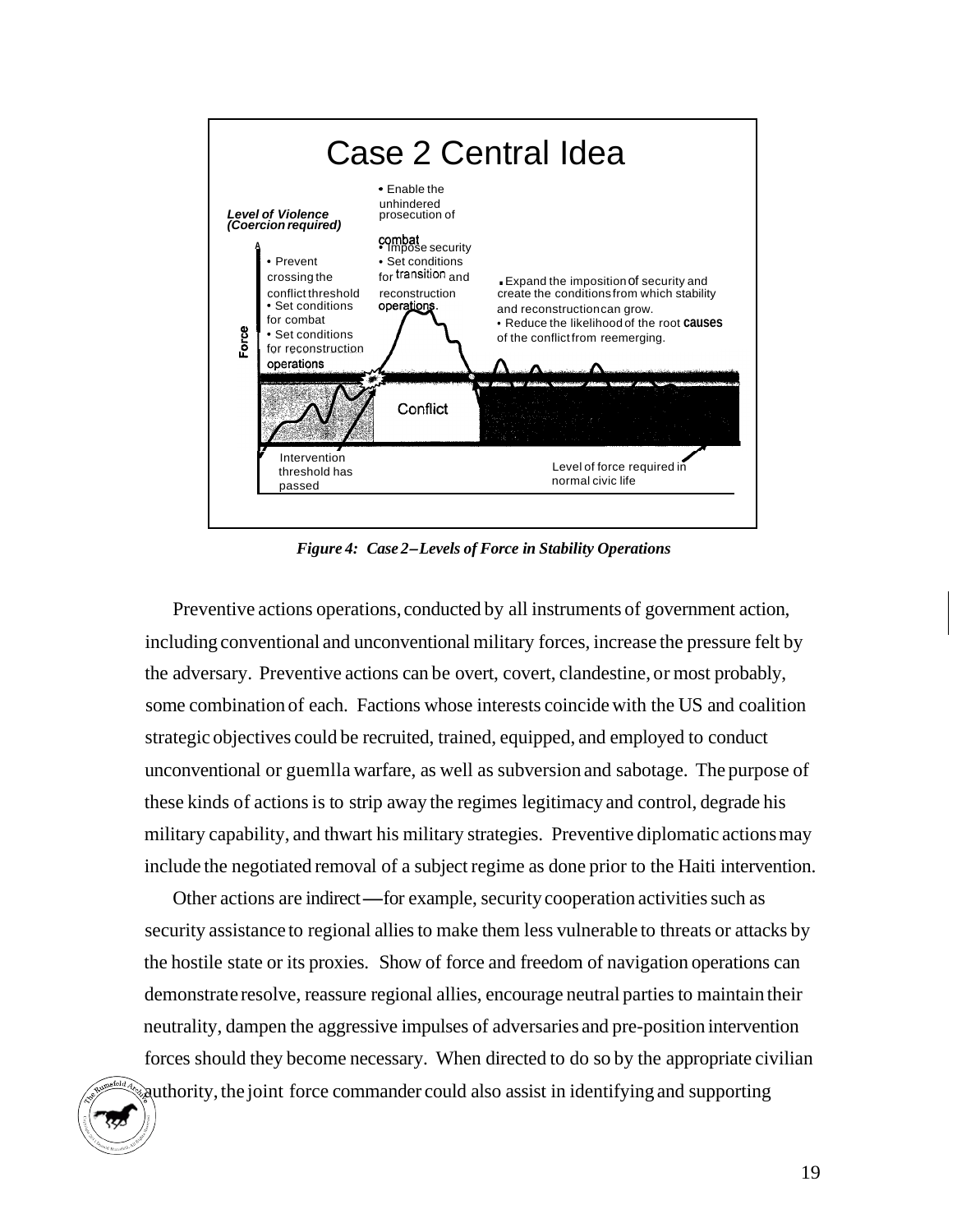selected persons or organizations inside the hostile state. Unconventional forces in covert or clandestine operations could directly engage elements of the Case 2 hostile power's unconventional threat, such as transnational terrorists or other total spoilers.

In some cases, preventive actions may involve years of diplomatic, economic, and military activities. In other cases, prevention may take the form of several weeks or months of intense action. In all cases, the need for detailed intelligence comes to the fore.

The principal difference between the intelligence requirement for conventional operations and stability operations is the focus and degree of detail required to support the commander's decision-making process. New information categories emerge that expand the area of interest to include political parties, military and paramilitary forces, as well as governmental and non-governmental organizations that may interact with the joint force.

Intelligence in the pre-crisis phase must provide a thorough understanding of the situation. This understanding will focus on what are usually considered non-military topics, such as politics, economics, criminal activity, and demographics. The joint force commander must consider the political organization and style of the state in which he may operate. The expanded information requirements generate an enormous demand for information that includes demography, topography, land use, food availability, refugees, displaced civilians, and migrations, political boundaries, ethnic conflict, environmental and health condition, transportation networks and conditions. The joint force must develop and update key warning indicators in coordination with all partner agencies involved in the operation. The stability intelligence process must provide the commander with extensive reach into the best data sources available. Analysts must have the connectivity to work closely with all sources of information, identify specific requirements, and then determine which sources—military and government civilian, international organizations, the scientific community, or private industry—can provide it. Analysts must be capable of using the latest in Geographic Information System, geospatial and temporal analysis, and modeling and simulation tools to integrate, verify, and synthesize material from US Government as well as non-US sources. The joint force must be able to disseminate information, such as analytical reports and visualization aids,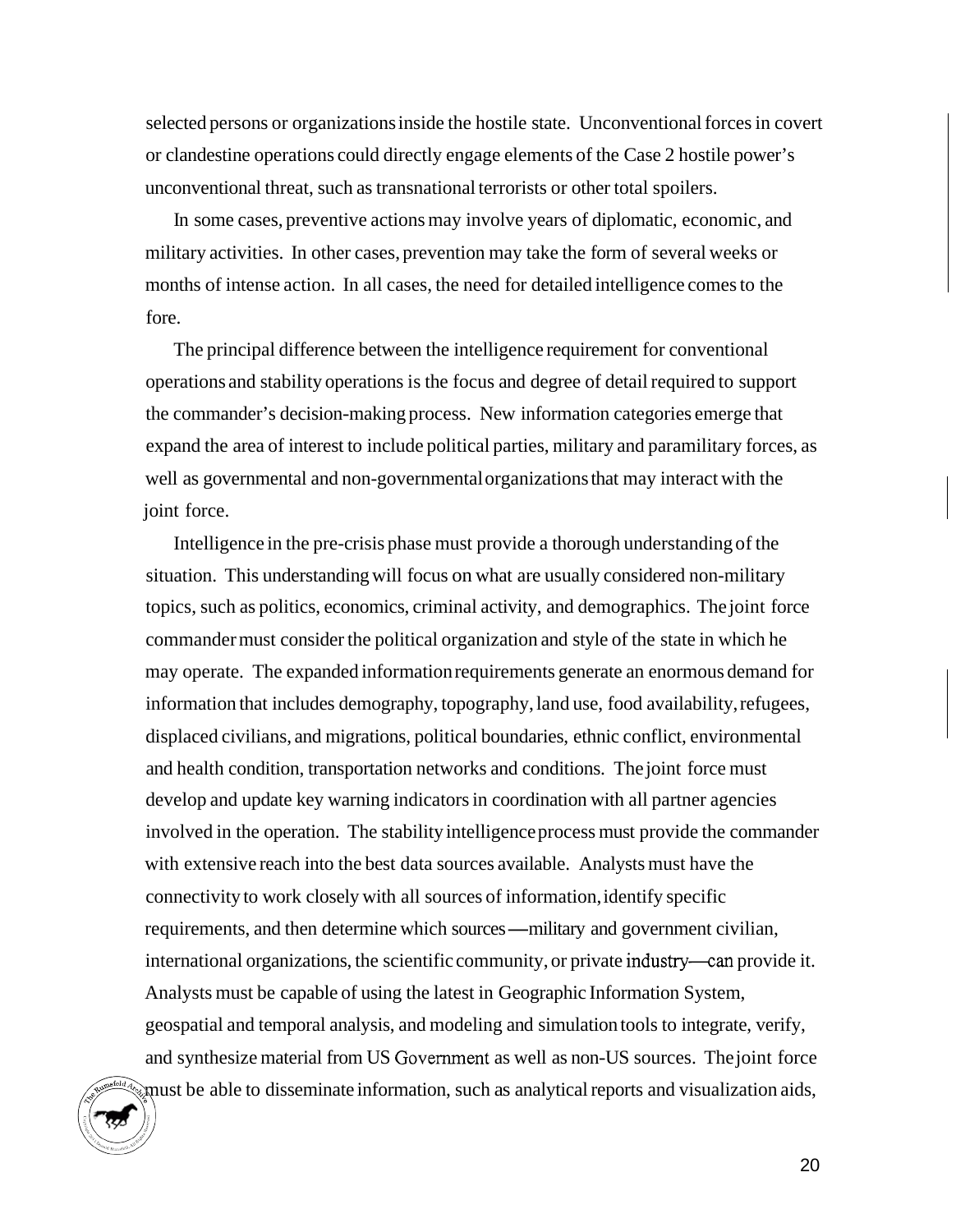to expand the situational awareness. Information sharing among all partners, military and non-military, enhances the common operating picture, and strengthens the crisis response capability of the coalition.

**2.D.3.** During Combat," US and coalition diplomatic deterrence efforts have failed and the situation has crossed the threshold of conflict. The joint force commander is directed to conduct conventional and unconventional combat operations in order to defeat the hostile power's military forces. The joint force is now the lead instrument of national policy with regard to the crisis, and the joint force commander becomes the supported agent. During the combat phase, the aim of stability operations is twofold: first, to facilitate the forward momentum of combat operations and second, impose security to set the conditions from which long-term stability and reconstruction can grow, and the country can transition to legitimate, civil governance.

Combat operations are the main effort during this phase. The joint force commander is supported by the appropriate elements of interagency and coalition power. The commander must design military effects that not only generate immediate victory in combat but long-term success as well. Achievement of the strategic aims in war also consists of winning the confrontations that always follow even successful combat. The joint force must be organized, trained, and equipped to impose security even while the fighting of major conventional combat operations continues.

The adversary's military forces that sought to match US and coalition strength will have been destroyed in combat, but the fate of the members of that force is an important factor in the future direction of the post conflict transition. Other hostile forces may avoid direct combat and attack asymmetrically by operating in predominantly civilian areas, employing capabilities on the seams between illegal and legal activities, and seeking to hide by blumng the distinction between combatant and noncombatant.

Stability operations facilitate the forward momentum of combat operations by conducting security operations in areas in which conventional fighting has stopped, or have been bypassed by combat troops. The type of forces that stability operations will face and the extent of the opposition those forces exhibit is a direct result of how the joint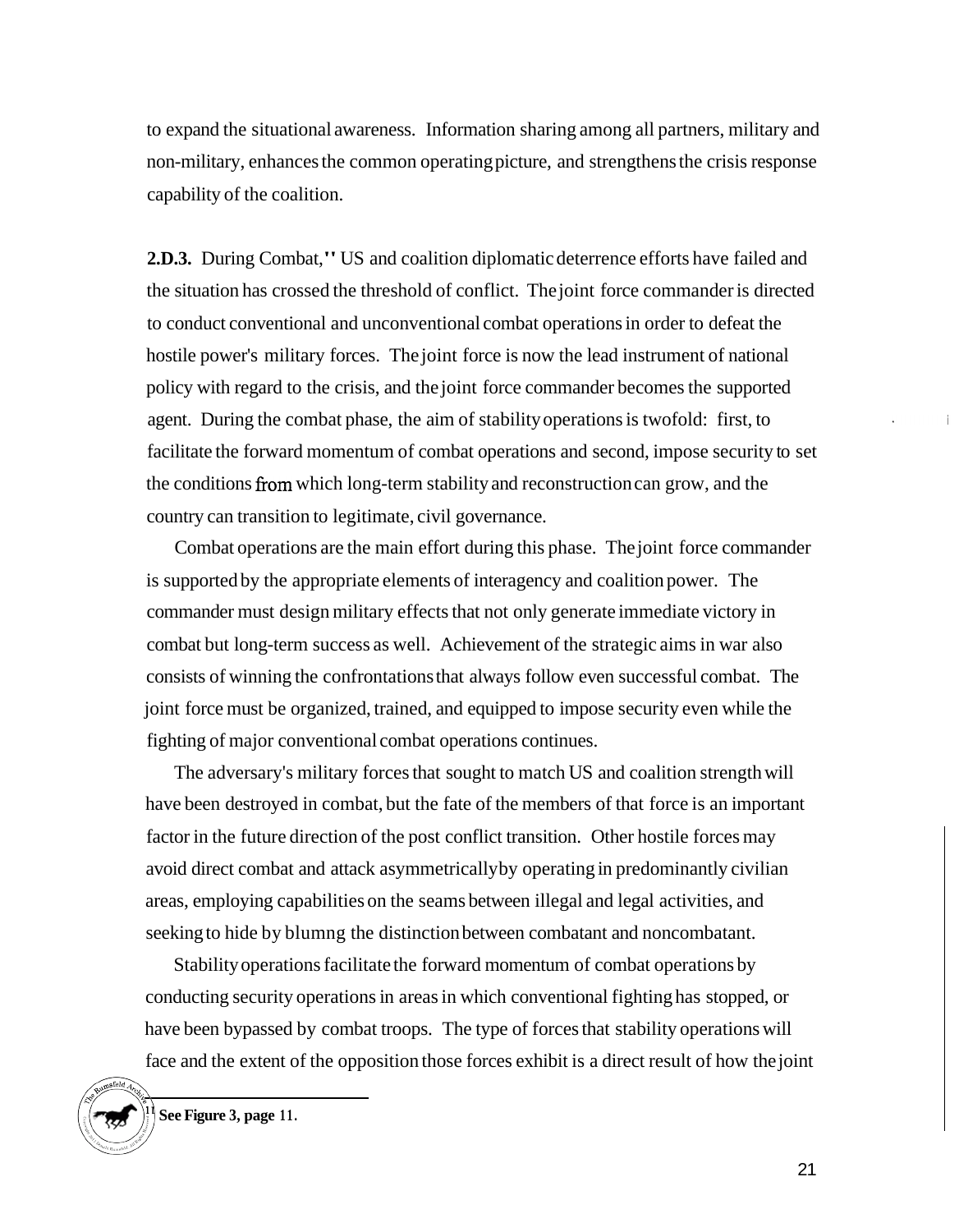<span id="page-28-0"></span>force fights during major conventional combat operations. Joint forces conducting stability operations collect information through direct contact with the civilian populace. They also minimize civilian interference with military operations by controlling civilian movement in the battlespace. The joint force coordinates for local resources to support to joint combat force requirements.

The portion of the joint force that is conducting stability operations in support of combat must be composed of task forces or teams with the following elements: a command element, a security element with sufficient combat capability to deal with residual hostile forces, a support element, and a civic assistance element. These elements must have sufficient mobility, survivability, and sustainability to immediately follow and support combat forces. The joint force security element must be organized, trained, and equipped specifically for offensive and defensive operations in an unconventional environment.

The joint force locates total spoilers during the combat phase and begins defeating them. The joint force may employ security elements directly against the spoilers, or use local or other surrogate forces to indirectly engage spoilers beyond the operational reach of conventional forces. Joint special operations forces may conduct other direct, low visibility, covert, or clandestine operations to identify, dislocate, destroy or defeat total spoilers. Joint force civic actions contribute to combat operations in specific ways. For example, they minimize civilian interference with joint force operations by recommending routes, assembly areas, and logistical sites, to avoid densely populated areas. Additionally, the joint force staff plans evacuation routes for displaced civilians and disseminates that information to the populace in order to keep avenues of advance and lines of communication clear. Finally, the joint force staff plans for the management of civilian detainees and prisoners of war.

During the combat phase, limited and greedy spoilers will be difficult to identify and locate within the hostile nation because the lethality of the environment will curtail their activities to a large degree. Limited and greedy spoilers are common among the expatriates of the hostile nation returning home after the war. They may be exiled politicians, religious leaders, soldiers, businessmen, or transnational criminals. All types of spoilers may attempt to misrepresent the situation, their power, or the level of their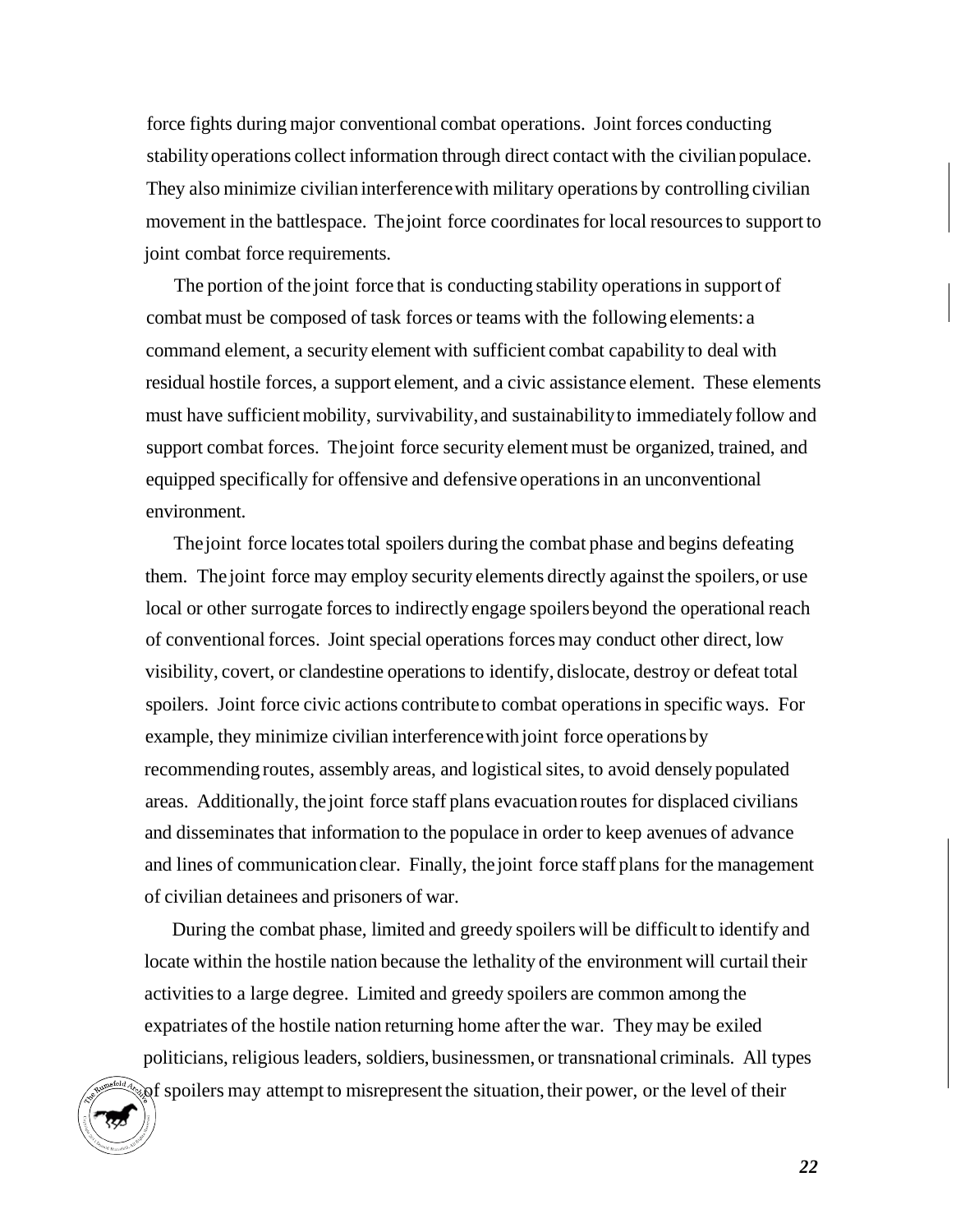influence and legitimacy, in order to manipulate the process for their own benefit, or that of their constituency. The goals of limited, and greedy, spoilers include: eliminating rivals, obtaining a favorable political position, or securing an economic monopoly. The joint force engages potential spoilers through direct or indirect negotiations. The joint force commander must act quickly to limit spoiler demands and induce them to support stability objectives by making reasonable concessions. Coercion, if necessary, could be applied to isolate uncooperative spoilers politically, economically, and socially. The joint force must take legal action against criminal spoilers to enhance the stability process.

Stability operations in the combat phase also set the conditions for follow-on success in the post-combat phase. Such operations are conducted by US and coalition forces, and as soon as it is practical, local security and assistance organizations. Initially, activities focus on winning support by enhancing the positive image of US and coalition combat operations. Joint forces executing stability operations protect cultural landmarks, hospitals, schools, religious sites, and museums. They also protect key assets such **as,**  power facilities, hospitals, water systems, food production and distribution centers, weapons storage areas, and other high interest areas. This helps the joint force commander meet his obligations under international law; it also enhances the legitimacy of the operation in the eyes of international and local observers. Stability operations dislocate total spoilers by isolating them physically and psychologically. The joint force must also cut spoilers off from material support by rationing critical items, limiting the issue of travel and work permits as well as by implementing curfews, checkpoints, and other measures as appropriate.

When it moves into an area during major conventional combat operations, ajoint force assigned stability tasks imposes public safety and establishes law and order. Forces engaged in stability operations, especially civil affairs and military police elements, screen the populace to separate potential terrorists or enemy special operations forces from civilians groups. Stability operations contribute to situational awareness by providing information on the political, cultural, and economic situation. This enables the commander to decide when and where to perform government functions that the regime, or local agencies, are unwilling or no longer able to provide. Local leaders and local security forces assist in providing for public safety as soon as it is practicable. Assistance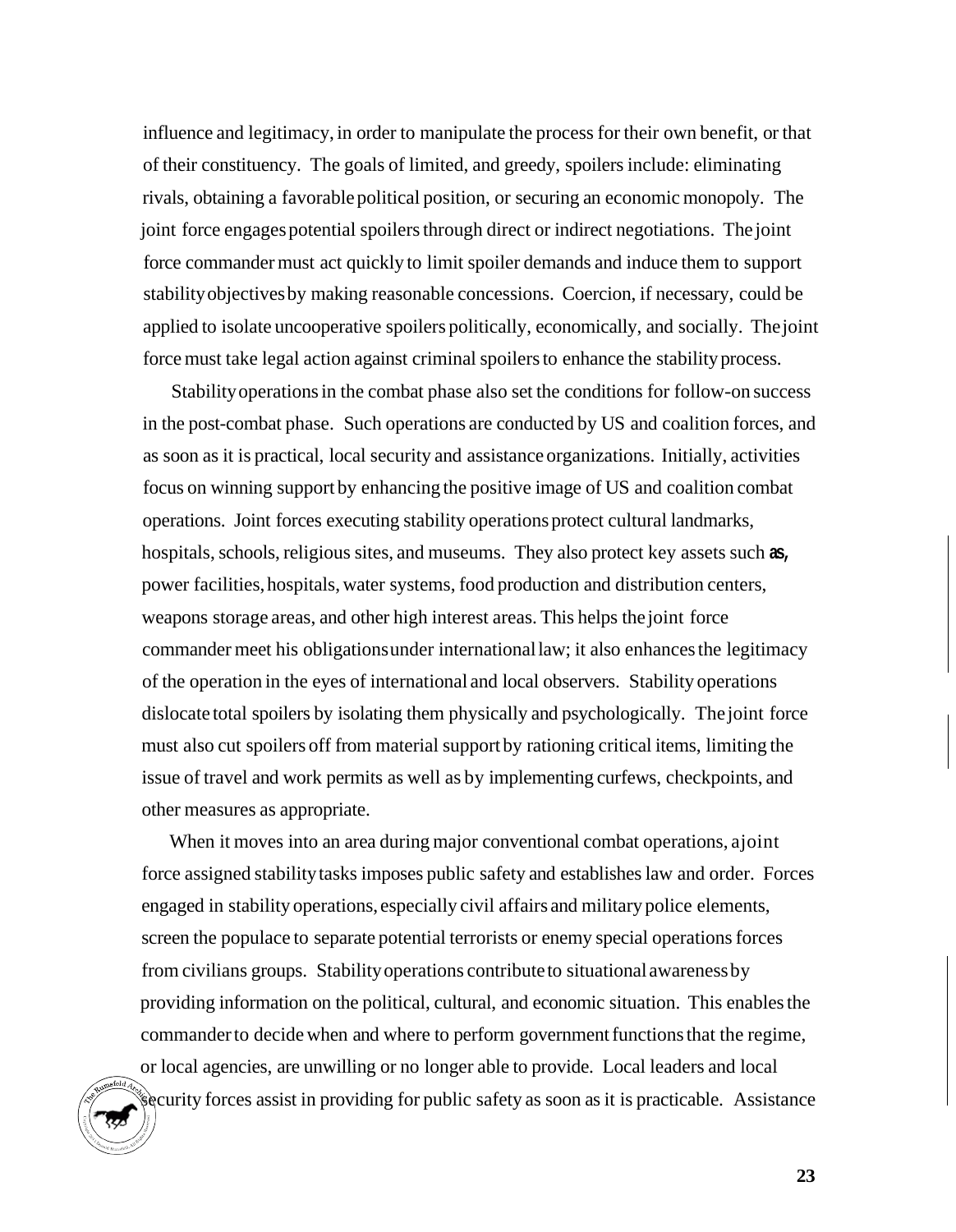from neighboring countries resulting from capabilities developed by peacetime security cooperation activities can provide key support.

The intelligence activities during combat are very complex. They must focus primarily on enemy combat forces but begin to expand collection and analysis to include information necessary for post combat stability operations. The capabilities needed are similar to those in the preventive operations. Ongoing human intelligence efforts identify potential cultural, religious, ethnic, racial, political, or economic attitudes that could jeopardize the post hostility stability operation. The intelligence capabilities begin to focus on the unconventional threat posed by total spoilers, to include terrorist threats both inside and outside of the operational area. Human intelligence also focuses on the identity, motivation, and intentions of limited and greedy spoilers. The military intelligence capabilities of the joint force must begin to refocus on information sharing with coalition partners' military and non-military information systems. The intelligence collection and analysis effort will expand to include the status of the infrastructure and its ability to meet the needs of the local population. While combat operations are being conducted, governmental and non-governmental relief agencies will not have access to the battlespace. The intelligence produced by the joint force, however, must be shared with these agencies to enable them to plan and prepare for post-combat relief and development programs. The joint force can facilitate the efforts of its civilian partners by collecting and sharing information on local agencies that could aid relief efforts, identifying and locating key local leaders, assessing humanitarian needs, and restoring essential public works and services.

**2.D.4.** When major conventional combat operations end,<sup>12</sup> the fighting is not over. Security and a new stability do not emerge naturally, *sui generis.* Some confrontations continue. The number, type, and extent of confrontations will depend upon how the joint force conducted major conventional combat operations. Internal or external factions will vie for control and attempt to take advantage of the situation. Spoilers of peace emerge; some may have been identified previously, others may not have been. The power

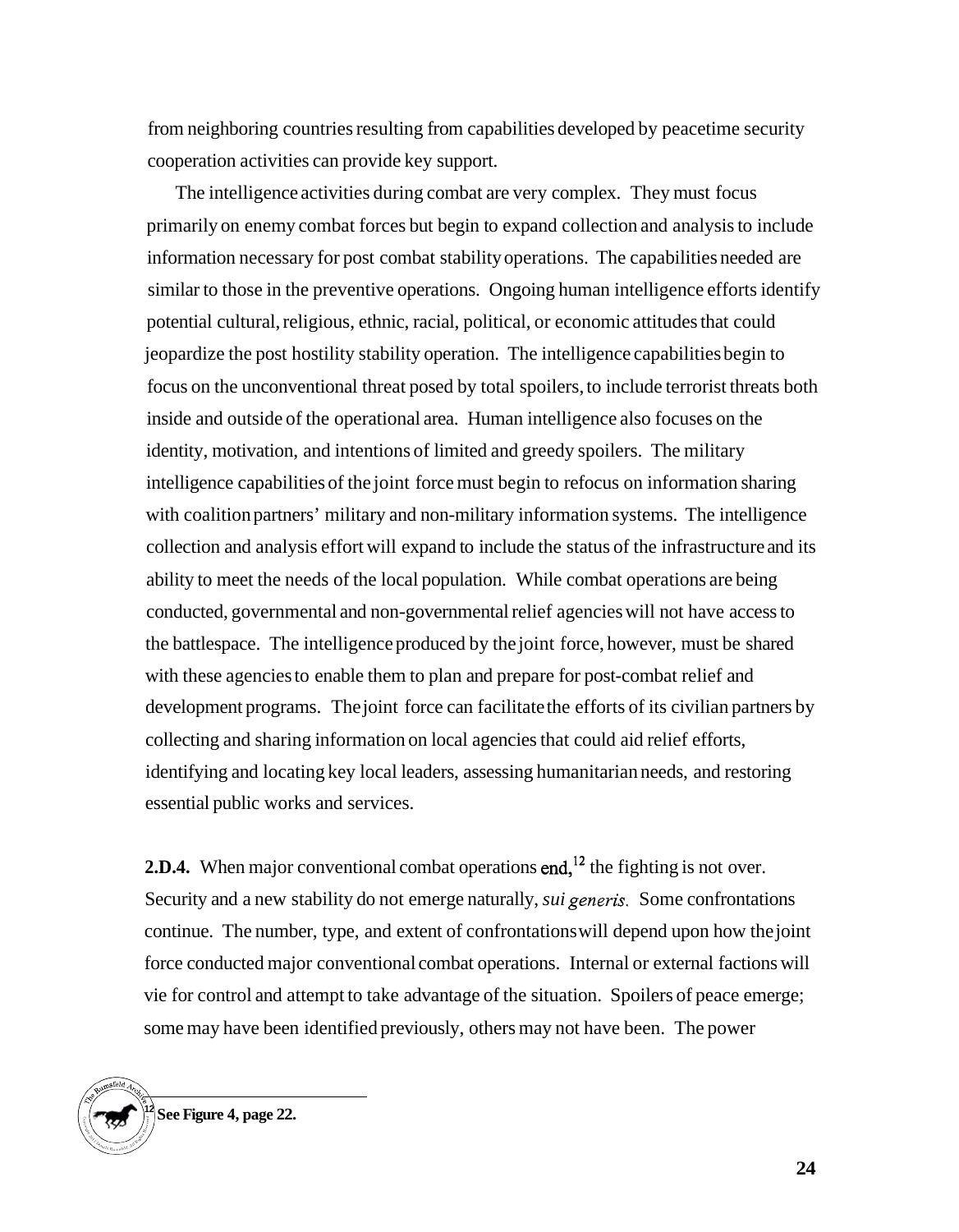vacuum left by combat provides opportunities to limited and greedy spoilers. The same vacuum presents the total spoilers with a favorable environment in which to act.

The degree to which the spoilers can be coerced, or induced, into socialization depends on two notions—their individual situation and finding the right tangible or intangible action and inducement. Total spoilers who severely oppressed the population, especially those total spoilers guilty of crimes against humanity, will not be reassimilated by society. Individuals, who support the defeated regime because their identity is inextricably intertwined with a deep sense of group superiority, or endangerment, are likely to be irreconcilable after defeat in combat. Young men who were recruited as children, often from the dispossessed underclass tend to be violent and are easy for the older total spoilers to manipulate. If these "child-soldiers" are young enough to reenter the education process and have not become irrevocably habituated to violence, they may be successfully socialized if society can provide appropriate inducements. In any case, total spoilers must be separated from society if they cannot be re-assimilated. Given that most insurgencies begin with the actions of a small fraction of the population, any assembly of spoilers can spark strife and undermine stability<sup>13</sup>.

Somewhat older males, who have had some education and socialization prior to becoming spoilers, may be able to be re-assimilated back into society. Socialization will be more difficult, however, the longer these spoilers have been operating outside of societal norms. Limited spoilers of strong belief in either religious, ethnic, or national superiority or endangerment may be induced into the stability process if their needs concerning group identity are satisfied in political or economic terms.

Greedy spoilers will **try** to obtain more than their fair share of political or material aid from the joint force. They can be useful to the transition effort if they can be influenced to act in a positive manner and their demands are scaled back to reasonable levels. The joint force commander must exercise extreme caution in dealing with greedy spoilers to avoid inadvertently legitimizing them. Any appearance of legitimacy for greedy spoiler may discredit the stability operation in the eyes of the local population.

During reconstruction operations, the primacy of effort shifts back to the civilian authority and the joint force commander resumes the supporting role. The transition from

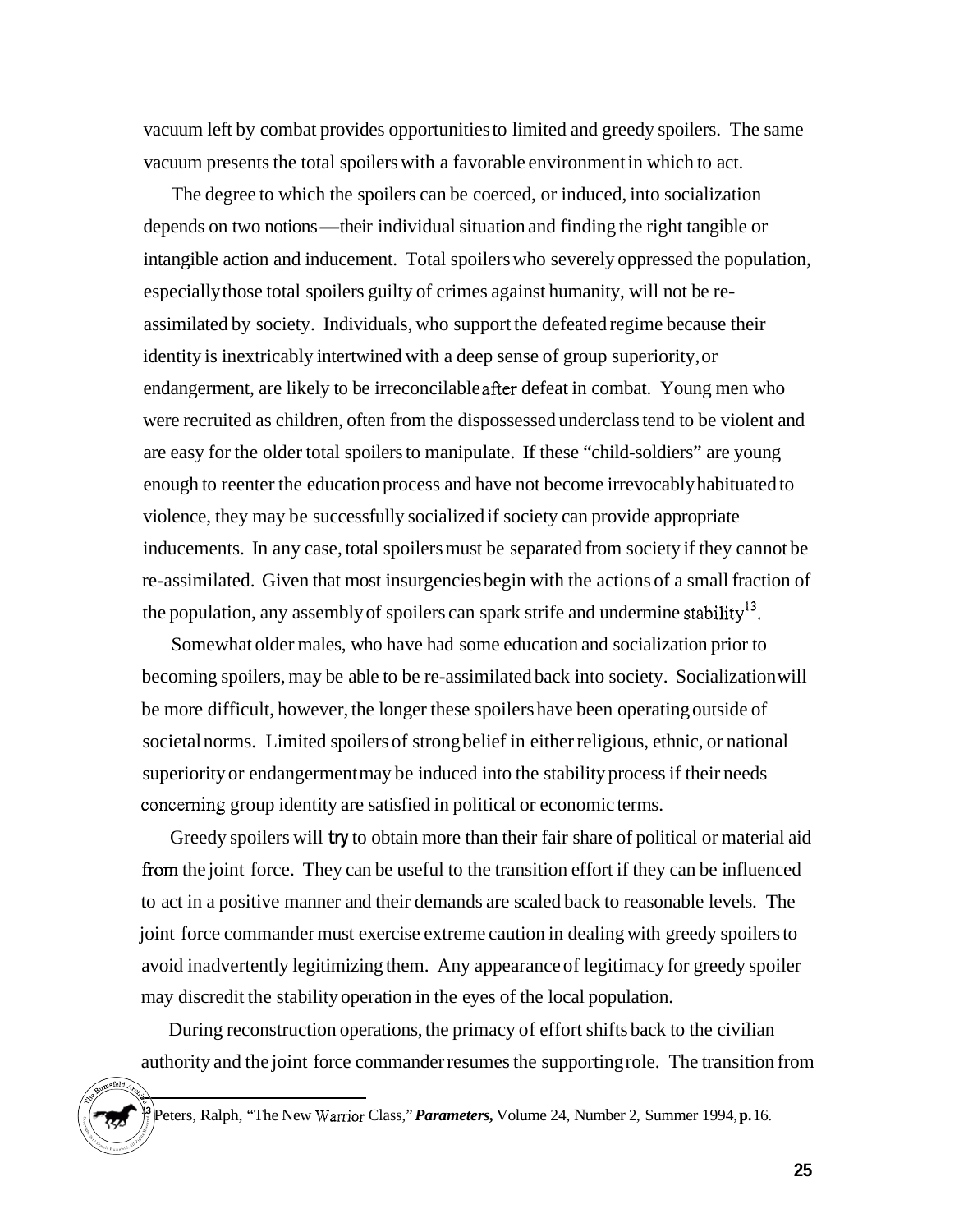combat to a "new normal" and subsequent stability is a long process. Security is a *sine qua non*, but it alone cannot produce the transition to a new and stable environment. Self-sustaining stability cannot be imposed: it grows from the right social, economic, and political conditions. These conditions are very complex and reveal why success results only from integrated multiagency stability operations conducted over time and sustained with enduring political will. Military actions contribute to, and are subordinate to, the diplomatic peacemaking process. The presence and activities of US, and coalition forces, help create the conditions for a peaceful resolution of disputes. The situation may require the joint force to assist in sensitive, and potentially volatile, peace building efforts such as conducting elections and demobilizing former belligerents.

The initial focus of those joint forces conducting stability operation is on restoring law and order, protecting noncombatants and key facilities, restoring emergency services, and providing humanitarian relief. Although post conflict activities are primarily diplomatic, military and other civilian involvement is normally required to restore civil authority, rebuild the infrastructure, and reestablish commerce, education, and public utilities. Offensive and defensive operations, conducted by conventional and special operations forces, will likely be necessary to defeat or dislocate the total spoilers who oppose transition to a secure and a "new normal" and cannot be induced or socialized into cooperation.

Intelligence requirements in the post-combat phase will be similar to those of the previous phases. A civilian constabulary force may be embedded in the latter part of the combat phase. A constabulary will allow the initial shift to civilian-run security. The constabulary will also begin the shift in requirements toward forensic or criminal intelligence. **A** cadre of civil-military experts with considerable experience in law enforcement and forensic intelligence collection and analysis augments the joint force commander's situational and cultural awareness. Direct, positive, and continuous interaction with the local leaders and population by all elements of the joint force also enhances the commander's situational and cultural awareness. Such augmentation during the combat phase of stability operations smoothes the movement to civilian control and contributes to long-term success.

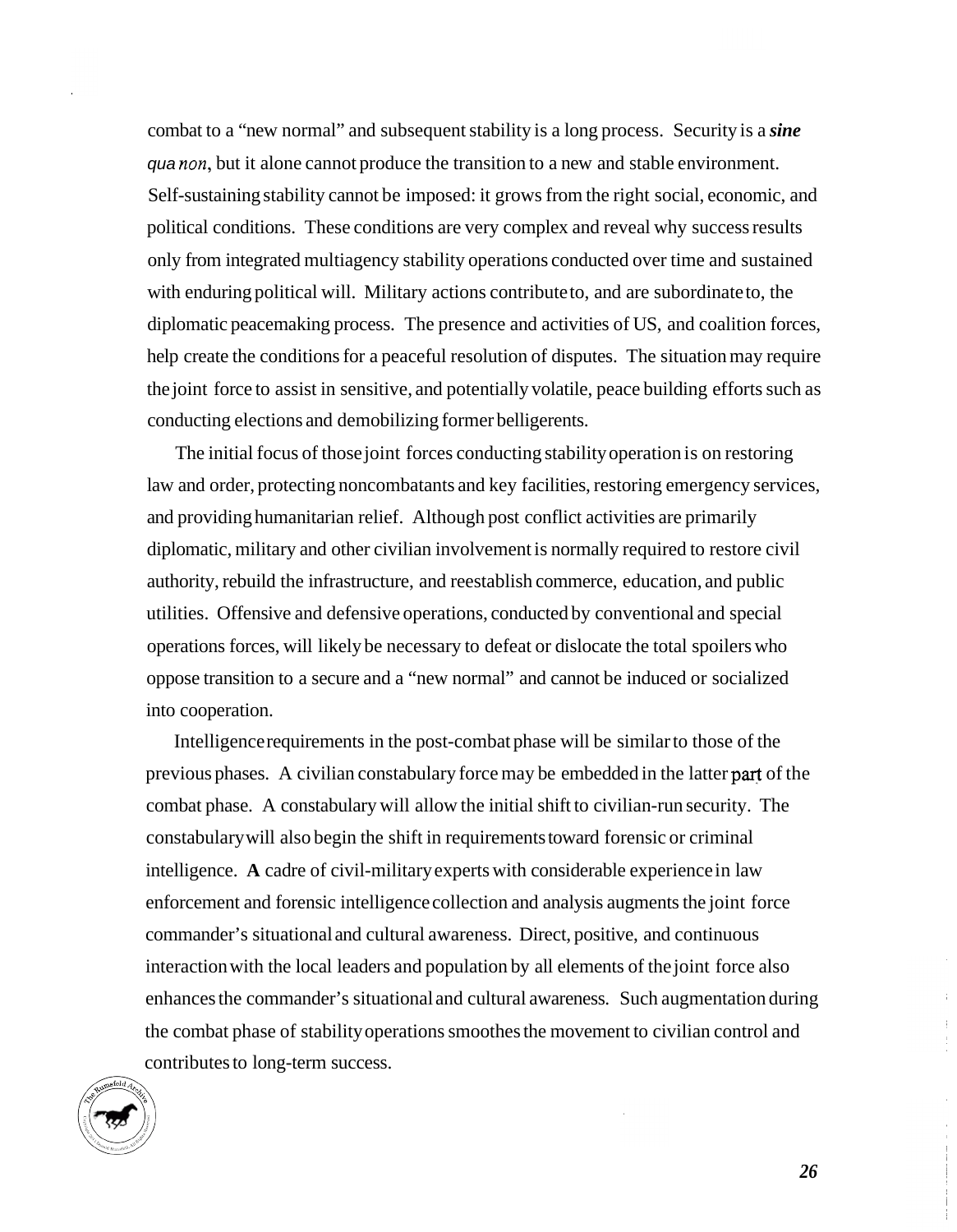<span id="page-33-0"></span>The joint force commander's civic-assistance elements will begin to address restoration of essential basic services as law and order is restored. Empowered with a discretionary funds system, the commander employs the local population, directly or through contracts, and begins restoring essential services such as, food and water distribution, waste removal, power production, and basic medical services. The fimd enables the commander to employ an idle population, restore services, positively affect the local economy, and foster goodwill and hope among the people.

The civic-assistance element may be required to conduct initial government functions including law enforcement and restoration of public works and services. The civic assistance element may also conduct civil affairs operations, perfonns economic functions and social services, implements educational programs, provides increased medical care, and satisfies immediate vertical and horizontal construction needs. Social and educational program enables identification and remediation of grievances before the problems become overwhelming. These efforts continue shaping and improving the postcombat landscape. **As** quickly as possible, the actions of a military civic assistance element must be replaced by long-term, civilian organizations and agencies. These organizations and agencies identified in the planning of any major combat operation and practiced as an integrated multiagency force during routine training and exercises, form the backbone of a long-term, successful stability operation.

# **2.E Operational Art for Stability Operations.**

Operational art, according to Joint Publication 3-0, describes "the employment of military forces to attain strategic or operational objectives through the design, organization, integration, and conduct of strategies, campaigns, major operations, and battles. Operational **art** translates the joint force commander's strategy into operational design, and ultimately, tactical action, by integrating activities of all levels of war." This definition is insufficient for the purposes of the Stability Operations Joint Operating Concept. Our understanding of operational art must expand to include both military and non-military instruments of government action. Stability operations are inherently integrated, multiagency activities. In stability operations decisions and actions taken at the tactical level can have immediate strategic effects. Likewise, the actions of non-

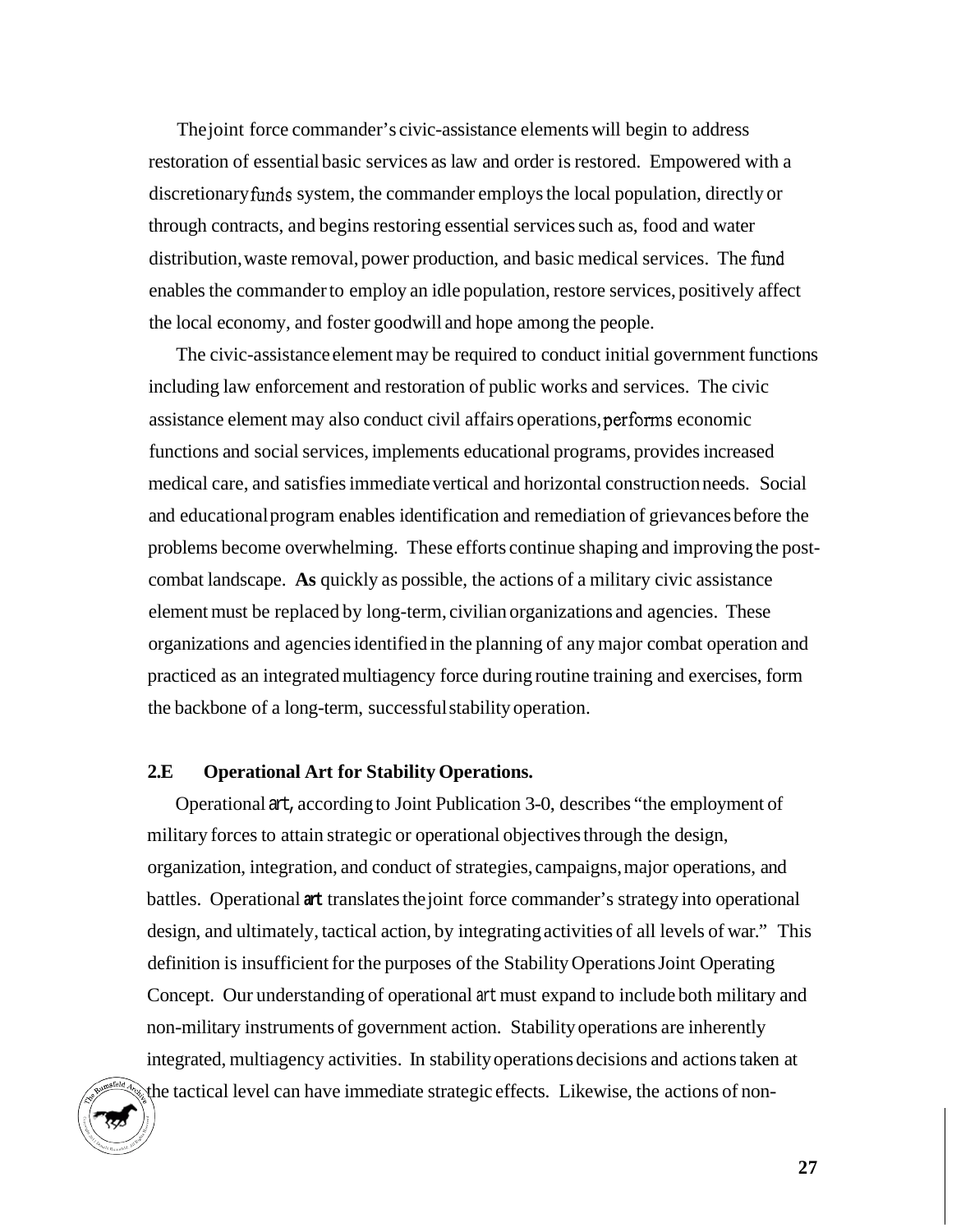military participants can also result in strategic effects. These decisions must be guided by operational art and understanding that winning the conflict is only the first step in winning the confrontation.

Operational art begins in the mind and character of the commander. **A** joint force commander cannot achieve what he cannot conceive. Providing a secure environment can best be accomplished through military means, but the other instruments of government action (diplomatic, information and economic) are required to create the conditions from which "new normal" can grow. The commander must envision a plan that coherently applies all available instruments of government action to ensure that the proper conditions for long-term security are created. He must also adapt as the situation warrants proffering either the "velvet glove" to persuade or the "mailed fist" to compel compliance.

The decentralized nature of stability operations also requires the commander to exercise a high degree of trust and confidence in his subordinates and non-military partners. He must build trust and confidence among the set of peer-leaders, military and non-military, who are responsible for the attainment of US and coalition political aims. The joint force commander's role will shift as he supports, then is supported, and returns to a support role. His role as a leader, however, remains constant. The joint force commander maintains relationships across cultural lines throughout all of the military and civilian agencies involved in the stability operation.

While integrated, multiagency unity of purpose and coherency of action begin in the mind of the joint force commander, they are executed by the US military and nonmilitary, and coalition organizations simultaneously across complex physical, informational, and cognitive domains. Defeating spoilers who may be insurgents, militant extremist or terrorists requires the conduct of counterinsurgency operations throughout the area of responsibility all while under the ever-watchful eye of the international media, the people back home, and the local population. Supporting strategic communication actions are required in all dimensions of the information domainbroadcast and print media and person-to-person discussion-to establish the legitimacy of coalition actions and preempt spoiler attempts to enlist the general populace in their

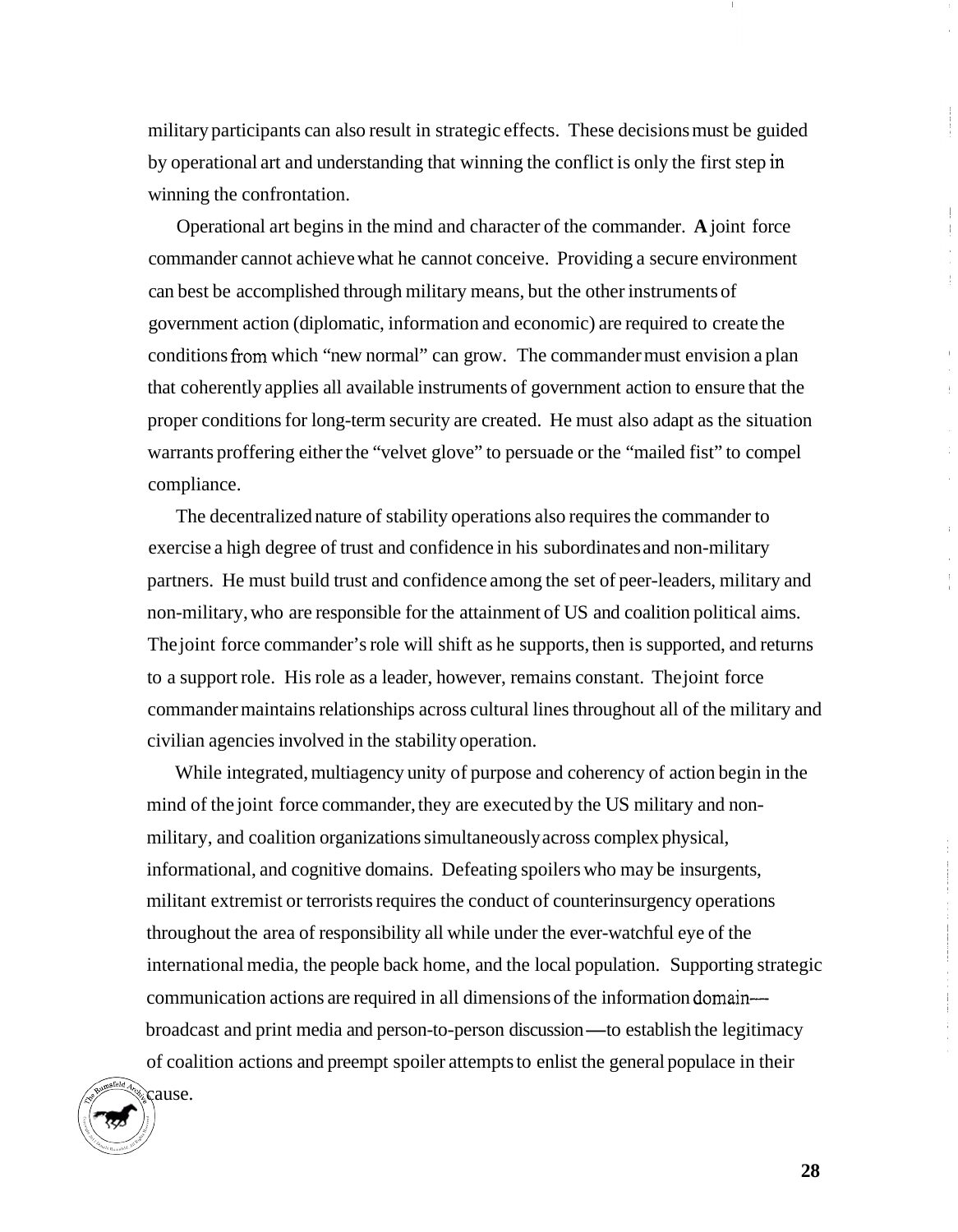In stability operations, the battlespace extends beyond that normally associated with purely military operations. Interagency, coalition government, and non-governmental agencies will require access to the battlespace if they are to act coherently with the joint force. These agencies will require not only terrain but also access to air and seaport facilities, transportation networks, the local work force, and portions of the electromagnetic spectrum—particularly bandwidth—in which to operate. The commander must consider these requirements not only in space but also in time; priority of allocation will shift with operational phases as the lead shifts from civilian primacy to military primacy and back.

The battlespace in the cognitive domain concerns the "minds" of those who oppose transition. The domain also includes the cultural, social, and religious, as well **as** the political and economic perceptions of everyone concerned with the operation. Spoilers must be convinced of not only of the futility of their actions but also the failure of their attempts to gamer popular support. Noncombatants must be convinced of the legitimacy of coalition actions and the benefit to remaining neutral. Likewise, external actors, both nation-states and transnational actors, must be convinced it is not in their interest to intervene.

Operational art in stability operations requires a coherent civil-military organizational construct. The organization and the process it adapts must result in both horizontal and vertical synergy. This synergy will help to achieve and sustain unity of purpose and coherency in action across organizational and cultural lines. Spoilers will attack using multiple asymmetric means, which the joint force must oppose by coordinated action. The joint force commander must apply all available military and non-military power coherently to destroy, disrupt, or defeat spoilers. The joint force commander must **be**  ready to implement innovative partnerships with the interagency, international organizations, non-governmental organizations as well as with academic groups and the international business community.

Perhaps the most important aspect of operational at is the ability to "fit" these elements together—in harmony. Any plan that a joint force commander constructs must satisfy political leadership, attain the political aims assigned, and be constructed collaboratively with his peer-leaders who are co-responsible for attaining those aims.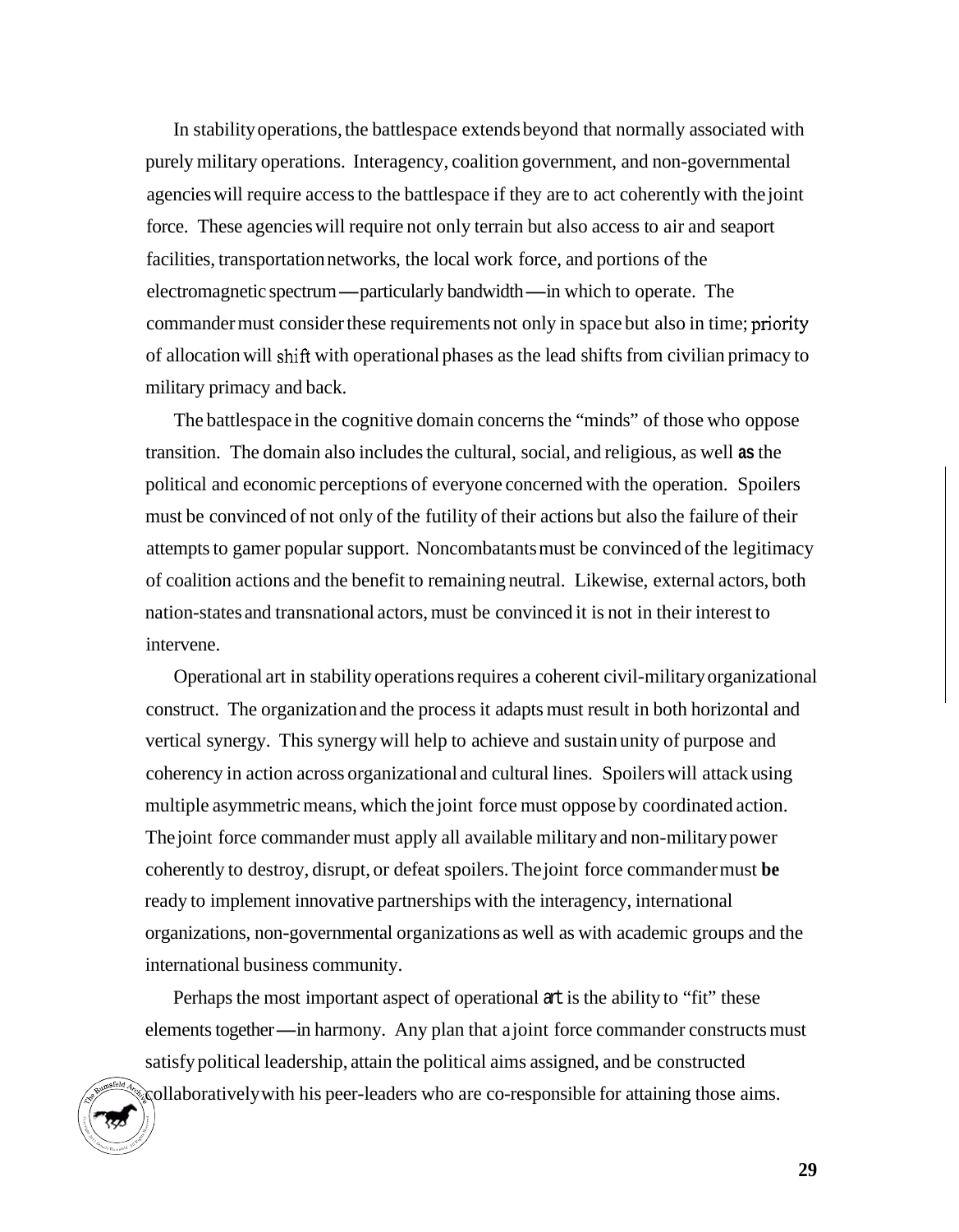Further, the joint force commander's plan must be executable by the forces he has available in the physical and information domains, and within the organization he has on hand or creates. If one of these elements is out of balance, the joint force commander hand or creates. If one of these elements is out of balance, the joint force commander must adjust the others—and continually rebalance as his operations unfold. In stability operations, the joint force commander must balance resource allocations among offensive and defensive operations, as well as, civic assistance and non-military applications of power. How and when are matters of his judgment, a matter of his art.

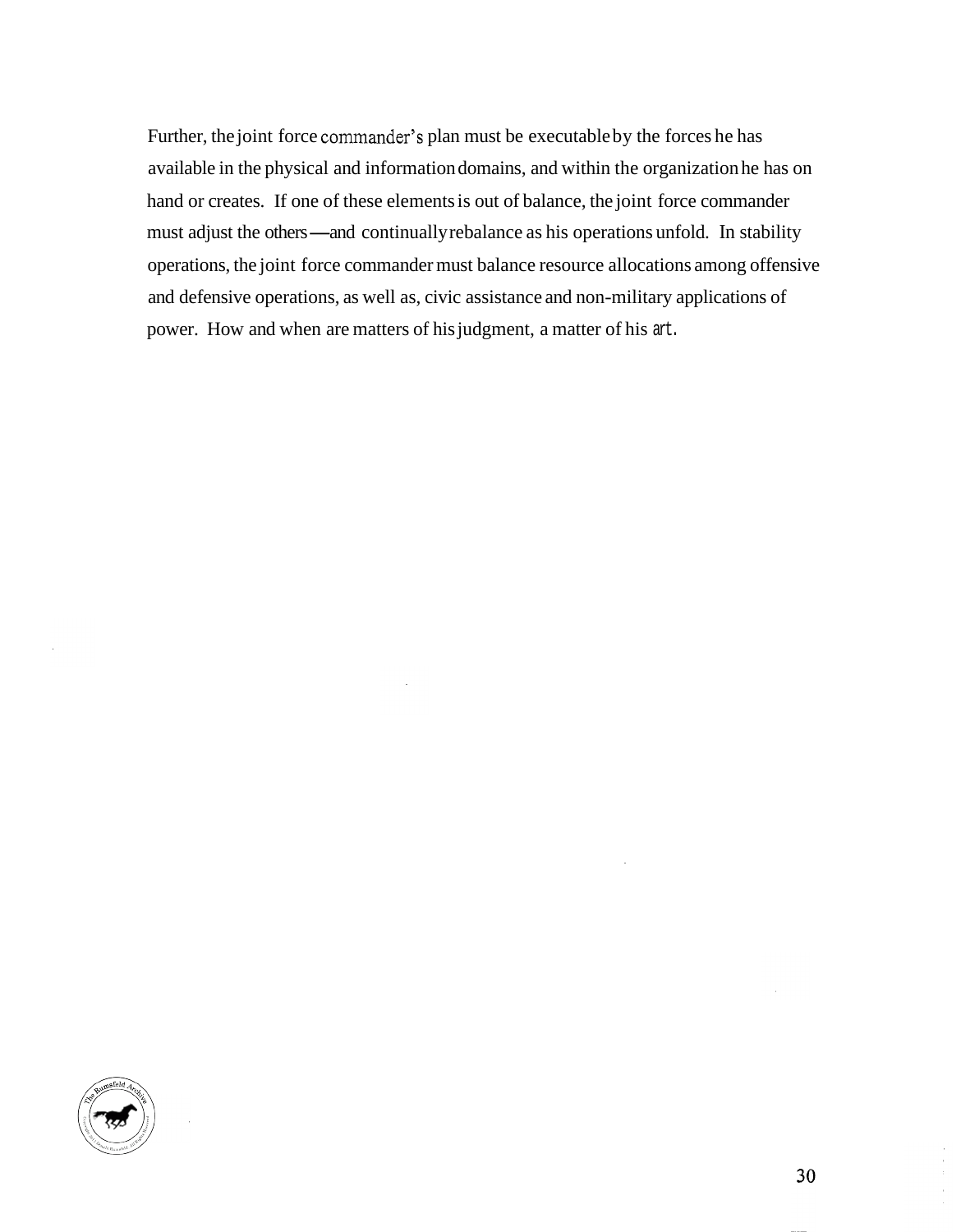#### **Section 3** - **Case 2 STABILITY OPERATIONS** - **THE CONCEPT**

### **3.A. Synopsis of the Central Idea.**

Successful Case 2 stability operations are inextricably linked to planning and executing war. If combat is required, stability operations will form an essential part of pre-combat activities, combat Operations, and post-combat actions. The joint force, as part of a multinational and integrated, multiagency operation, still provides security as well as initial humanitarian assistance, limited governance, restoration of essential public services, and other reconstruction assistance—until the security environment permits vervices, and other reconstruction assistance—until the security environment permits civilian agencies to perform these functions. These kinds of stability operations will be conducted simultaneously, distributed throughout the theater of war. *All will require a combination of detailed situational understanding; a coercive posture against obstructionists; unified direction from legitimate civil authority; integrated, multiagency unity of purpose and coherency of action; sophisticated media operations; organizational endurance; and sufficient popular support over time in order to facilitate the transition to legitimate local governance and reduce the likelihood of the reemergence of destabilizing elements.* 

Pervasive knowledge in stability operations requires thorough familiarity with the all of the dynamics at work within the joint area of operations: political, economic, social, cultural, religious. The joint force commander must have an understanding of who will oppose transition efforts and what motivates them to do so.<sup>14</sup> He must understand the nature of the conflict, the enemy, the battlefield, and the nature of local population and culture. Augmenting traditional military intelligence with what is commonly understood as "criminal intelligence," "economic intelligence," and "political intelligence," and "fiscal or financial intelligence" in the civilian sector and with cultural understanding enables the joint force commander to anticipate developments and take appropriate preventive or reactive measures. All forms of intelligence, to include human, must be preventive or reactive measures. All forms of intelligence, to include human, must be collated into common accessible databases. This collation of types of intelligence—when collated into common accessible databases. This collation of types of intelligence—when<br>coupled with consistent, positive interaction with local leaders and citizens—provides the

Reminder: "Joint" in the context of this concept refers to a joint, interagency, and multinational force.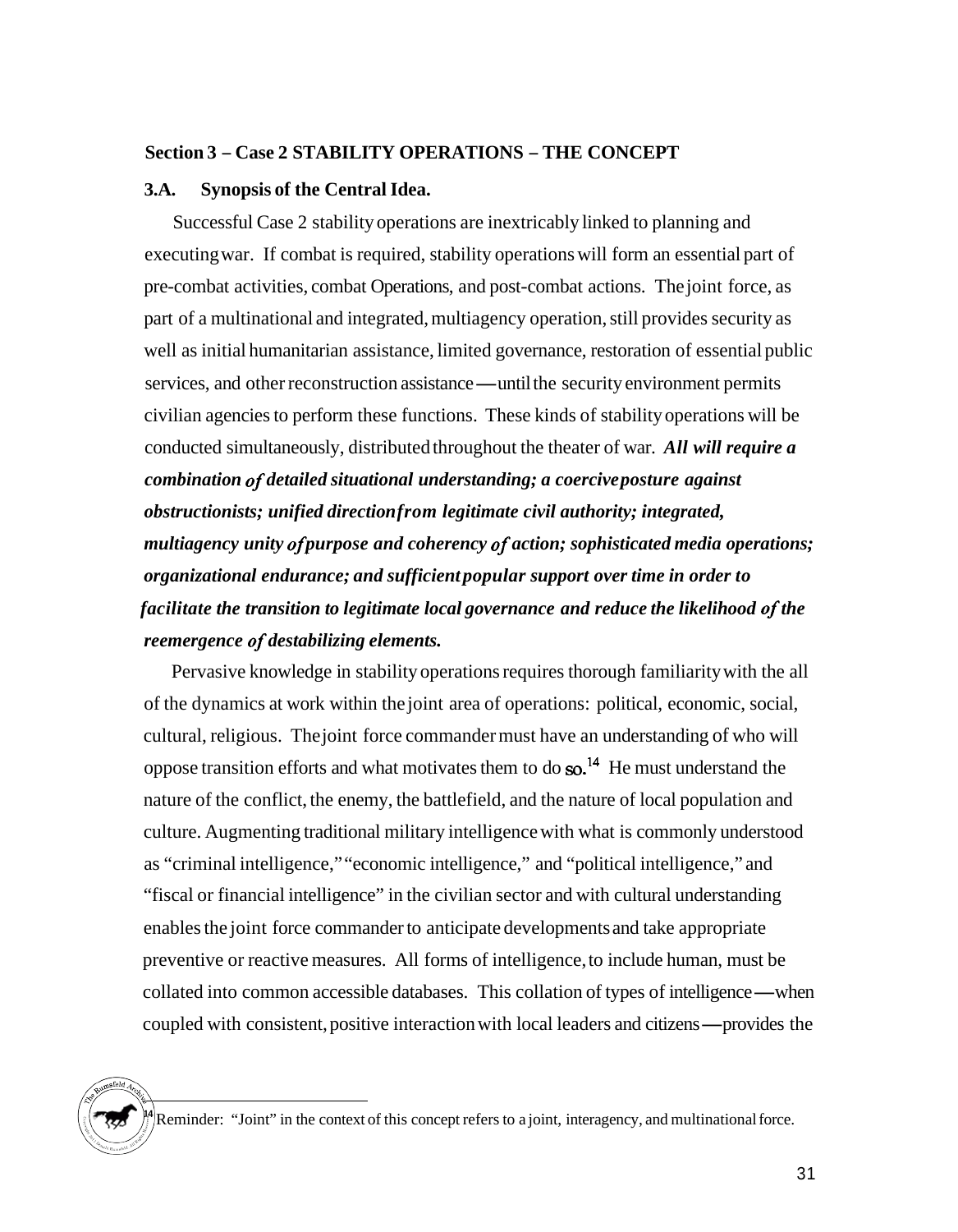joint force commander and civilian leadership the basis for the detailed situational understanding required to be successfid.

**A** coercive posture against obstructionists is achieved by the aggressive pursuit of all who oppose security and the creation of conditions from which a long-term new "normal" grows. Military commanders should seek to defeat or bring violent spoilers to justice using the executive law enforcement powers of the mission's civilian authorities. Joint force commanders conducting Case 2 stability operations must mount counterinsurgency style operations, in close collaboration with civilian police and other security forces that develop local intelligence to locate spoiler threats, limit their freedom of action and, when directed, defeat them before these threats can do harm or slow the stability process. The explicit elements of these coercive operations, drawn from the counterinsurgency paradigm, include:

- *<sup>0</sup>*Find by developing, and employing, the necessary local intelligence to support offensive operations.
- Fix by denying violent spoilers freedom of action or movement while at the same *0*  time protecting essential friendly groups and facilities.
- Strike militant spoilers with the intent to bring them under arrest, disrupt their activities, or defeat them in battle through a combination of military, police, psychological, and legal actions.

The way to deal with spoilers in the long term is to establish the legitimacy of the operation in the minds of the local people. The people, once they have an effective government, will then eliminate most of the spoilers leaving the military to focus on those that are most difficult and dangerous. Dealing with spoilers requires a multifaceted approach. Some types of spoilers can be influenced by political, economic, or informational means without resorting to military action; others must be defeated by military means.

One of the conditions required for long-term results form several aspects of legitimacy. Legitimacy is a product of fact and perception. By acting under the direction of legitimate civil authority the joint force ensures legal and moral legitimacy for both the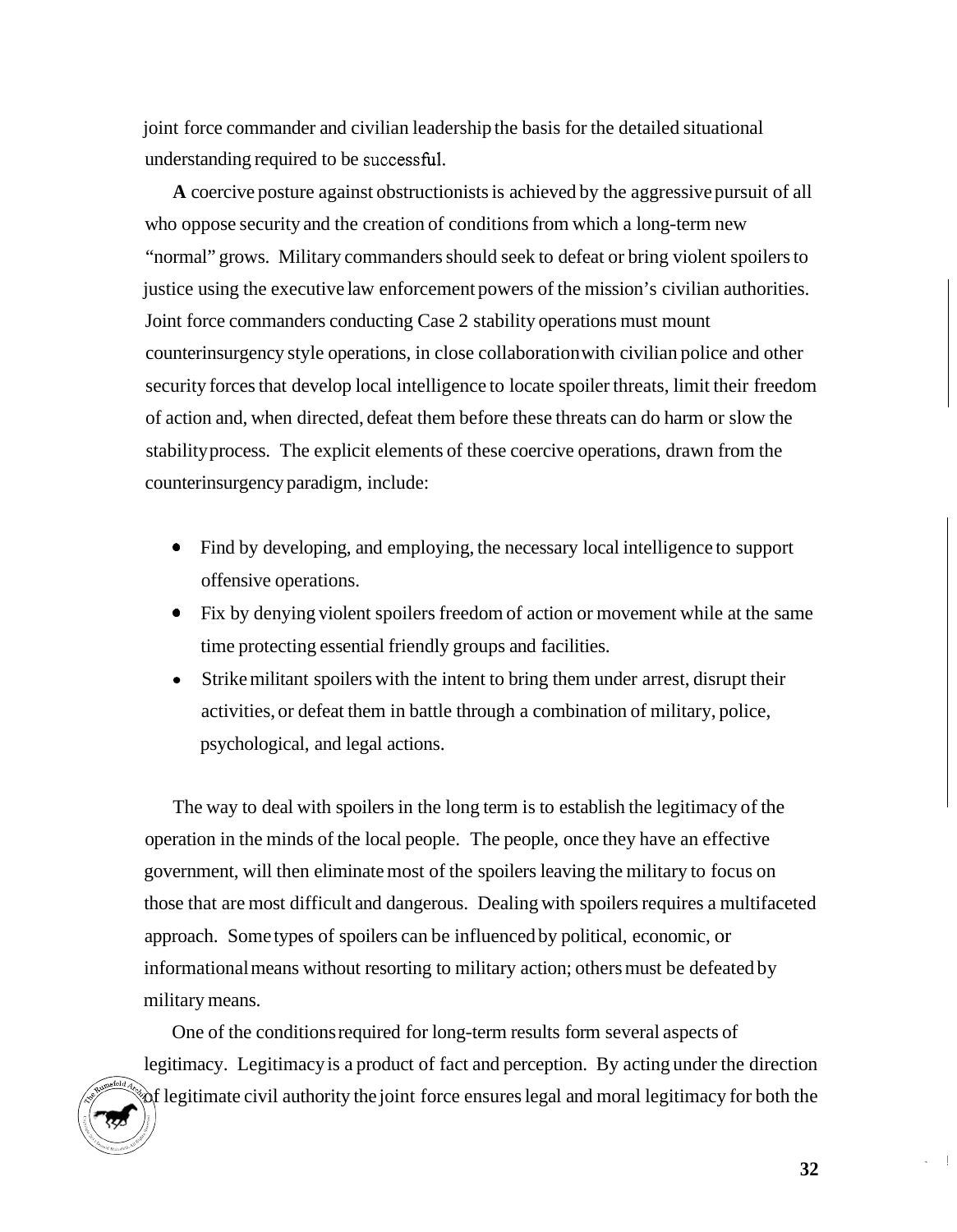force and the operation. In stability operations, only an appropriately mandated civil authority can direct coercive operations against spoilers. Authorized under proper authority, the civilian leader of the mission is normally vested with executive powers to enforce compliance with the law. The perception of legitimacy is sustained with the international community, regional, and domestic populace, when operations are conducted with scrupulous regard for international norms on the use of force and regard for humanitarian principles.

Legitimacy is essential to create long-term success. Stability operations are usually characterized by an effort to seek a broader legal legitimacy through a mandate fiom the international community and to establish "new" legitimacy locally. In many cases, restorative stability operations can be characterized as a fight over legitimacy—old versus new.

Integrated, multiagency unity purpose, though very difficult achieve, begins with a shared, common end-state. This common understanding of the strategic objectives and operational end-state is articulated through the mutual intent of the joint force commander and the lead civilian leader. This intent must be stated in unambiguous terms so that civil and military subordinate organizations and peers understand what is expected from them. In stability operations, actions taken at the tactical level can have immediate strategic implications. For this reason, the strategic context of the operation must be articulated and understood by all participants—military and civilian—at all levels: strategic, operational, and tactical. Integrated and collaborative planning with **US**  government agencies and multinational partners is a prerequisite to achieving unity of purpose. The civil-military plans for stability operations must be nested in all operational planning then refined and rehearsed in pre-operational wargames and exercises. Planning planning then refined and rehearsed in pre-operational wargames and exercises. Plannin and rehearsal — with all elements expected to execute the operations, military as well as and rehearsal—with all elements expected to execute the op<br>multiagency—form the foundation of success in execution.

Integrated, multiagency coherency of action results when all available civil and military means work toward achieving the common purpose. Just as the joint force commander and the lead civilian leader ensure unity of purpose by clearly nesting intent within that set by their military and political leaders, coherency of action is achieved at the strategic, operational, and tactical levels by integrated, multiagency actions. When he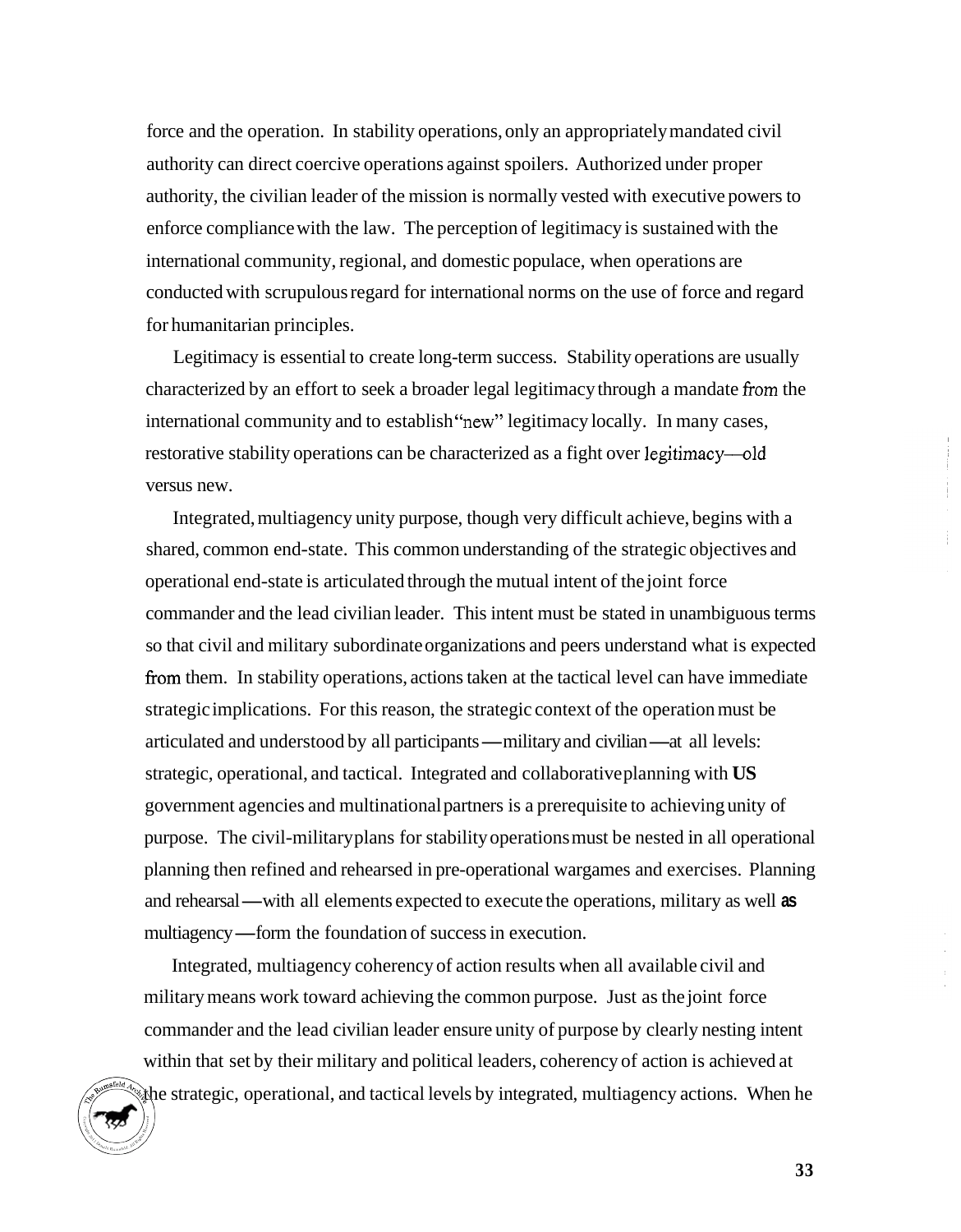is the lead agent, the joint force commander must be able to set the pace and direction of the stability operation. **As** the supporting agent, the joint force commander must be able to respond to changes of pace and direction in the operation in sync with civilian agencies. Integrated, multiagency actions are not limited to military operations that are kinetic and lethal; they may also be military or civilian operations that are non-kinetic and non-lethal. Coherent economic actions, computer network attacks, and actions in public diplomacy represent non-kinetic, non-lethal operations that, when coupled with kinetic and lethal military strikes optimize the commander's ability to generate coherent effects in the battlespace.

**A** civil-military "Joint Planning Structure," established by the military and leading civilian agency, is the joint force's nexus for civil-military preparation, organization, and action. Furthermore, it is the structure that maintains both unity of purpose and coherency of action. The Joint Planning Structure ensures a common understanding of near term "next state" composite civil-military objectives for the mission and facilitates integrated planning and coherency of action on specific matters that require intense and close civil-military collaboration and management over time. Coherency of action is enhanced when all components of the mission operate in a network-centric environment with extensive collaborative planning and execution. Such an environment enables simultaneous, distributed operations with other stability activities or combat operations without loss of coherency.

**A** sophisticated media operation is required to achieve strategic, operational, and tactical objectives. Media operations must address the local populace, regional neighbors, coalition partners, domestic audiences, our own forces, our opponents, and others.

National-level policy guidance provides the framework for information operations planning and execution across all activities. Operational and tactical information operations are traditionally identified as: psychological operations, electronic warfare, computer network operations, operational security, deception, and other information operations. Other information operations are defined by some as: information needed by the joint force commander to make decisions and take actions. Others define it as computer network attack and computer network defense, and actions taken to degrade an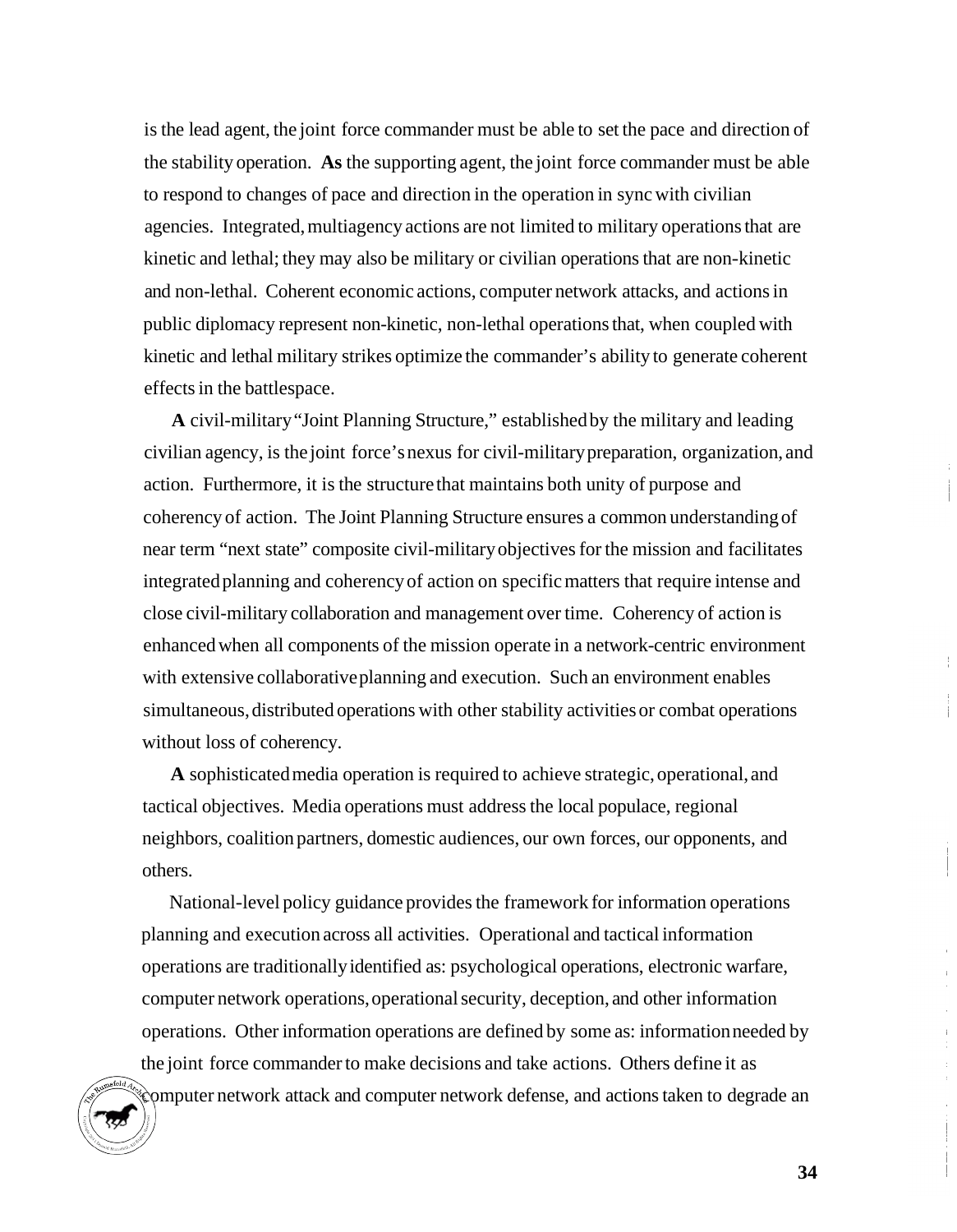opponent's decision making capability. This concept does not discuss these definitions, but rather focuses on media operations associated with public affairs and public diplomacy.

Stability operations focus on public affairs and public diplomacy—not as an element of strategic communications, but as informational instruments of national strategy. Each is a separate function with a unique mission. Public diplomacy is an interagency governmental effort to communicate prepared messages and themes to an international audience.<sup>15</sup> In contrast, public affairs operations focus is on public actions. They provide a timely flow of accurate information to internal and external publics.<sup>16</sup> While public affairs and public diplomacy reinforce each other, and involve close cooperation and coordination they must be separate and distinct. Each function requires distinct efforts to plan, resource, and execute as part of the joint force commander's larger stability operations plan. It is critically important that public affairs and public diplomacy efforts are mutually supportive in order to maintain credibility with their respective audiences.

The organizational construct for stability operations must support operations of long duration. Organizational endurance will be paramount to overcoming the duration and complexity of stability operations. While the end-state may be well defined, the nature of the operations is complicated by the time required to solve problems at multiple levels and create the conditions from which long-term success can develop. Stability operations are psychologically intense. Leadership must be able to continually balance restraint with overmatching power. The individual must be psychologically prepared to engage in the operations over an undetermined amount of time. The individual must be able to have an offensive mindset and peacemaker heart. Civilian and military organizations must have the capability to organize, train, equip, and execute long-tern stability operations simultaneously with conventional combat operations.

Long endurance operations also require patience. The same tactical patience that applies on the battlefield applies in stability operations. It takes time to create long-term success. Opposing forces will utilize time as their ally for they will seek to employ a strategy of protraction, which only reinforces the need for patience. The joint force



Joint Publication 3-61, *Doctrine for Public Afairs in Joint Operations,* Joint Staff, 14 **May** 1997, **p** 111-18 **15**  bid, section **I1 16**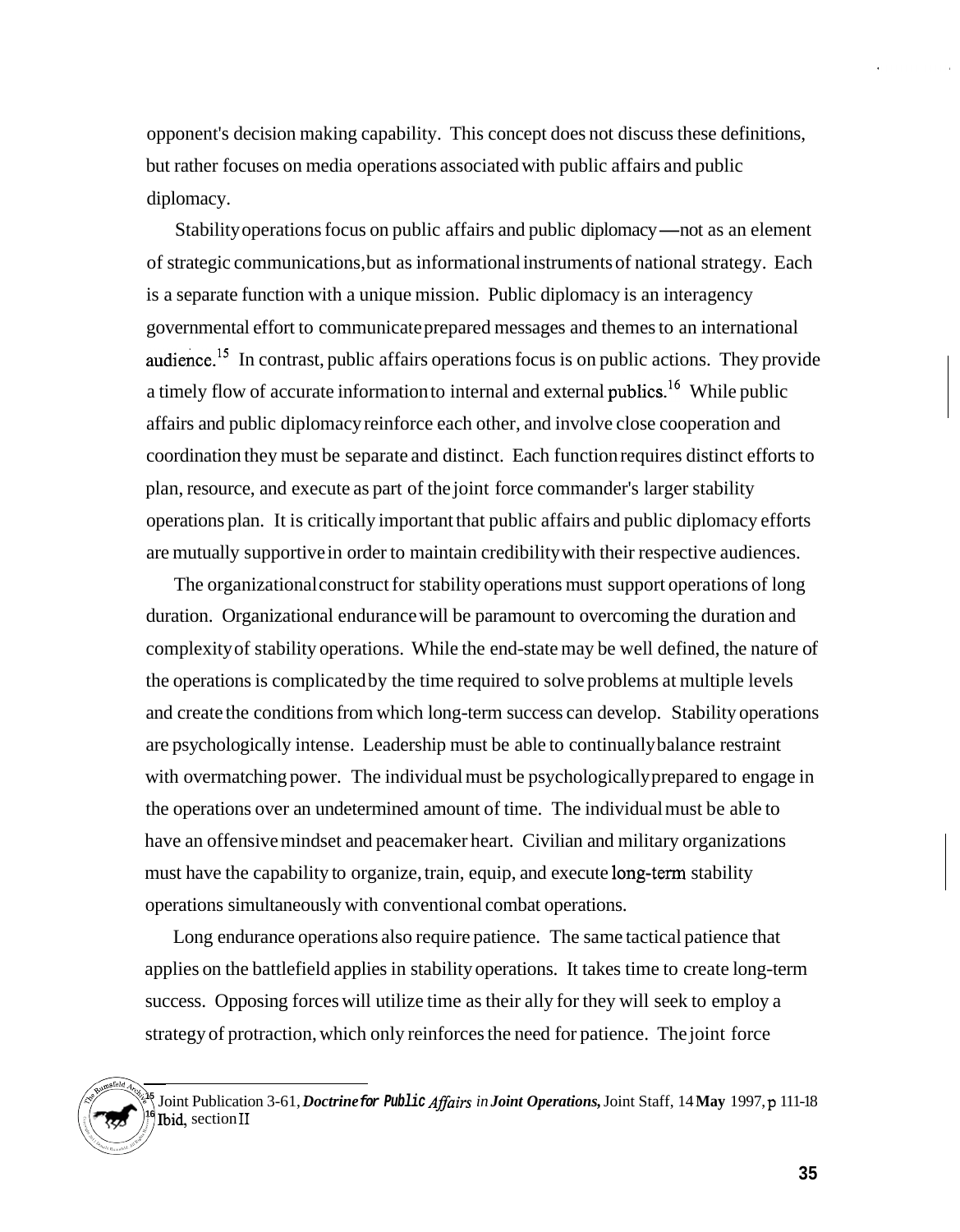commander and the lead civilian must view stability operations as a marathon. The successful transition marathon requires intensive planning, training, and purposeful execution. Stability operations are a test of will, nerves, and endurance.

Joint force logisticians must be able to know what type and amount of support is needed throughout the battlespace, near real-time. The logistics organization must also be able to rapidly obtain and distribute the necessary materiel and services to the organizations that need them in time to support both military and civilian stability operations. The integrated civil-military logistics organization must integrate deployment, employment, and sustainment of the joint force in order to eliminate redundancies, stimulate synergy, and synchronize the movement and sustainability of forces conducting stability operations over a long duration. The in-country or regional footprint should be reduced to the minimum possible. The organization must seamlessly transition through deployment, employment, and sustainment and from supporting preventive stability operations to major conventional combat operations, and then postcombat support for stability operations.

Maintaining popular support over time, internationally, domestically, and locally, is key to mission success. Maintaining popular support requires managing expectations and perceptions of all who are involved in a transition operation-epecially those of the population that the joint force is attempting to stabilize. The population at large must perceive consistency in the policies, actions, and processes of the joint force throughout the operation in all times and places. This is especially critical in the movement from combat to post-combat operations or when rotating forces during the long-duration restorative phase of stability operations. The actions and processes must not change radically when commanders and units change unless there is a clearly articulated reason for making such a change. Consistency is also crucial as the joint force transfers authority for the operation from military to civilian control. Civilian authorities must know which policies the military put in place and understand the ramifications of altering them. Equally important, the joint force commander should, if at all possible, coordinate policy decisions with civilian authorities before he makes them. Integrated, multiagency operations-from start to finish-are an essential hallmark of stability operations.

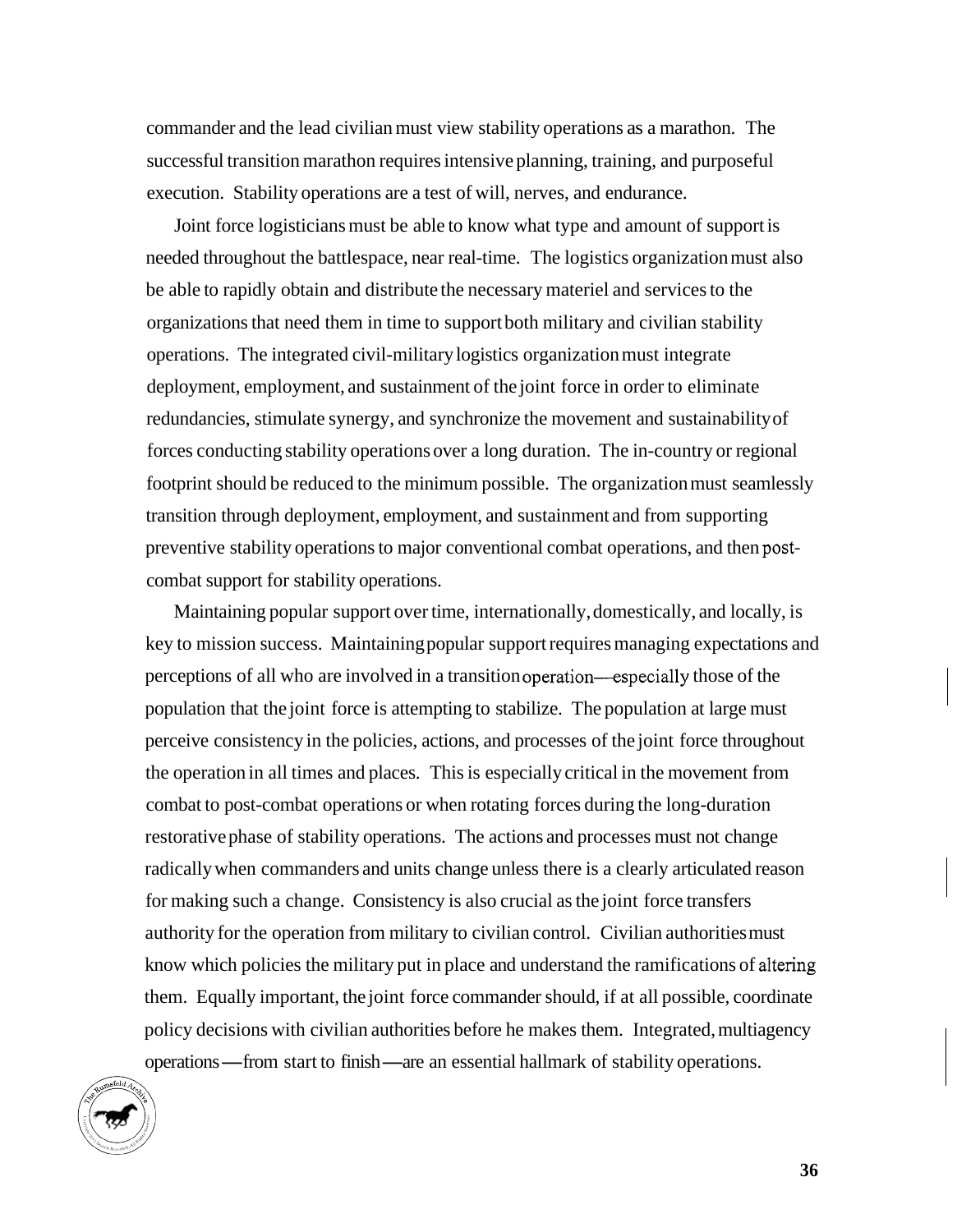## **3.B The Principles of Case 2 Stability Operations.**

Commanders from the operational to the tactical level draw from their own wealth of knowledge and experience. The depth of knowledge and experience varies with each commander. Case **2** stability operations will occur in various locations, at different times, over a long duration, and as a result of varying circumstances. Each commander charged with conducting a specific stability operation will face a unique set of conditions affecting their conduct of the operation. The following principles offer commanders a set of tools to help shape their thoughts, decision process, and actions. The principles are meant to guide commanders as they plan, prepare, execute, and sustain the operation that matches their specific circumstances. **As** a set, these principles represent the duality inherent in all stability operations—the "velvet glove" and "mailed fist".

# **3.B.1. Organize the efforts of military and civilian agencies to achieve integrated, multiagency unity of purpose and coherency of action.**

- Begin with a practiced plan; adjust from it.
- Reinforce the need for a joint civil-military structure for operational planning and  $\bullet$ execution.
- Publish a political-military plan that establishes tasking authorities.
- Integrate military, special police, and civilian police operations from beginning to end.
- Bring to bear all instruments of government action.
- Ensure that activities of each element link to the common strategic end-state.
- Establish a pervasive knowledge environment and technical architecture.

**A** political-military plan is essential to provide the strategic guidance required to develop an effects-based plan. Integrated, multiagency operations begin well before any crisis emerges. Civilian counterparts must participate in developing stability operation plans prior to crises, as well as in exercises and wargames that rehearse those plans. **A**  political-military plan facilitates unity of purpose and coherency of action, for it is this plan that constitutes the foundation for the interagency strategy in stability operations. Nongovernmental actors are normally very knowledgeable of an area of operation and its .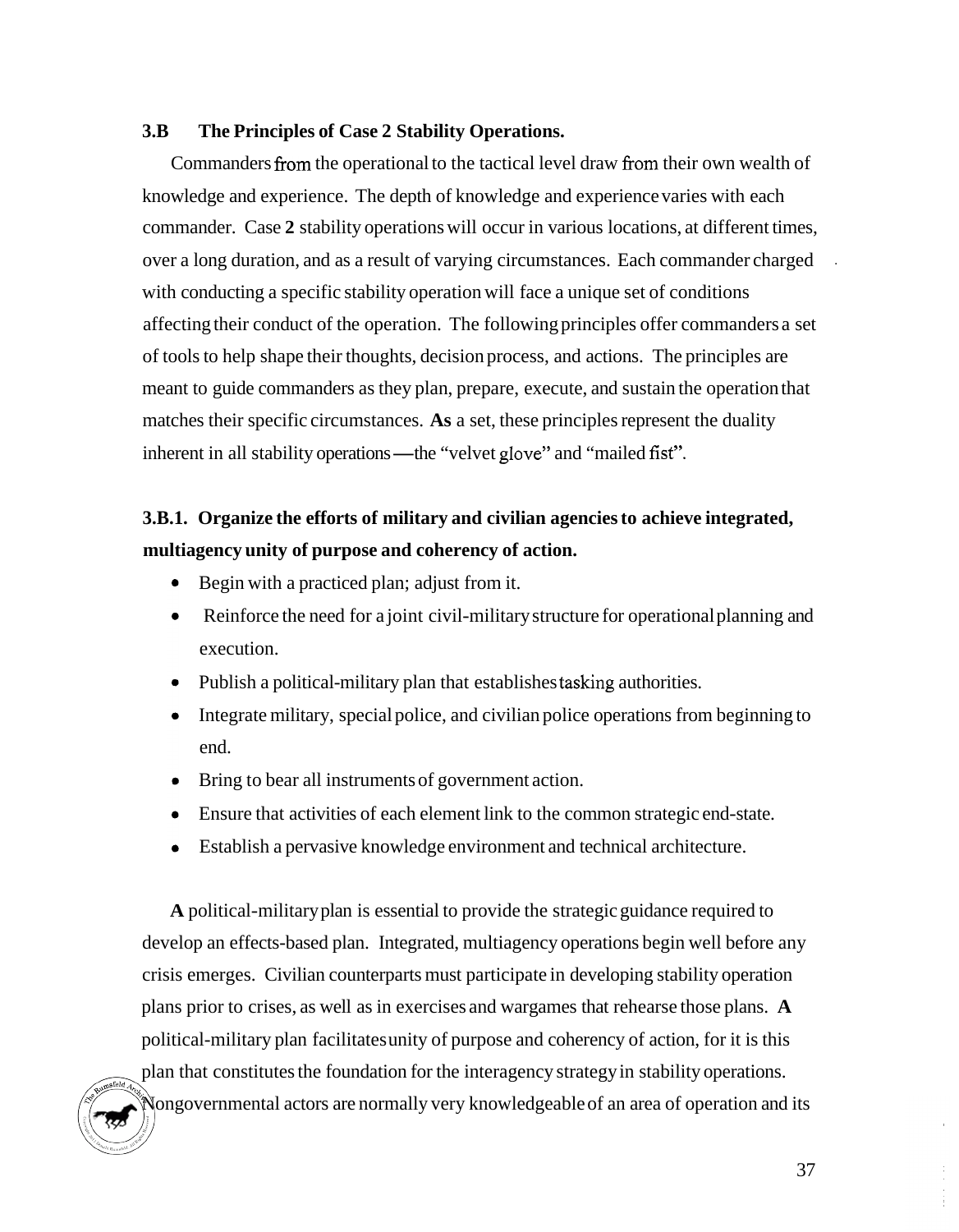people. They can assist the joint force commander to refine approaches requiring military attention. Understanding the interests of all actors involved in the conduct of conflict and post-conflict operations is the truest validation of objectives that define what a nation or coalition of nations is attempting to  $\delta$ .<sup>17</sup> Integrated, multiagency operations begin well before any crisis emerges. Civilian counterparts must participate in developing stability operation plans prior to crises and be involved in the exercises and wargames of these plans.

The political-military plan establishes shared understanding of the mission and is a common point of departure for the joint force. However, nothing goes according to plan. **A** key for success in stability operations is the joint force commander's ability to gain understanding, recognize needed changes, adapt and convey the intent of these changes to the joint force, multinational forces, the interagency, and others. The ability to convey the required changes to the plan allows the joint force commander to seize the initiative and adapt to an ever-changing operational environment. This adaptability requires augmenting and staffing both military and civil command structures with the expertise and capabilities required to develop pervasive knowledge and share that knowledge.

Exercises and wargames provide venues to practice making coordinated civil-military decisions and taking coherent action. These venues also help create organizational agility and synergy by teaching the civil-military team to adapt to changing situations and organizational demands. Commanders and civilian leaders can be trained and empowered to conduct flexible and responsive operations without a loss of unity of purpose that focuses on common strategic aims. Military commanders and civilian leaders, if they plan and prepare together and operate in proper organizational construct, can conduct integrated, multiagency operations that use the full range of government and coalition partner actions.

Transition to legitimate civil authority, not actions on the military objective, should be the point from which to initiate backward planning. Before the initiation of combat, the consequences of military action on post-hostility recovery must be considered. Backward planning looks beyond combat operations to encompass consolidation and transition considerations. Combat operations are subordinate to, and are a subset **of,** a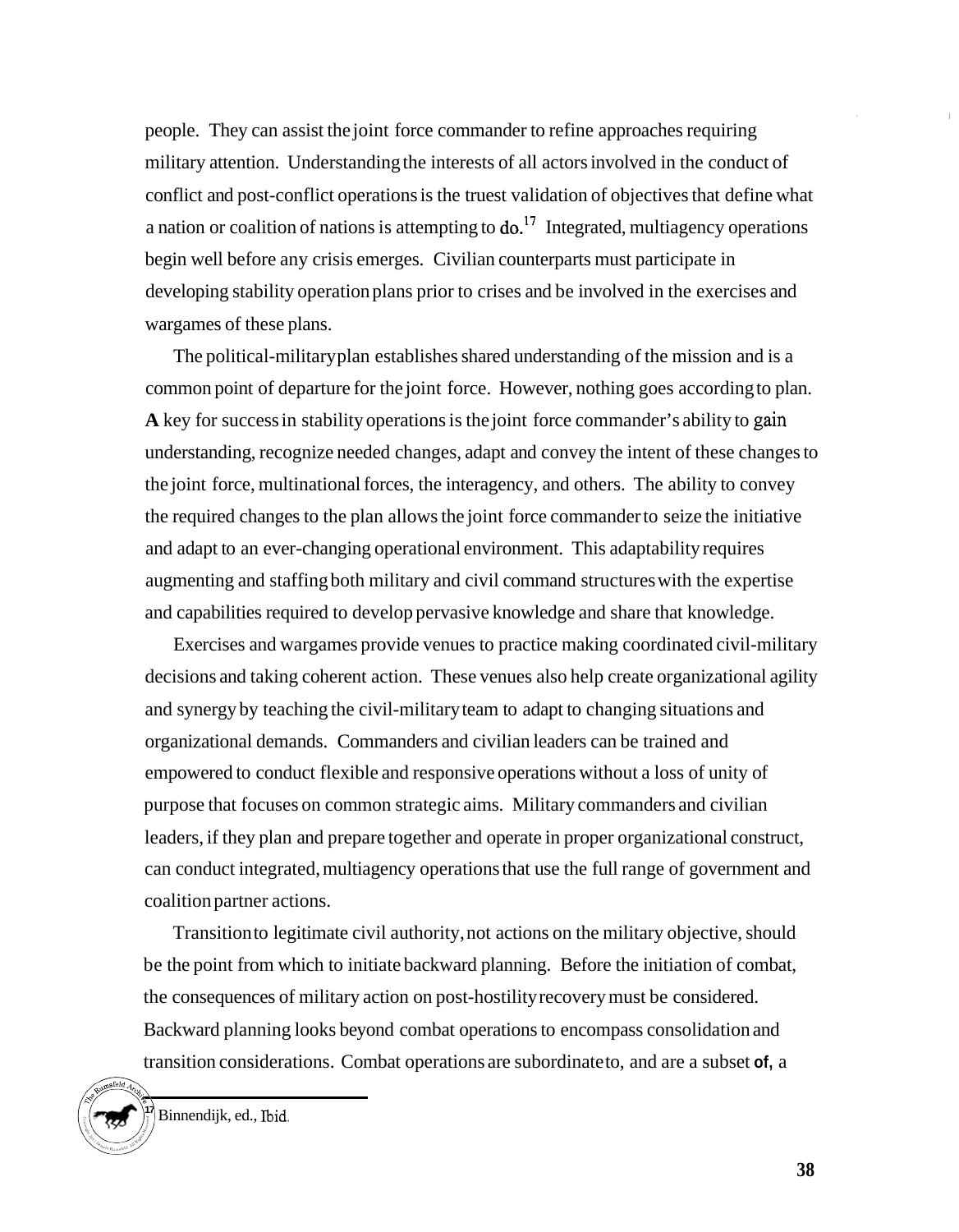strategic shaping campaign that addresses the nation's, or coalition's, ultimate strategic objectives.

# **3.B.2. Incorporate strategic communications into every action, tactical and operational.**

- Do the right thing, in the right way, at the right time, then ensure it is seen and understood by those you must influence.
- Consider strategic communications and include information operations with war planning efforts.
- Create a civilian-military media operations center. *0*
- Attack adversary's information networks and limit his ability to affect coalition information operations.

Civilian-military media operations must convey the US and multinational objectives of the stability operation to the local, regional, and international populations. Media operations must tie theater operations to national strategic themes. Media actions and other supporting activities must be an inherent part of every operation and war-gamed to ensure its ability to support operations. Every actor-from private to general on the military side and from individual to senior civilian leader among the multiple agencies military side and from individual to senior civilian leader among the multiple agencion<br>involved—has two basic responsibilities. First, each must execute his of her actions efficiently and effectively consistent with achieving common strategic aims. Second, each is an "information warrior" responsible to promulgate command information themes.

Sophisticated media operations require a comprehensive and integrated strategy from the inception of planning for combat operations through stability and nation-building to the desired end-state. Strategic communications supported by Public Affairs and other capabilities can help to establish legitimacy for the operation, win the hearts and minds of the local population, gain regional and international support, and influence **an** adversary's decisions. Communication with the local population is key for managing expectations, allaying fears and suspicions, explaining legitimacy, and generating support for the operation, thus minimizing public unrest and possible interference with the operation.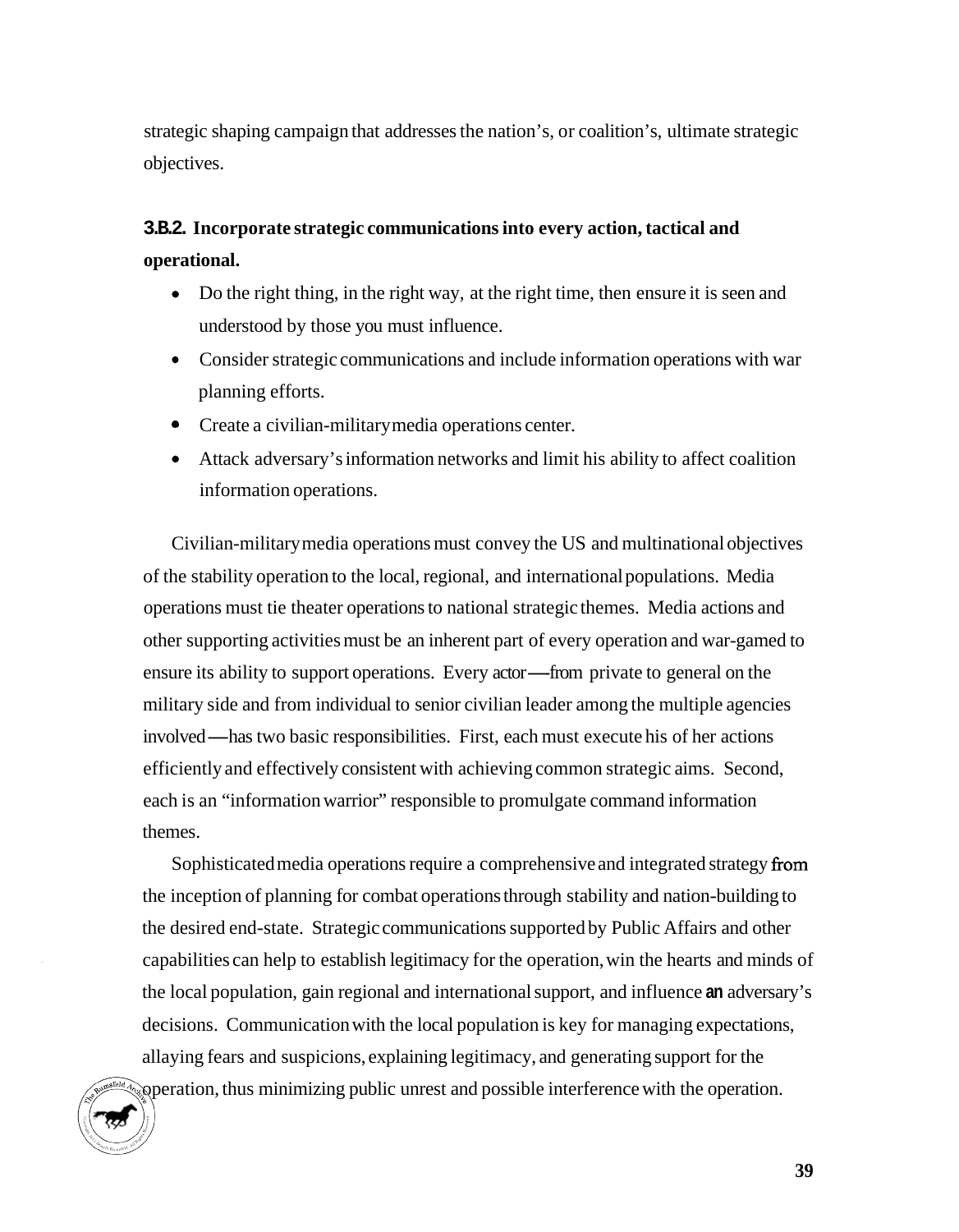One of the crucial themes of stability operations is transparency. Transparency means that the joint force, consistent with the requirements of operational security, communicates its intentions and capabilities to all audiences inside and outside of the area of operations. The joint force must make all segments of the population aware of its operational mandate, mission intentions, and techniques used to ensure security and transition to a "new normal." Failure to communicate effectively will foster suspicion and may erode the development of the trust and confidence on which the long-term success of the operations depends. Integrated and synchronized information operations, with protocols to maximize information sharing among multiagency partners and the local population, are necessary to facilitate transparency.

Information operations additionally enhance stability operations by providing reliable communications support facilitating decision superiority, enhancing theater ballistic missile early warning, enabling red and blue force tracking, and providing spectral imagery products. Other core capabilities include: electronic warfare, operations security, military deception, computer network operations, and psychological operations.

### **3.B.3. Impose security by adopting both an assertive and engaging posture.**

- *<sup>0</sup>*Maintain a visible presence-execute combat, reconnaissance, and other patrols.
- Extend security to non-military agencies and individuals as the situation dictates.
- Know the local people and leaders; engage them daily.
- Ensure the actions of all parties support policies and programs.
- Implement an effective strategic communications campaign to formulate the message and broadcast it to the population.
- Collect, document, and destroy unauthorized weapons when directed.

The commander achieves an assertive posture by anticipating potential trouble as well as disrupting the spoilers' overall cohesion and capacity to obstruct stability. The commander must adopt a proactive approach that turns chaos and disorder into **an**  advantage by taking the initiative and placing violent spoilers at risk throughout the battlespace. The joint force will rapidly employ tactical forces capable of surviving while traversing complex terrain, especially urban areas, and employing precise firepower.

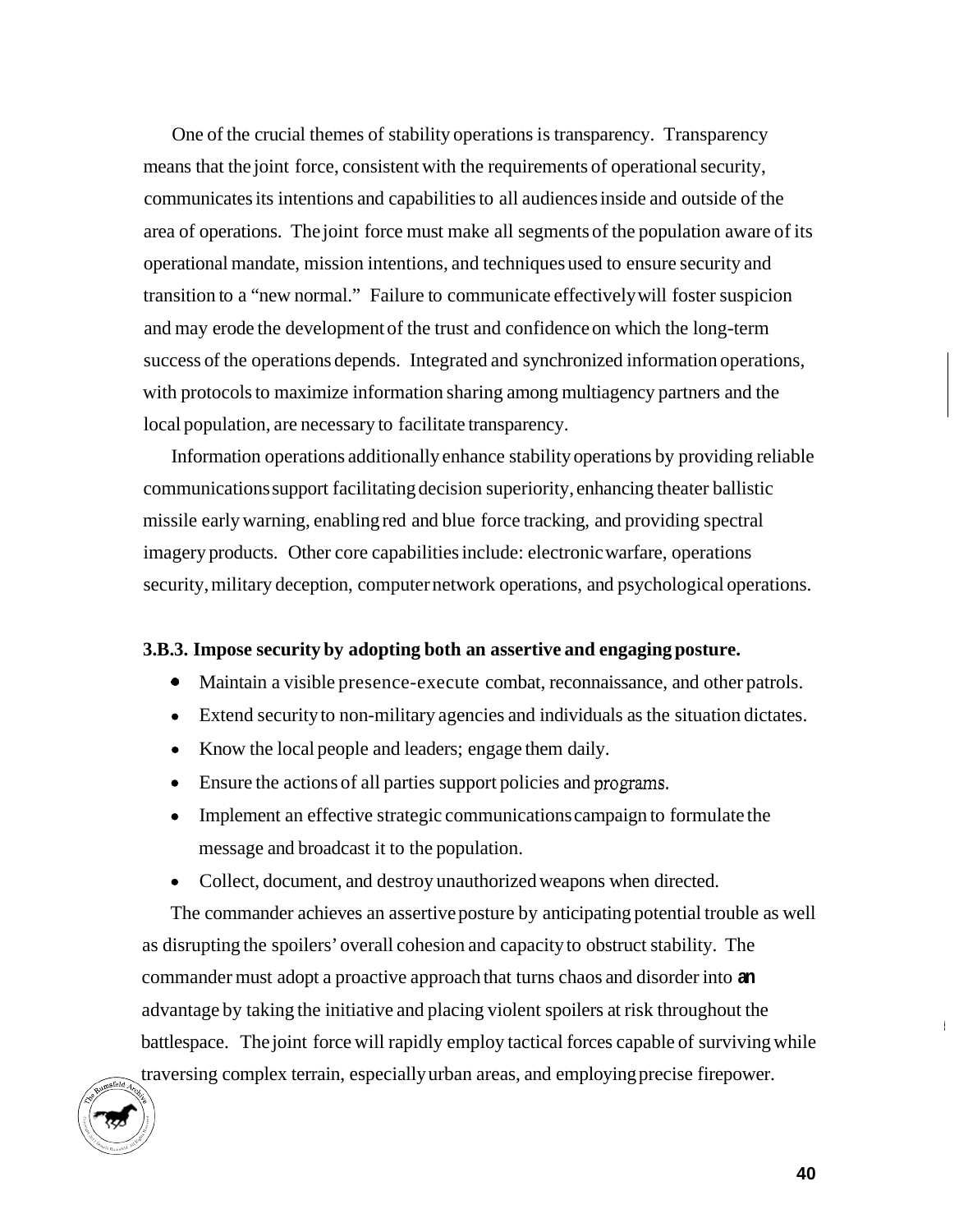Proper force protection when engaging and working with the local population mitigates risk, so does **an** expansive involvement with local leaders and citizens. In stability operations, force protection is more than physical security. The perceived legitimacy and impartiality of the joint force, the mutual respect between the force and the population, and the force's military credibility enhance force protection. Security and force protection must extend beyond the military elements to international and local government agencies as well as to non-governmental organizations. The joint force will require the ability to track blue forces, red forces, and civilian partners in order to respond to, or avoid confrontations. The mission may require that the joint force extend security to the local population when local security and police forces do not exist or are ineffective.

The joint force must be able to rapidly sense, detect, identify from standoff range, defend against, and recover the force from chemical, biological, radiological, and enhanced-explosives attack. It must also implement a system to account for, contain, distribute or destroy military spoils: weapons, ammunition, and equipment including enhanced explosive ordnance, as well as chemical, biological, radiological, nuclear materials. Improvements in improvised explosive device or mine detection and neutralization are essential to maintain freedom of action.

# **3.B.4. Defeat those who violently oppose security and the creation of a "new normal."**

- Take the initiative in dealing with the root causes of spoiler-driven violence; spoilers act strategically, the joint force cannot afford to react just tactically.
- Isolate total spoilers from sources of power and popular support: find, fix, and strike.
- Apply overmatching military power in a precise and timely manner to eliminate violent opposition

Spoilers operate at the strategic level. Even minor tactical actions are aimed at achieving their political aims. By responding tactically to spoiler attacks, the joint force only addresses part of the security problem. The key metric for the joint force commander is not how many spoilers he is able to kill or capture. The true measure of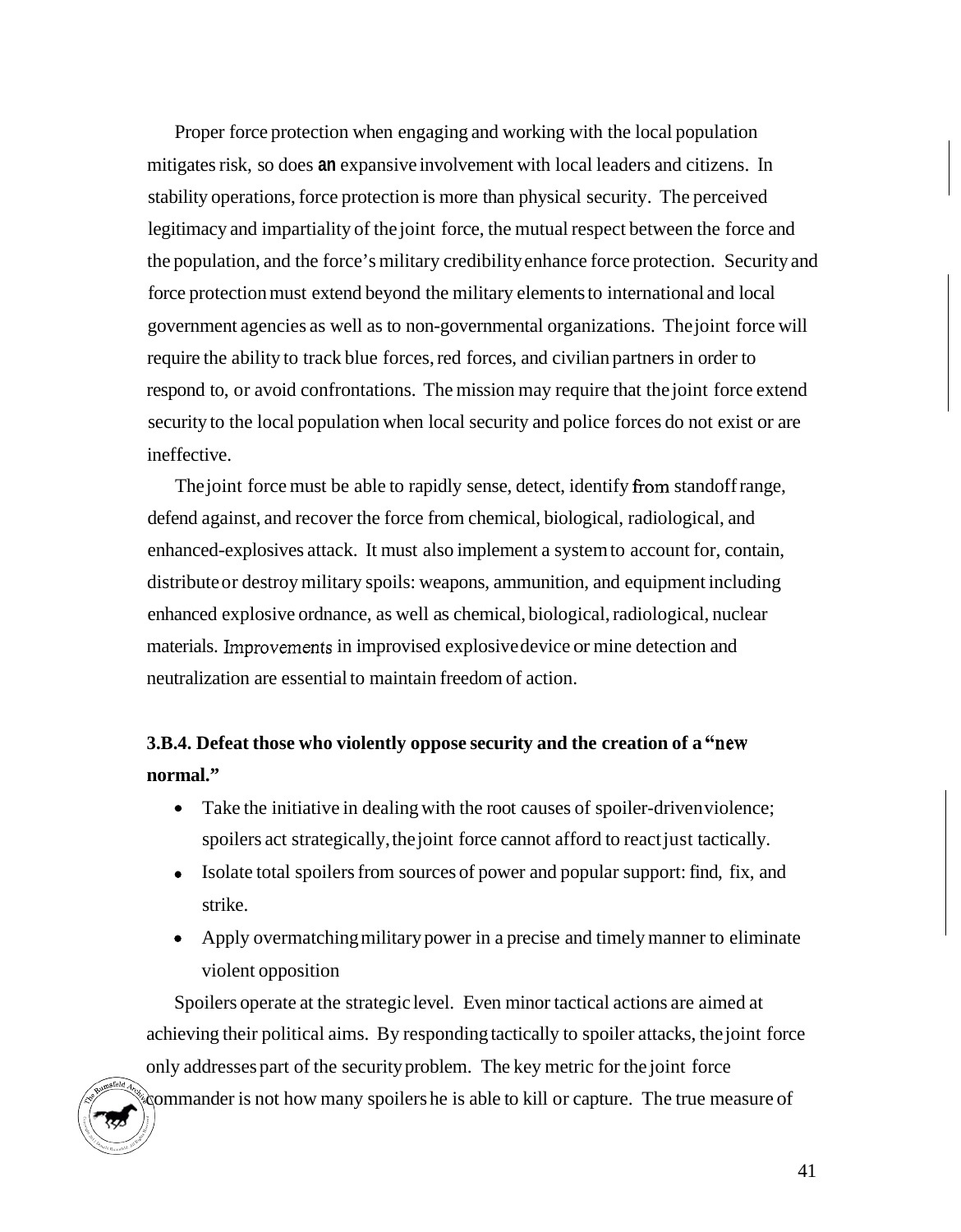success is the number of adversaries the joint force converts into allies. The military instrument is only one element of national power. All elements of national power must be engaged in the transition of society to a "new normal."

Stability operations are not limited to kinetic, lethal attacks; non-kinetic, non-lethal methods of engagement are often both appropriate and preferred. Such methods include not only information and psychological operations, but also could take the form of political and economic initiatives by civilian authorities. Even when kinetic, lethal means are necessary, these actions should be accompanied by actions taken by other instruments of government or coalition action.

Some violent opposition factions won't emerge until their leaders judge the conditions for success are ripe. The commander mounts counterinsurgency operations, in close collaboration with civilian police forces that locate spoilers, limit their freedom of action and, when directed, defeat spoilers before they can do ham or slow the transition process. If spoilers can "wait out" the intervening force or sense that conditions favorable for their faction's success are likely to emerge, they will appear to comply only to rise later. "Playing possum" is a tactic as well as a strategy.

# **3.B.5. Neutralize, co-opt, or induce others who threaten security and the creation of a "new normal".**

- $\bullet$ Socialize limited spoilers through cooperative arrangements.
- Induce cooperation of greedy spoilers.

Some of the demands made by limited as well as greedy spoilers reflect legitimate needs. When meeting these needs supports the overall aim of the operation, the commander and the civilian leader may decide to do so within their capability. The commander and the civil leader must take care to avoid inadvertently legitimizing individuals, factions, or organizations inappropriately. Limited spoilers need time to see that their objectives will actually be met. Greedy spoilers adapt, so commanders and leaders must constantly re-evaluate their decisions and actions relative to greedy spoilers.

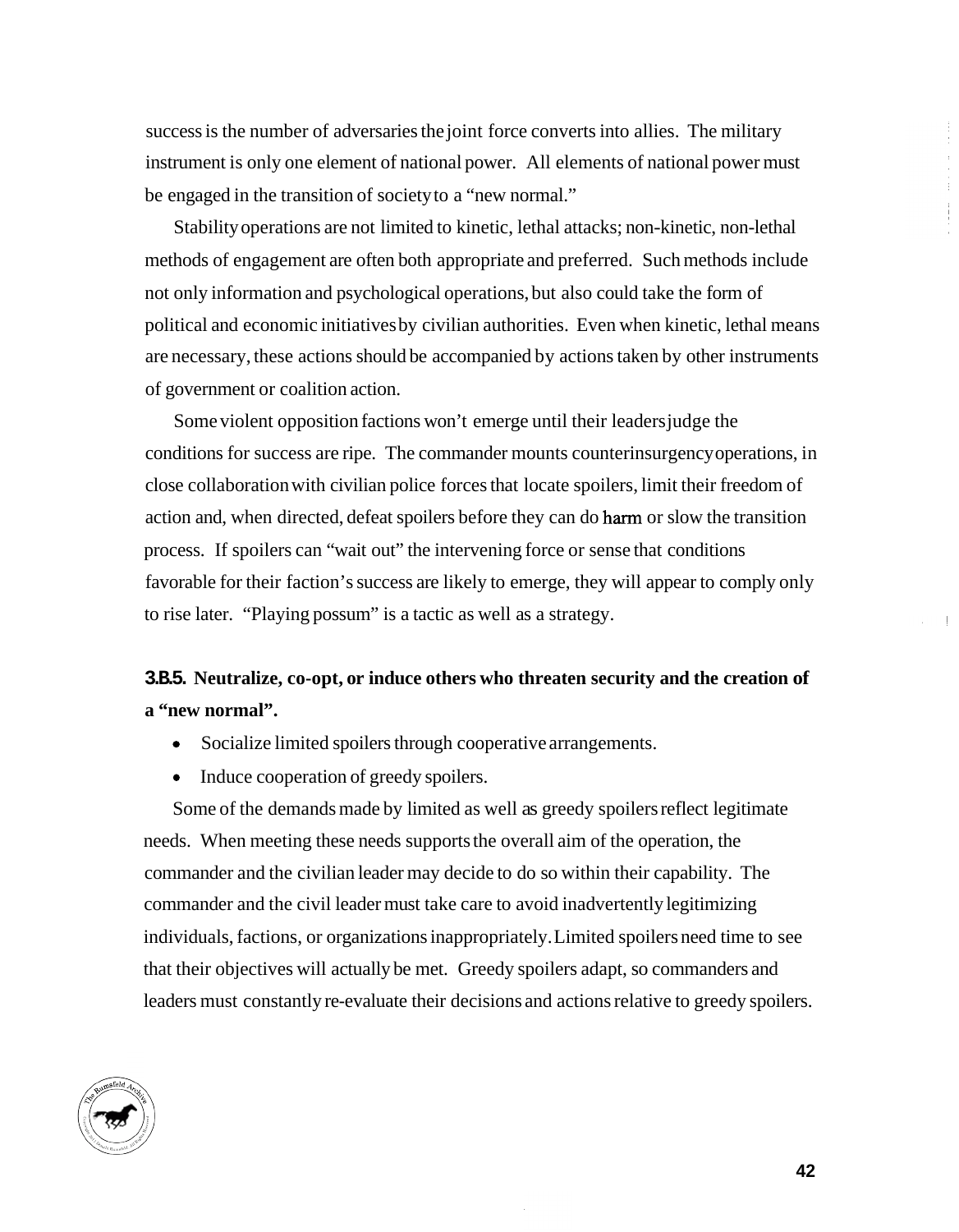#### **3.B.6. Act with precision quickly. Balance restraint and overmatching power.**

- Move quickly and decisively to neutralize threats to stability once threats are identified; preclude or preempt when possible.
- Apply appropriate levels of power to meet strategic aims.
- *0* Minimize collateral damage to civilians or the infrastructure.

Freedom of movement is necessary to maintain the initiative and is necessary for the stability operation to progress. The fundamental right of the joint force's freedom of movement must be stated and enforced. The joint force must have the capability to maneuver rapidly and safely throughout the battlespace, quickly negotiate obstacles to include minefields, improvised explosive devices, and contaminated areas, particularly in complex terrain and urban areas.

Commanders must carefully apply force in stability operations. **A** misuse of force could negatively affect the perception of legitimacy of the operation and reduce the level of consent on the part of the local population and international community. On the other hand, the appropriate use of force to prevent spoilers from disrupting the transition to a better future could increase the level of consent. The joint force commander must base the decision on how and when to use force on his situational understanding, using force to achieve the overall political objective and not as an end in itself.

Future operational level headquarters will need to maintain network connectivity to plan and act on the move. This connectivity must include the civilian leadership structure, even before it deploys into theater. Commanders will require the flexibility to deploy into the operational area and conduct stability activities at considerable distances from static bases. Mission-type orders will be critical to maintaining flexibility and initiative, especially in highly dynamic and fluid joint deployments to conduct decentralized stability operations.

Commanders must execute flexible responses rapidly, precisely, and independently at every level. Efficient application of resources enhances ability to operate over a longer period of time. By avoiding unnecessary harm to the adversary, civilians, civilian property, and the environment, the commander retains the moral high ground and sustains the legitimacy of the operations. The joint force controls the situation by applying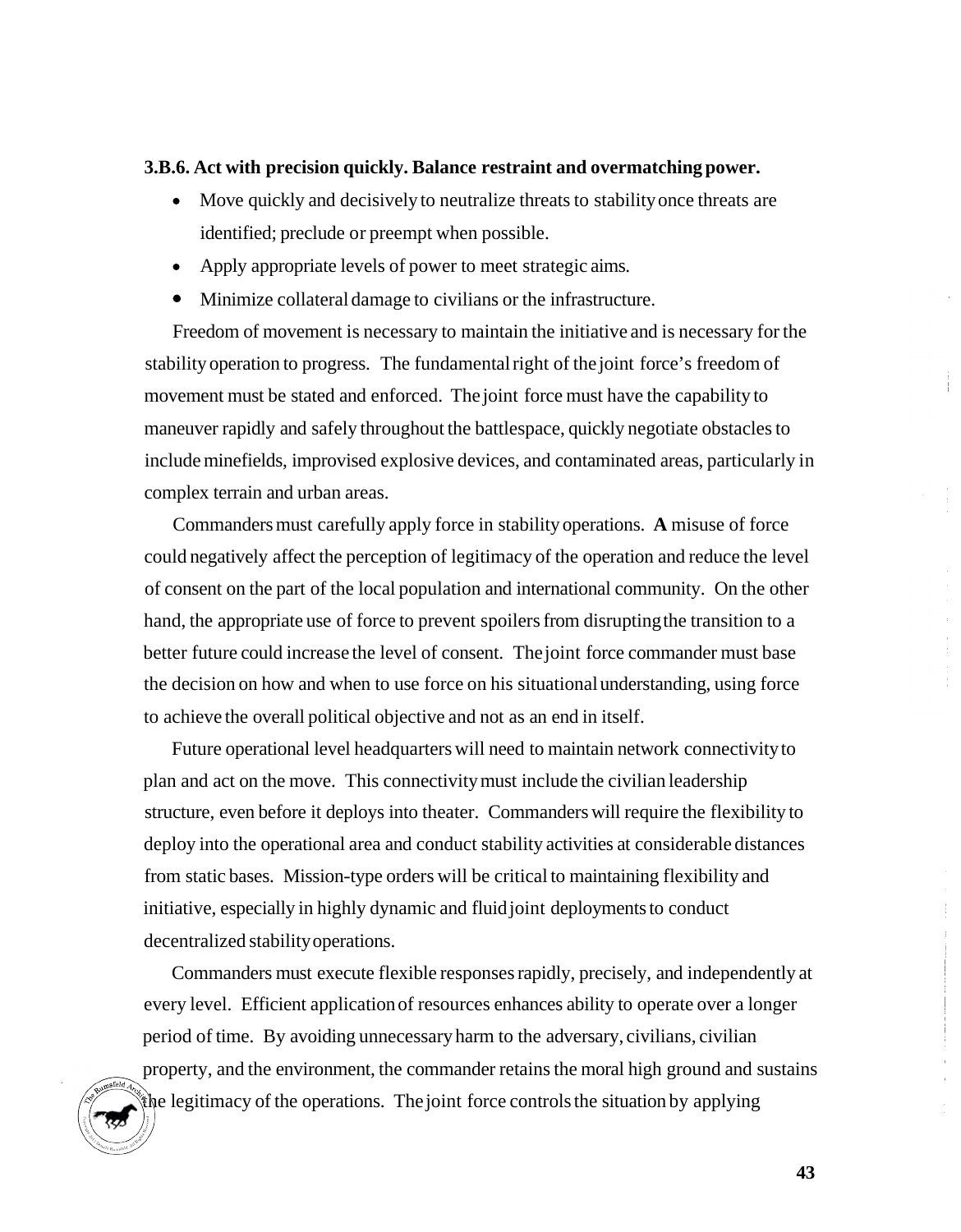overmatching power. Control allows the joint force commander to frame the environment.

To maintain the initiative, the joint force will have to re-supply on the move often at a considerable distance from logistical centers. The joint force commander will need to know exactly what his force needs to sustain operations and be able to provide the right mix of supplies and services rapidly using an austere logistical architecture.

### **3.B.7. Act from a position of legitimacy.**

- Develop a legal and policy framework to provide a position of legitimacy if no legitimate civil authority is established.
- Build support among the population for the policies and programs of the legitimate authority.
- Ensure that all activities are consistent with the political mandate under which the force operates.

The joint force commander focuses his civil-military operations on supporting civilian agencies and organizations to assume full authority for implementing the civil portion of the stability operation. Legitimacy is a social, psychological, and political phenomenon not given to swiftness, as is the case in military operations. The military often achieves its objectives quickly, but the completion of the mission depends on progress in the civil arena. **As** the operation progresses, civilian agencies will assume increased responsibility for civil functions and require less military assistance. The relationships established in the initial stages of the operation, coupled with accurate assessments of the progress of civil-military implementation are crucial to the transfer of authority and ultimate extraction of the joint force. The joint force commander must use his assets sparingly when civilian assets are more appropriate in promoting **the** overall objective of the mission. The joint force must be prepared for the measured, sustained application of military capability in support of strategic aims. Commanders must assess their actions against their contribution to long-term strategic stability objectives.

## **3.B.8. Pursue interim conditions for "next state" in the stability process.**



Set practical, common near-term priorities for civil-military efforts.

**44** 

 $\begin{array}{c} 1 \\ 1 \\ 2 \end{array}$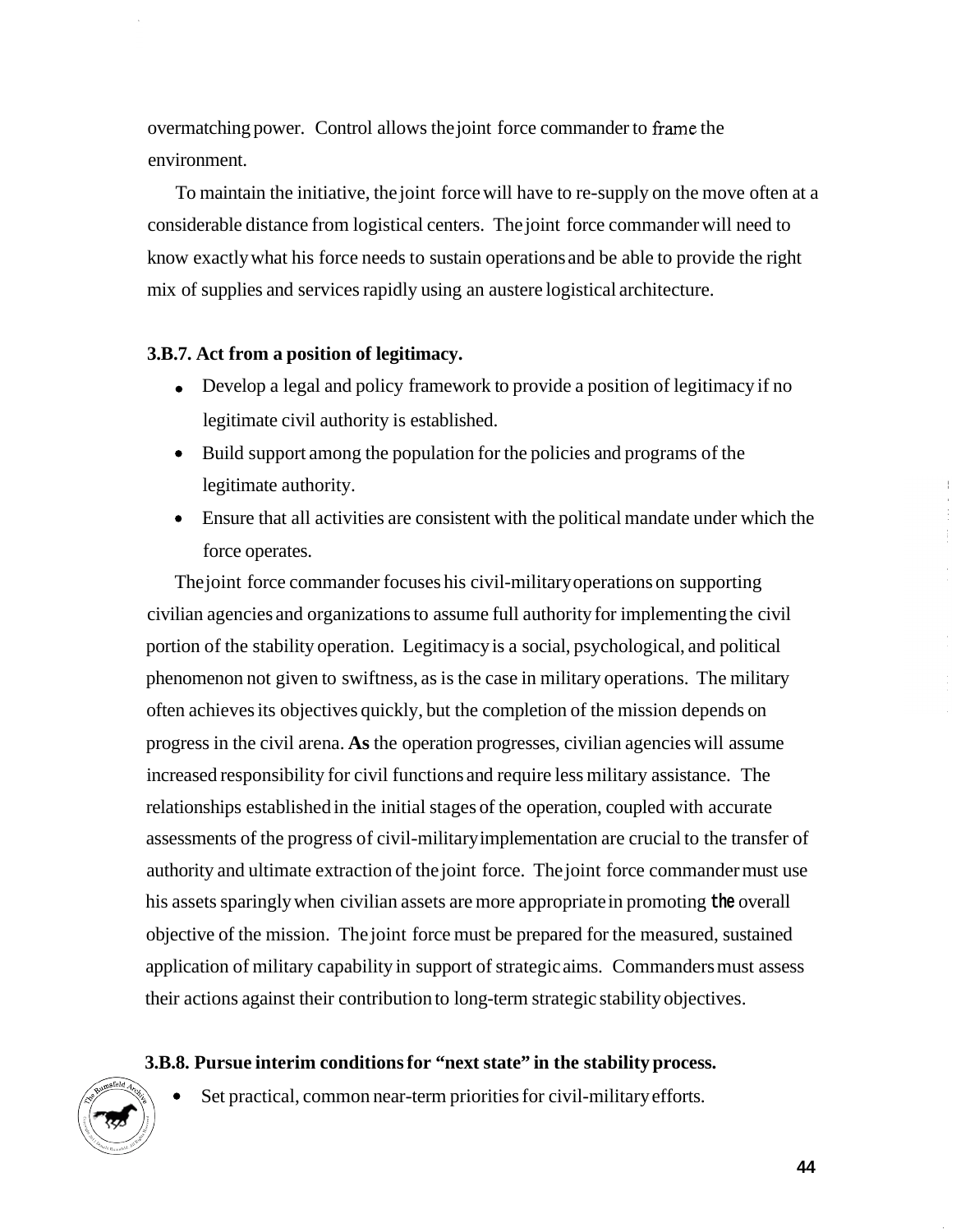- Foster hope. Ensure that some progress is made each day in both security and the wider set of conditions that are necessary to grow long-term success, and that everyone from the local to the international level is aware.
- Restore and sustain services as quickly as the security environment allows. *0*
- Involve the local population and leadership in both planning and execution as soon as such involvement is practical.

**As** daily lives improve, so too will the perception of the course of stability operations. Restoration of basic services indicates the creation of a "new normalcy." The "new" refers to improved and different conditions from those that described the "normal" before the intervention. Local leaders and population will need both time and help understanding and adapting to a "new normal" state of civic life. The "new normalcy" enhances the perception of the stability operation in the eyes of the affected population. This in turn will increase cooperation with stability programs and policies, enhance the security of the joint force, and relieve human suffering. It will help to dislocate those spoilers who oppose stability by reducing public support for their anti-security activities

## **3.B.9. Operate within the law.**

- *<sup>0</sup>*Establish legitimacy for stability operations and maintain it.
- Act within the political mandate and ensure that all activities are consistent with that mandate.
- Set an example to the rising local political-military leaders. *0*
- Retain the moral high ground: act in accordance with democratic values and respect for life and property.
- Conduct an active strategic communications campaign to maintain legitimacy at home and abroad.

Establishing and maintaining the legitimacy of the stability operation is one of the essential goals of the joint force in enabling the attainment of the political end-state. The perception of legitimacy promotes consensus with operational goals and objective in the minds of the local population, the American public, and the international community.

Although legitimacy is initially derived from the mandate of the political body authorizing the operation, it can only be sustained if the joint force conducts the operation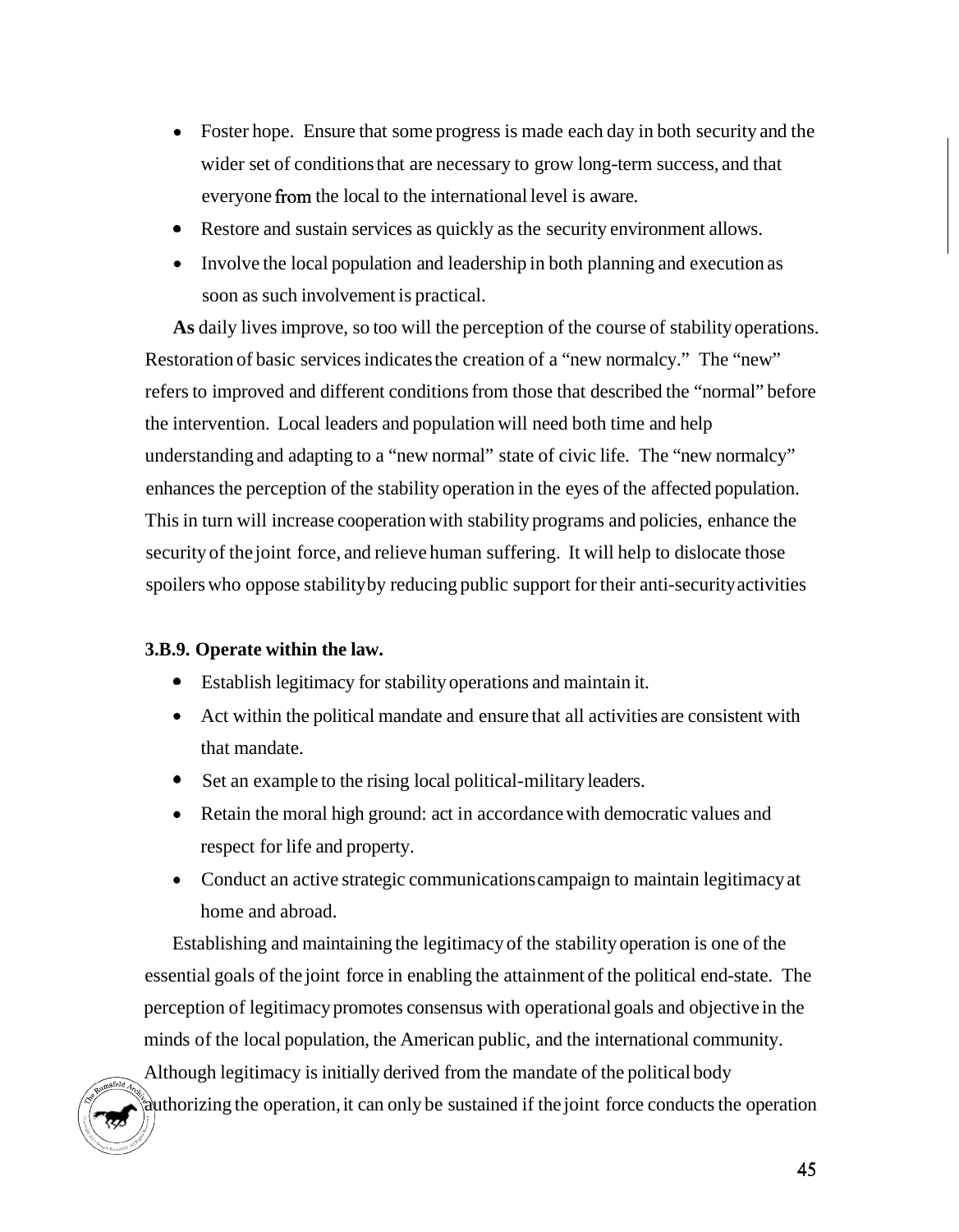with scrupulous regard for national and international norms on the use of force as well as regard for humanitarian principles. Commanders must ensure that all members of the organization understand the implications of their actions on legitimacy and operate accordingly.

### **3.B.10. Develop reliable local intelligence.**

- *0*  Achieve and retain detailed and sophisticated understanding of the situation.
- *0*  Know and understand the underlying causes of the conflict.
- Understand the political, social, cultural, and economic factors at work as well as key actors and working relationships.
- *<sup>0</sup>*Anticipate effects of actions to avoid unintended consequences.

The joint force commander must recognize an absolute requirement to develop local intelligence in order to prosecute security operations successfully. Gathering intelligence amongst local citizens, military, and police enables the commander to anticipate danger. Other sources of information may seem "non-traditional," for they include open sources such as travel agencies, commercial ventures, international and non-governmental organizations that are likely to have been engaged in the area prior to the arrival of the joint force. Ideally, the **US** government would have fostered local intelligence sources well before the situation reached a crisis and the joint force could exploit them through multi-agency channels. The ability to exploit these sources will be enhanced if there is mutual trust among US and coalition military and multi agency intelligence organizations, especially those operating at the regional and local level. Using intelligence-led operations, the joint force commander increases the likelihood of finding potential spoilers and preventing them from disrupting security and interrupting the creation of conditions that lead to long-term success. The joint force must be able to evaluate data and information using expertise and technology to determine significant entities, trends and relationships in the area of operation. Intelligence cells must develop a method to collect then synthesize political, criminal, economic, demographic,

psychological, and other relevant information regarding the conditions and forces that influence the society. The joint force must have the means to expeditiously disseminate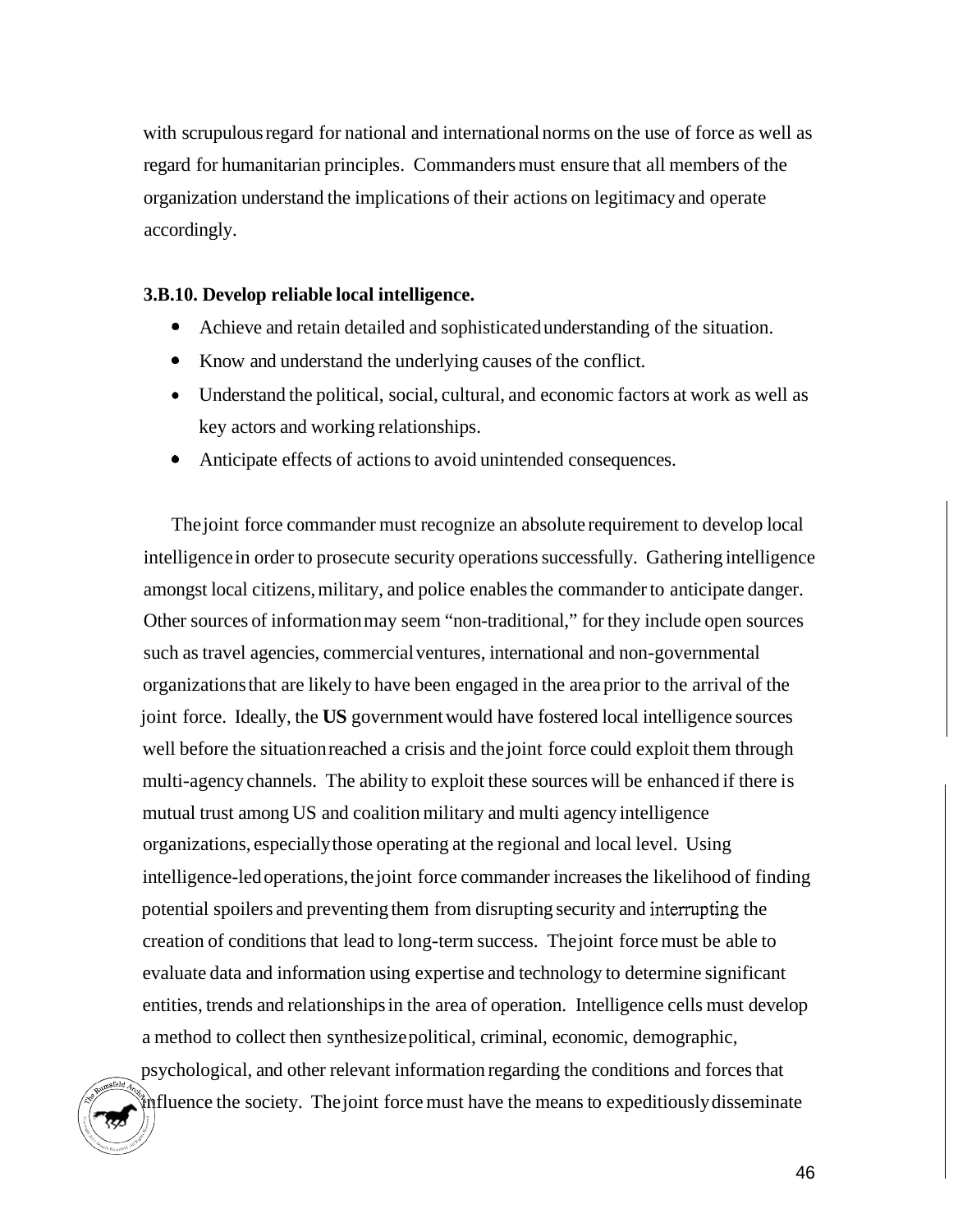relevant and coherent information to all levels of the organization, and its civilian and multinational partners, fiom national level policy makers to operational commanders to tactical leaders in the field.

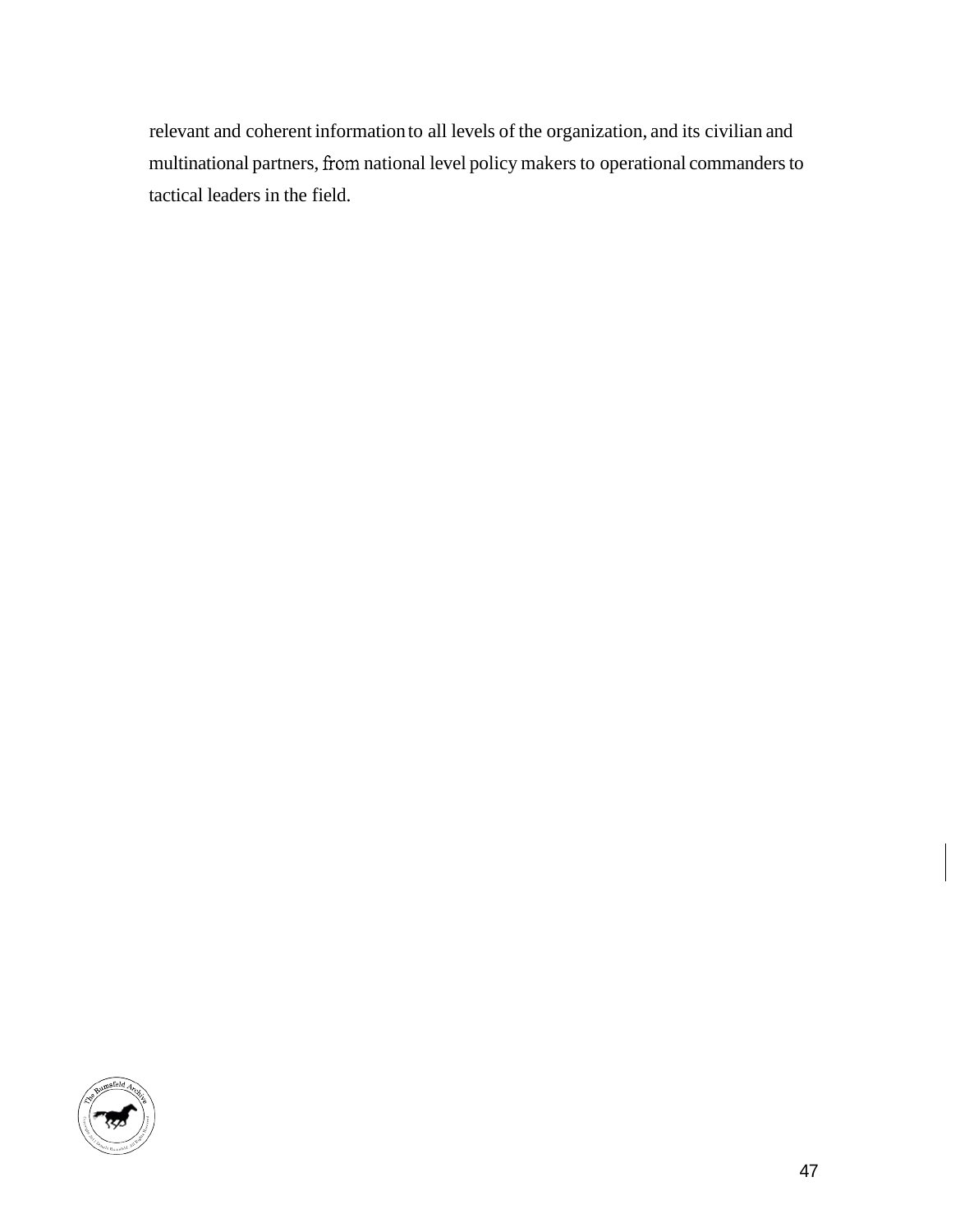### **Section 4** - **CAPABILITIES**

Transforming the way joint stability operations will be conducted requires changes in joint force capabilities. The sections below are essential stability operations capabilities, categorized by functional area: Command and Control, Battlespace Awareness, Force Application, Focused Logistics, and Protection. To execute future stability operations **as**  described in this concept, the joint force commander and his force require these capabilities.

## **4.A Command and Control Capabilities**

**4.A.1.** The ability to create integrated, multiagency unity of purpose vertically and horizontally throughout civil-military organizations by clearly articulating desired a shared vision of effects.

**4.A.2.** The ability to ensure that stability planning is nested with war planning.

**4.A.3.** The ability to conduct collaborative, planning, execution, and information sharing among US civil-military agencies and coalition partners from the operational to tactical levels.

**4.A.4.** The ability to achieve multiagency coherency of action during planning, coordination, and execution by creating a joint, and combined when necessary, multiagency planning and execution organization empowered to facilitate integrated civil-military operations.

**4.A.4.a.** The ability to enhance rapid information sharing with coalition members, multiagency players, and non-governmental organizations through information sharing technologies and policies.

**4.A.4.b.** The ability to field a command and control system with reach back capability and connectivity to facilitate other agency participation.

**4.A.5.** The ability to augment a standing joint force headquarters with a cadre element that is trained organized, and equipped to plan and conduct stability operations. Must possess the capability to command and control, as well as, plan operations on the move.

Must be capable of producing mission-type orders that allow subordinate commanders to exercise initiative in the decehtralized execution of stability operations.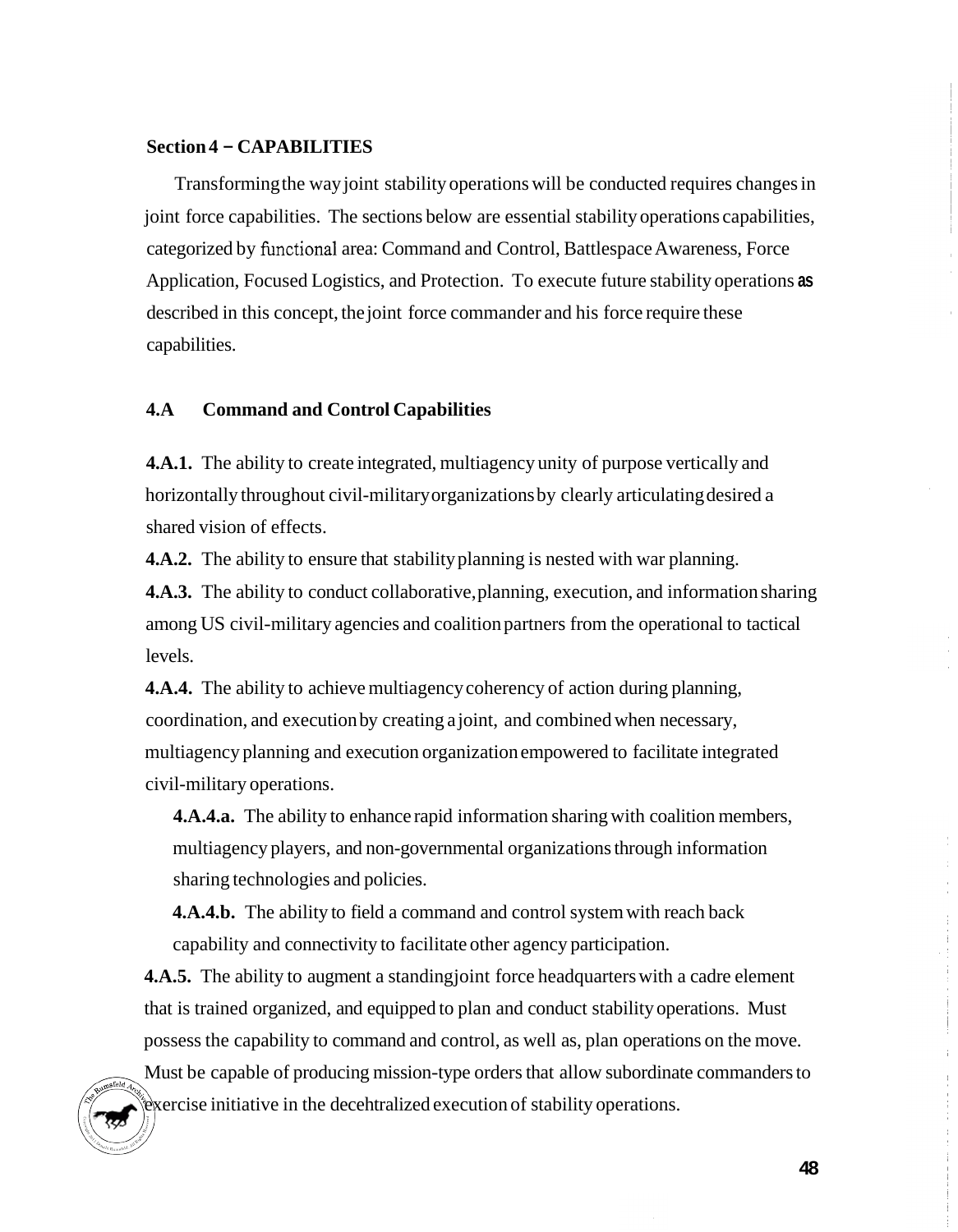**4.A.6.** The ability to integrate stability operations training with combat training. **4.A.7.** The ability to develop and execute a political-military plan to achieve desired effects, to include civil-military media operations.

## **4.B Battlespace Awareness Capabilities**

**4.B.1.** The ability to achieve a persistent situational awareness and shared understanding in ajoint, multiagency, and multinational context in order to know the operational environment and the interrelationship among ourselves, our adversaries, and the local population.

**4.B.2.** The ability to use an operational net assessment to support stability operations and to reflect that information in the integrated civil-military common relevant operating picture.

**4.B.3.** The ability to provide persistent intelligence, surveillance and reconnaissance that integrates all intelligence capabilities, including human intelligence assets, into the overall intelligence, surveillance, and reconnaissance architecture.

**4.B.4.** The ability to identify and exploit key sources of information and expertise best suited to meet the knowledge requirements of the joint force.

**4.B.5.** The ability to evaluate data and information using domain expertise and proven technologies to determine significant entities, trends and relationships, then disseminate relevant and coherent analysis to all levels of the integrated civil-military organization, from national level policy makers to operational commanders to tactical leaders in the field.

# **4.C Force Application Capabilities**

**4.C.1.** The ability to impose security throughout the battlespace to ensure unhindered combat operations and set the stage for long-term success.

**4.C.l.a.** The ability to train operational headquarters to execute stability and major conventional combat operations simultaneously and integrate those operations with a civilian multiagency organization.

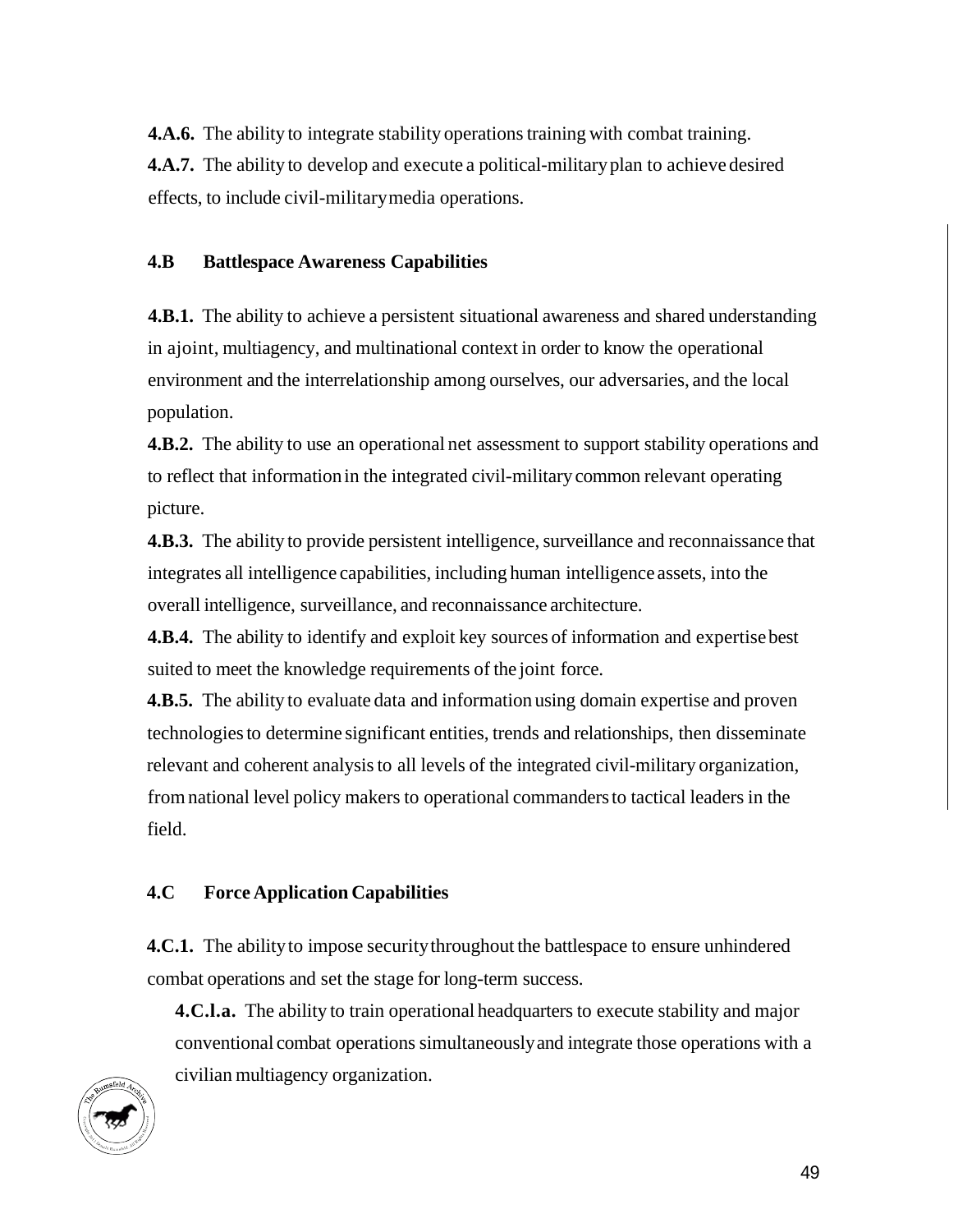**4.C.l.b.** The ability to disintegrate, disorient, dislocate, or destroy direct threats to stability with a combination of kinetic and non-kinetic weapons as well as military and non-military means in urban and other complex terrain.

**4.C.2.** The ability to rapidly organize, train, and equip forces to conduct integrated, multiagency stability operations as task forces or teams consisting of command, security, support, and civic assistance elements.

**4.C.2.a.** Command element must be able to plan, organize, and execute integrated, multiagency stability operations in a distributed environment in conjunction with combat forces or independently and implement a stand-alone public information campaign.

**4.C.2.b.** The security element must be able to specifically conduct offensive and defensive stability operations in an unconventional environment that imposes and maintains full security in objective areas.

**4.C.2.c.** The support element must be able to provide materiel and services to support civic assistance as well as to sustain the force. Includes enhanced, multifunctional engineer assets with self-protection capabilities to conduct construction, power generation, debris removal, and other required engineer functions.

**4.C.2.d.** The civic assistance element must be able to support civil administration, coordinate humanitarian relief, restore basic services, maintain law and order, begin reconstruction efforts, and implement the public information campaign. The civic assistance elements must be capable of conducting its actions completely integrated with those of the multiple agencies that will have responsibility for creating the longterm conditions necessary for stability to grow.

**4.C.2.e.** Non-combat elements (e.g., Combat Support, Combat Service Support, and when applicable selected civilian organizations) must have sufficient mobility, survivability, connectivity, and sustainability to immediately follow and support the combat task forces or teams.

**4.C.3.** The ability to integrate deployment, employment, and sustainment of the force, thus eliminating redundancies, stimulating synergy, and coordinating the movement and sustainment of forces conducting stability operations, and reducing in-country and regional footprint.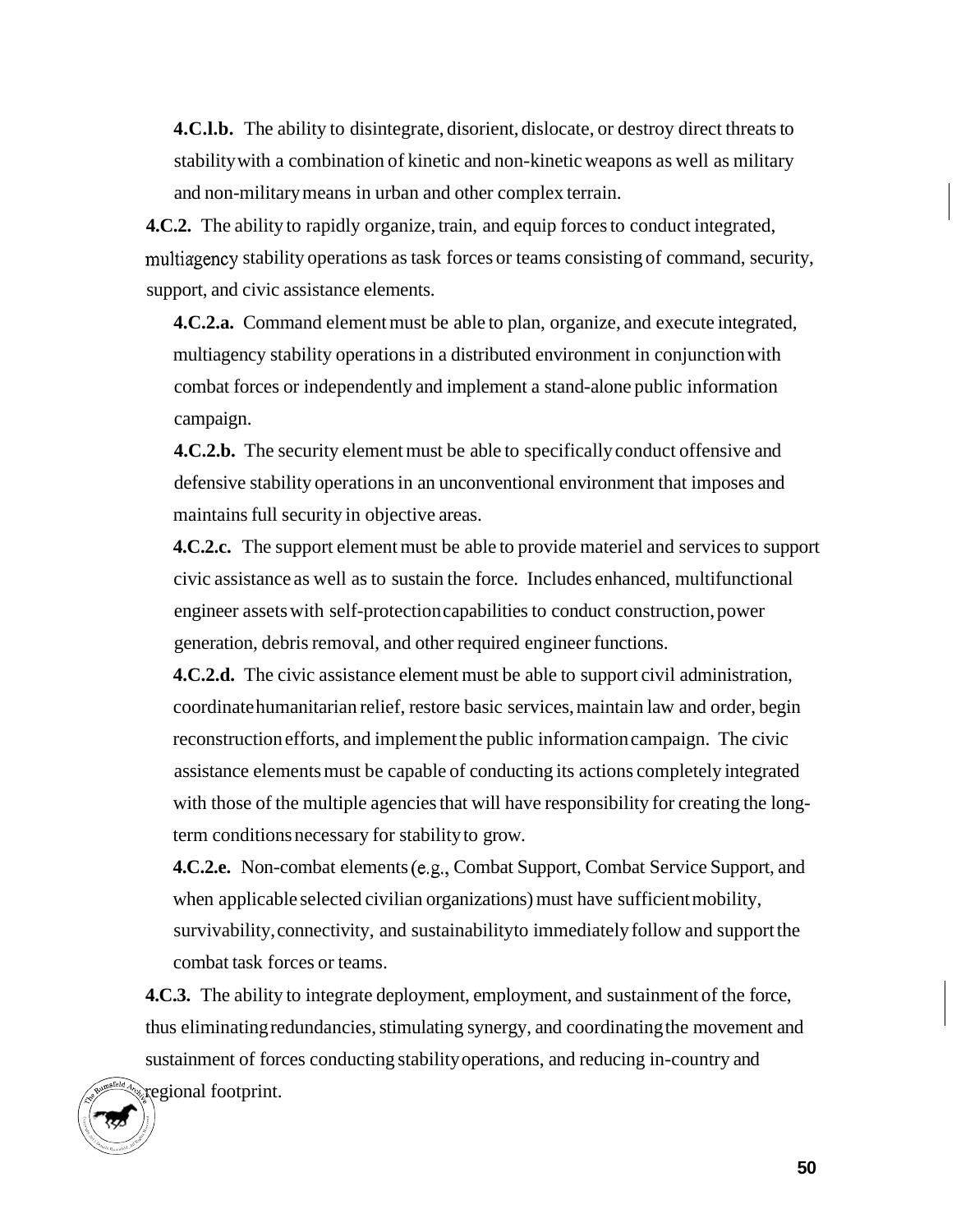**4.C.4.** The ability to seamlessly transition joint deployment, employment, and sustainment from supporting preventive transition actions, to being supported during major conventional combat operations, and then supporting post-combat operations. **4.C.5.** The ability for commanders to use fund actions to employ local personnel and affect local economies early by supporting reconstruction and development. Sustain this funding through transition to post-combat stability operations and turnover to full civil control.

**4.C. 6.** The ability to plan and execute nested and coherent strategic communications at every level within the integrated, multiagency organization.

## **4.D Focused Logistics Capabilities**

**4.D.1.** The ability to maintain persistent deployment, employment, and sustainment situational awareness throughout the integrated, multiagency organization. Support restoration of basic services by identifying those needs during planning and throughout the execution phase.

**4.D.2.** The ability to develop a coherently joint logistics common relevant operational picture, a reliable, dedicated information and communications network, and automated decision tools in order to anticipate, predict, plan collaboratively, synchronize, and satisfy integrated, multiagency stability operations requirements for deployment, employment, as well as sustainment of these forces.

**4.D.3.** The ability to account for, contain, distribute or destroy military spoils: weapons, ammunition, and equipment and to conduct sensitive weapon site preservation.

**4.D.4.** The ability to rapidly provide essential civil assistance, humanitarian, and reconstruction materiel in a combat or other hostile environment.

#### **4.E Protection Capabilities**

**4.E.1.** The ability to track selected Blue forces to the individual level, near real time, in the battlespace to provide a properly filtered common operating picture, minimize fratricide, and enhance agility and synchronization. Must also be able to employ

enhanced Red and Civilian Partner Force tracker capabilities, a real-time threat warnings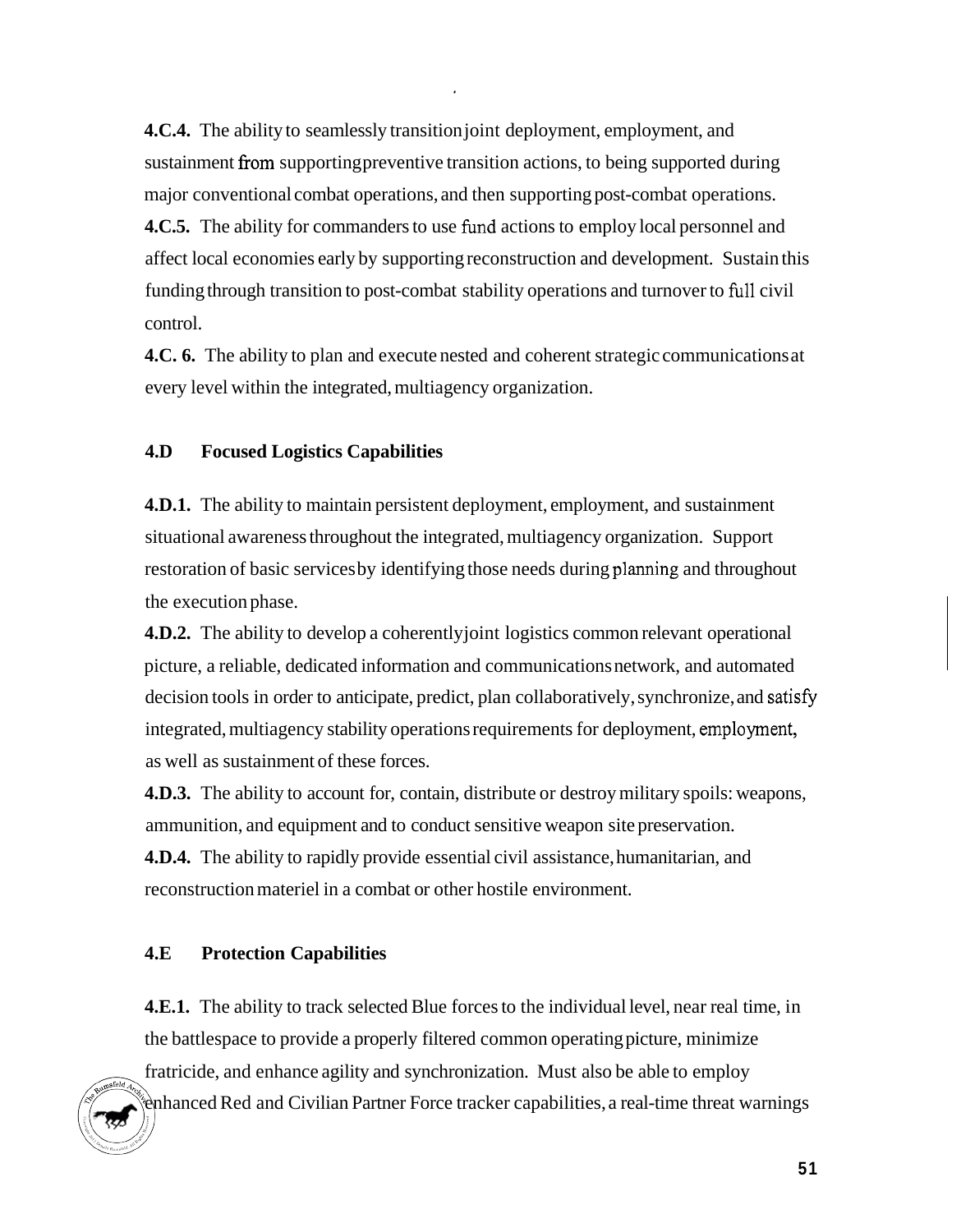broadcast system, chemical, biological, radiological, nuclear, and explosive protection, and automated diagnostic medical capabilities.

**4.E.2.** The ability to operate in a weapons of mass effect environment. Must be able to rapidly sense, detect, identify from standoff range, defend against, and recover the force fi-om chemical, biological, radiological, nuclear, and enhanced-explosives attack.

**4.E.3.** Improve personnel protection.

**4.E.3.a.** The ability to rapidly employ tactical forces capable of surviving while traversing complex terrain and employing precise firepower.

**4.E.3.b.** The ability to issue improved body armor to all deployed personnel, military and civilian.

**4.E.3.c.** The ability to employ improved counter-mine protection through remote detection and elimination, to include jamming and pre-emptive command detonation.

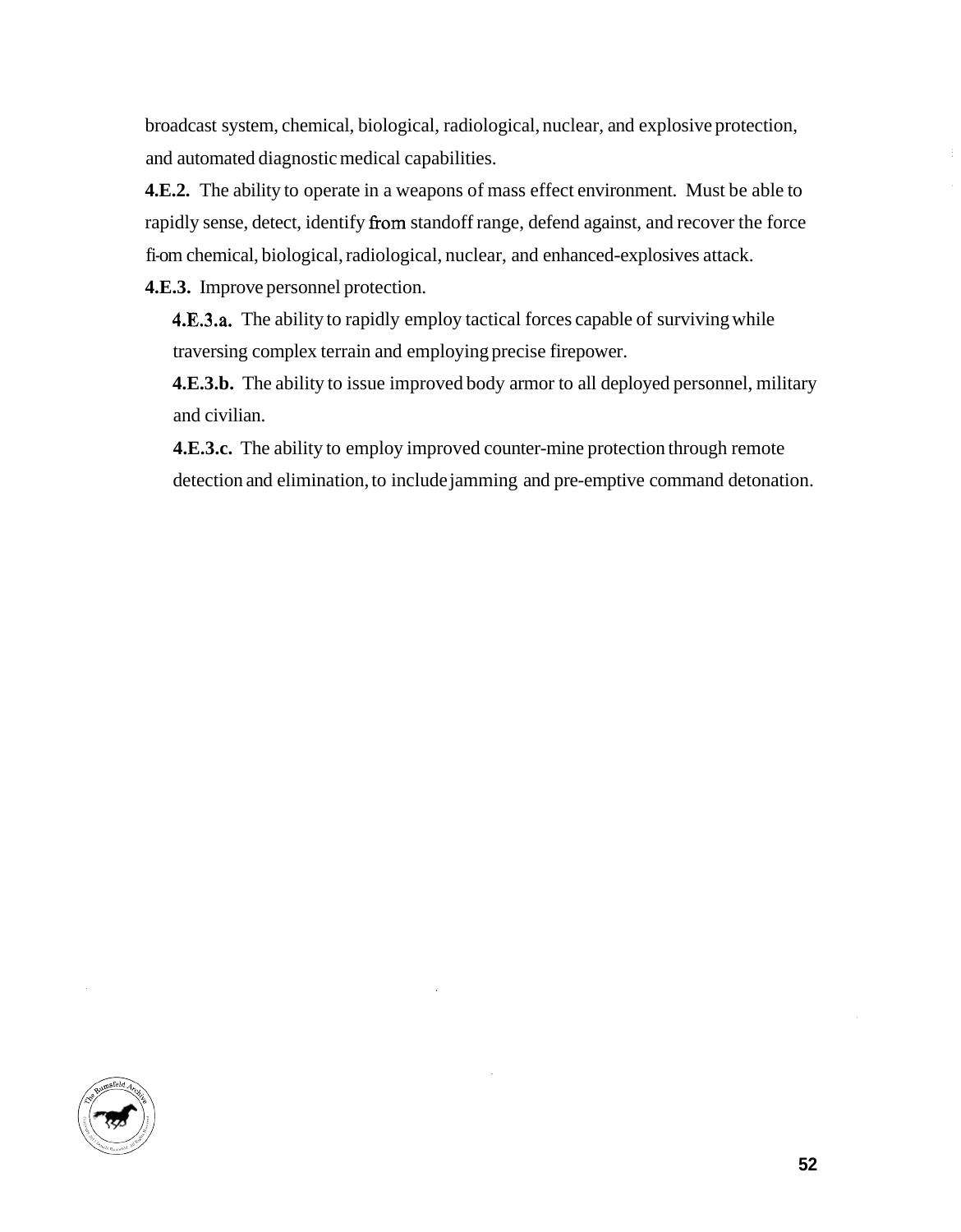# **4.F Stability Operations Mapping to Joint Operations Concepts**

|                         |       |                                                 | Joint Operations Concepts Attributes |                                         |                         |                           |                           |                           |                              |                                                            |  |
|-------------------------|-------|-------------------------------------------------|--------------------------------------|-----------------------------------------|-------------------------|---------------------------|---------------------------|---------------------------|------------------------------|------------------------------------------------------------|--|
|                         | Para  | <b>Stability Operations Required Capability</b> | Common                               | l Decision Superiority<br>Understanding | Adaptive                | Rapid Employment          | Continuous Pressure       | Disrupt the               | Distributed DES<br>Adversary | $\vert$ Co <sub>ordinated</sub> M <sub>N and</sub> $\vert$ |  |
| Command and Control     | 4.A.1 | Unity of purpose--shared vision                 | X                                    | $\pmb{\mathsf{X}}$                      |                         |                           |                           |                           |                              | X                                                          |  |
|                         | 4.A.2 | Nested SO planning                              | X                                    | $\pmb{\mathsf{X}}$                      |                         | $\pmb{\times}$            |                           |                           |                              |                                                            |  |
|                         | 4.A.3 | Collaborative plan and execute                  | X                                    | $\pmb{\mathsf{X}}$                      | $\overline{\mathsf{x}}$ |                           |                           |                           |                              |                                                            |  |
|                         | 4.A.4 | Coherency of action                             | X                                    | $\pmb{\times}$                          |                         | $\pmb{\mathsf{X}}$        | $\boldsymbol{\mathsf{x}}$ | $\boldsymbol{\mathsf{x}}$ |                              | X                                                          |  |
|                         | 4.A.5 | SO planning element                             | X                                    | $\pmb{\times}$                          |                         |                           |                           |                           |                              |                                                            |  |
|                         | 4.A.6 | Integrated training                             |                                      |                                         | X                       | $\pmb{\times}$            |                           |                           |                              | X                                                          |  |
|                         | 4.A.7 | Political-Military planning                     | X                                    | $\mathsf{\overline{X}}$                 | X                       | $\times$                  | $\pmb{\times}$            |                           |                              | X                                                          |  |
| Battlespace<br>Awarness | 4.B.1 | <b>Persistent awareness</b>                     | X                                    |                                         |                         |                           |                           |                           | X                            | X                                                          |  |
|                         | 4.B.2 | <b>Operational Net Assessment</b>               | X                                    | $\pmb{\times}$                          |                         |                           |                           |                           |                              |                                                            |  |
|                         | 4.B.3 | Robust Intelligence                             | X                                    | $\pmb{\mathsf{X}}$                      |                         |                           |                           | $\boldsymbol{\mathsf{x}}$ |                              |                                                            |  |
|                         | 4.B.4 | Information exploitation                        | X                                    | $\mathsf{\mathsf{X}}$                   | $\mathsf{X}^+$          |                           | X                         | X                         |                              | X                                                          |  |
|                         | 4.B.5 | Intelligence dissemination                      | X                                    | $\pmb{\times}$                          |                         | $\boldsymbol{\mathsf{X}}$ |                           |                           |                              |                                                            |  |
| Force Application       | 4.C.1 | Impose security                                 |                                      |                                         |                         | $\pmb{\times}$            | X                         | X                         |                              | X                                                          |  |
|                         | 4.C.2 | Organize, train for stab ops                    |                                      |                                         | X                       | $\pmb{\times}$            |                           |                           |                              | X                                                          |  |
|                         | 4.C.3 | Integrate DES                                   |                                      |                                         |                         |                           |                           |                           | $\boldsymbol{\mathsf{X}}$    |                                                            |  |
|                         | 4.C.4 | Operational transitions                         |                                      |                                         |                         |                           | X                         |                           | X                            |                                                            |  |
|                         | 4.C.5 | JFC special funds                               |                                      |                                         | X                       | $\pmb{\times}$            |                           | X                         |                              |                                                            |  |
|                         | 4.C.6 | Information operations                          |                                      |                                         | X                       |                           | $\pmb{\times}$            | X                         |                              | X                                                          |  |
| Focused<br>Logistics    | 4.D.1 | Persistent DES awareness                        | X                                    | $\pmb{\times}$                          |                         |                           |                           |                           | $\pmb{\times}$               |                                                            |  |
|                         | 4.D.2 | Logistics CROP                                  | X                                    | X                                       | Χ                       |                           |                           |                           | X                            |                                                            |  |
|                         | 4.D.4 | Spoils containment                              |                                      |                                         | X                       |                           |                           | X                         |                              | $\boldsymbol{\mathsf{x}}$                                  |  |
|                         | 4.D.5 | Civil Assistance and Materiel                   |                                      |                                         | X                       | $\pmb{\times}$            |                           |                           |                              |                                                            |  |
| Protection              | 4.E.1 | Red/Blue/CivilianPartner Tracking               | X                                    |                                         |                         |                           |                           | X                         |                              |                                                            |  |
|                         | 4.E.2 | <b>WME</b> protection                           |                                      |                                         | X                       | X                         |                           | X                         |                              |                                                            |  |
|                         | 4.E.3 | Improve personnel protection                    |                                      |                                         | X                       | X                         | X                         | $\overline{\mathsf{x}}$   |                              |                                                            |  |

**Legend** 

~~ ~~  $X =$  **Correlation of capability** to **function** 

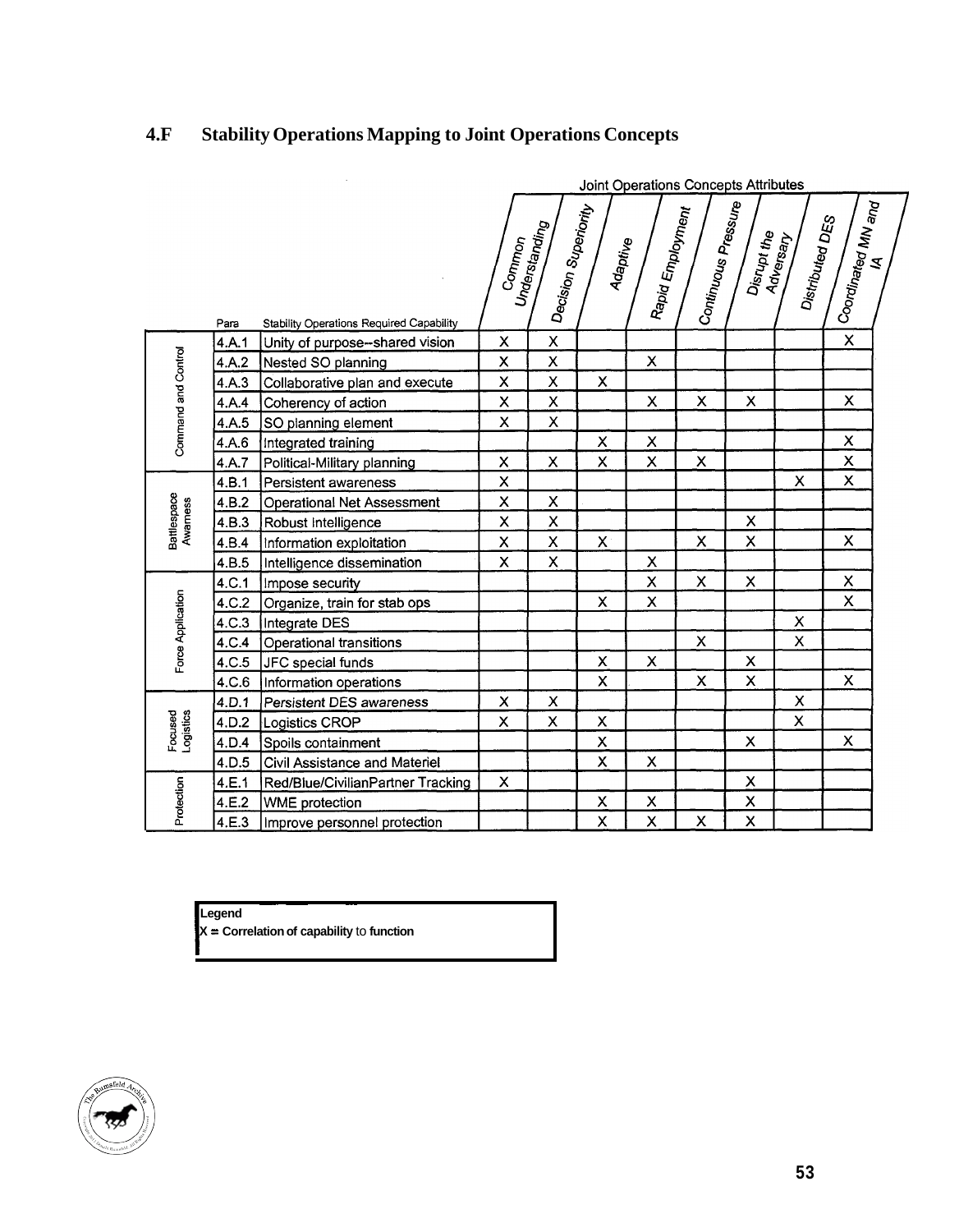## **CONCLUSION**

The next two decades will contain a perplexing, complex array of security challenges for the United States. Expanding webs of the economic and information architectures will afford opportunity for some regional powers to compete on a broader scale and emerge on the global landscape with considerable influence. In addition, regional power structures are likely to alter as regional conflicts, civil wars, and transnational actors reshape existing norms.

Nations, transnational actors, and non-state entities, operating internally and externally, will challenge and redefine the global distribution of power, the concept of sovereignty, and the nature of warfare. Local conflicts and wars are quite likely and will carry the **risk** of escalation into broader conflicts. Major conventional combat operations, with its associated stability operations, will remain a constant potential for the foreseeable future.

Future military operations will be joint campaigns that will include multiagency, multinational, and multilateral partners to achieve mission success. Stability operations are no exception. **A** political-military plan supported by truly integrated, multiagency planning, preparation, and execution are a hallmark of stability operations. The challenges that the United States and its allies and friends face in the future while conducting stability operations involve a complex mix of global dangers, problematic nation-states, and illegal transnational organizations. These challenges threaten the national interests of many nations, not just the United States, and are more complex than any one nation can solve. Successful solutions to stability operations require the contributions of multiple nations and agencies-military and non-military, governmental and non- governmental.

Successful stability operations must be inextricably linked to planning, preparing and executing war. Security is the common thread that binds the joint force's operating environment before, during, and after combat operations. If combat is required, stability operations will form an essential part of combat operations and post-combat actions. The joint force, as part of a multinational and integrated, multiagency operation, will still **Polet**<sub> $\mathbb{Q}$ </sub> provide security as well as initial humanitarian assistance, limited governance, restoration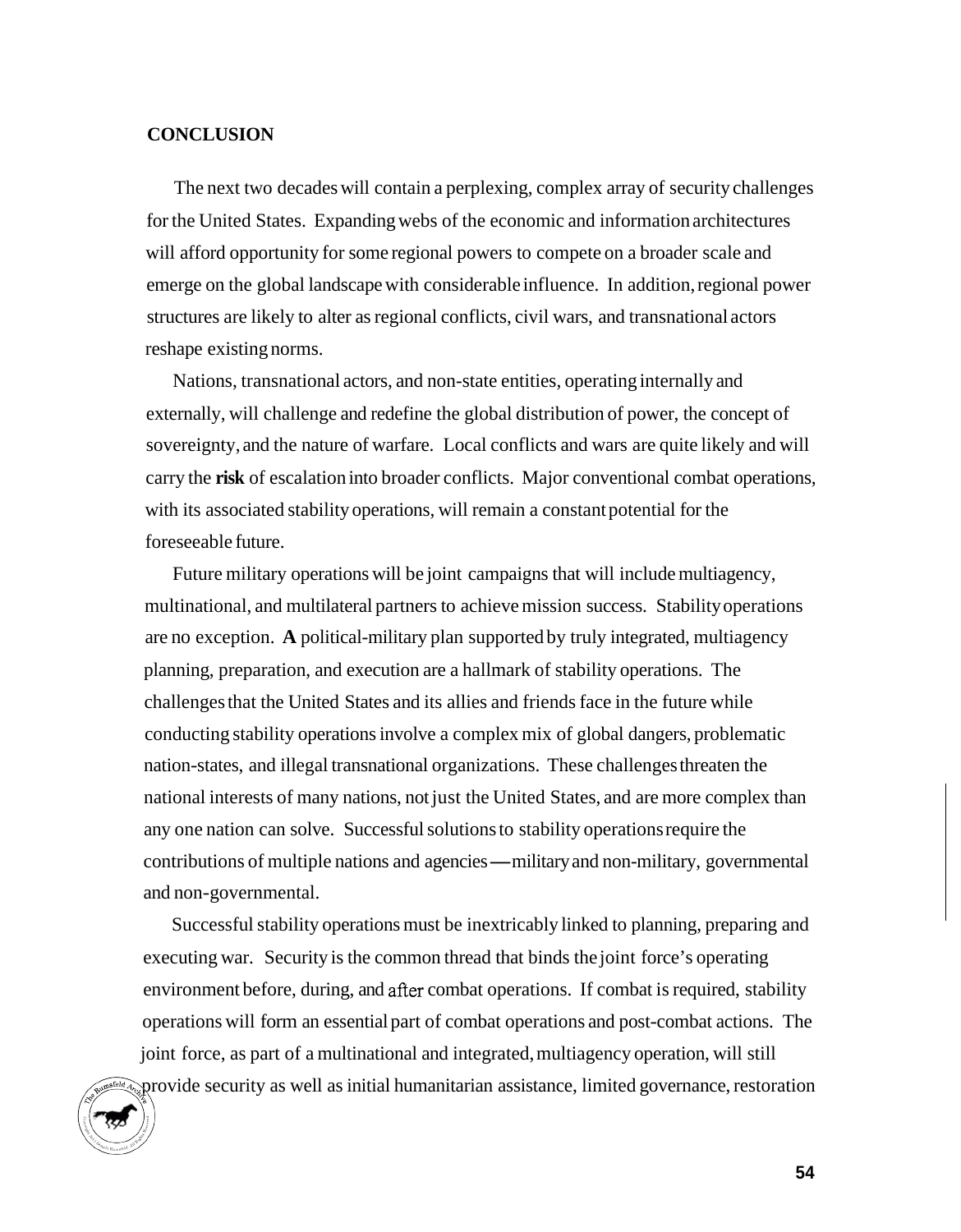of essential public services, and other reconstruction assistance-until the security environment permits civilian agencies to perform these functions. These kinds of stability operations will be conducted simultaneously, distributed throughout the theater of war. Successhl stability operations require a combination of detailed situational understanding; a coercive posture against obstructionists; unified direction from legitimate civil authority; and integrated, multiagency unity of purpose and coherency of action; sophisticated media operations; organizational endurance; and sufficient popular support over time in order to facilitate transition to local governance and reduce the likelihood of the reemergence of the crisis.

Just as military organizations organize, train, and equip their forces for combat; so must they prepare similarly for stability operations, which often involve combat activities. Military organizations must have the capability to organize, train, and equip for the execution of long-term operations simultaneously with major conventional combat operations. Preventive actions, properly planned, resourced, and conducted, might even obviate the need for subsequent combat operations by preventing the situation from crossing the threshold of war. If war is thrust upon us, stability operations are essential to the ultimate achievement of strategic aims. Stability operations must be a core mission of the military services and civil agencies.

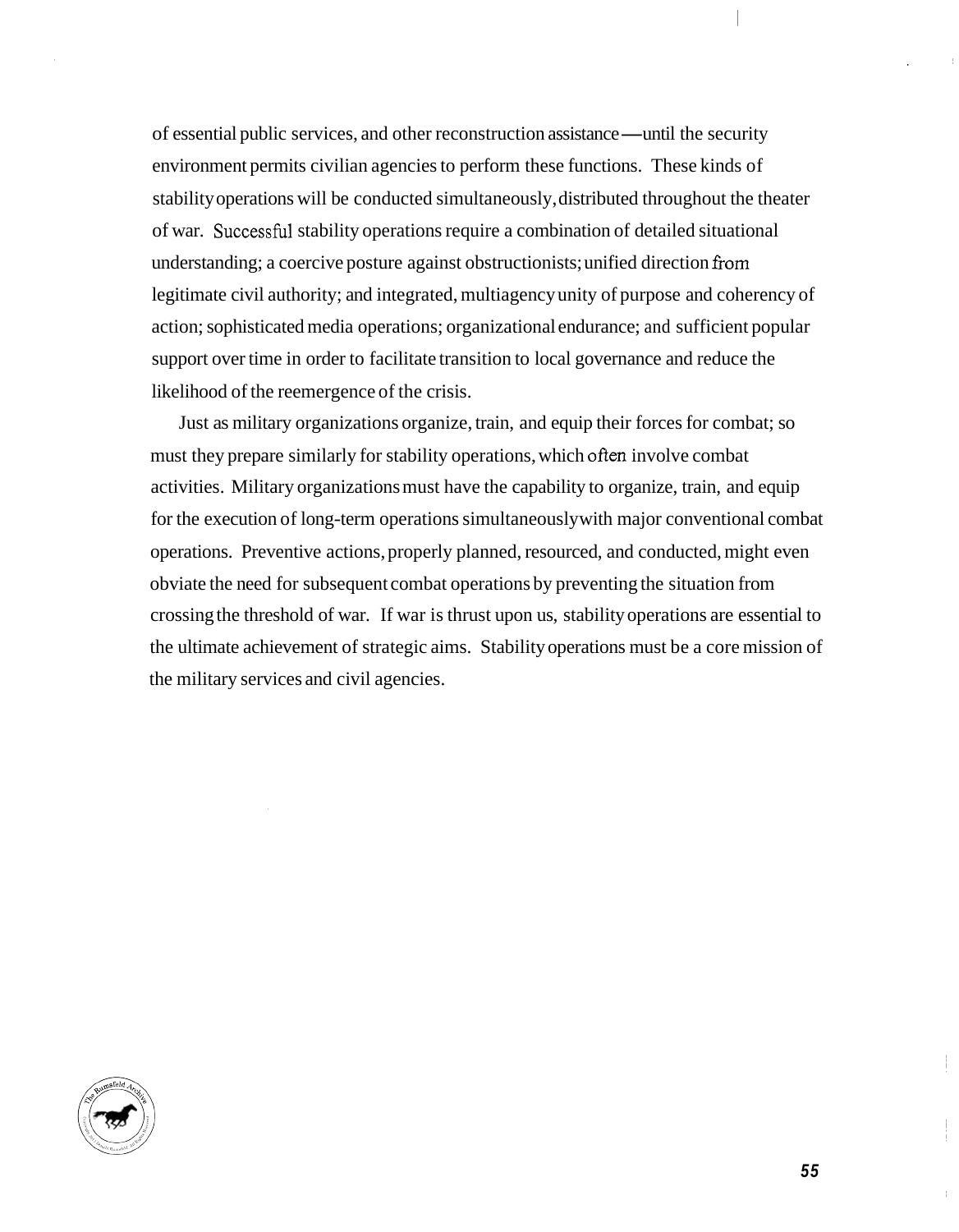# **APPENDIX A** - **TIMEFRAME, ASSUMPTIONS, AND RISKS**

## **Timeframe**

This concept addresses the time period around 2015.

# **Assumptions**

General assumptions for the stability operations joint operating concept are:

- 1. The US government will conduct stability operations.
- **2.** The US will play a decisive role in stability operations.
- 3. The military and interagency community will achieve synergy in planning and execution.
- **4.** The concept outlines four cases in which the US would intervene to impose security, stabilize the situation, and facilitate the transition to legitimate local governance. Case 2 is the most dangerous and case 4 is the most likely to occur.<sup>18</sup>

# **Risks**

- 1. Civil-military collaboration, coordination, and information sharing remains problematic and lacking common goals and objectives.
- **2.**  Stability operations not embraced as a core civil-military mission. Forces normally designed and dedicated for combat roles will increasingly provide "non-traditional" roles and subsequently not prepared for stability operations.
- **3.**  Rules of engagement may be confusing and conflicting when conducting stability operations in conjunction with combat.
- **4.**  Combat operations do not coordinate plans or account for concurrent stability operations.

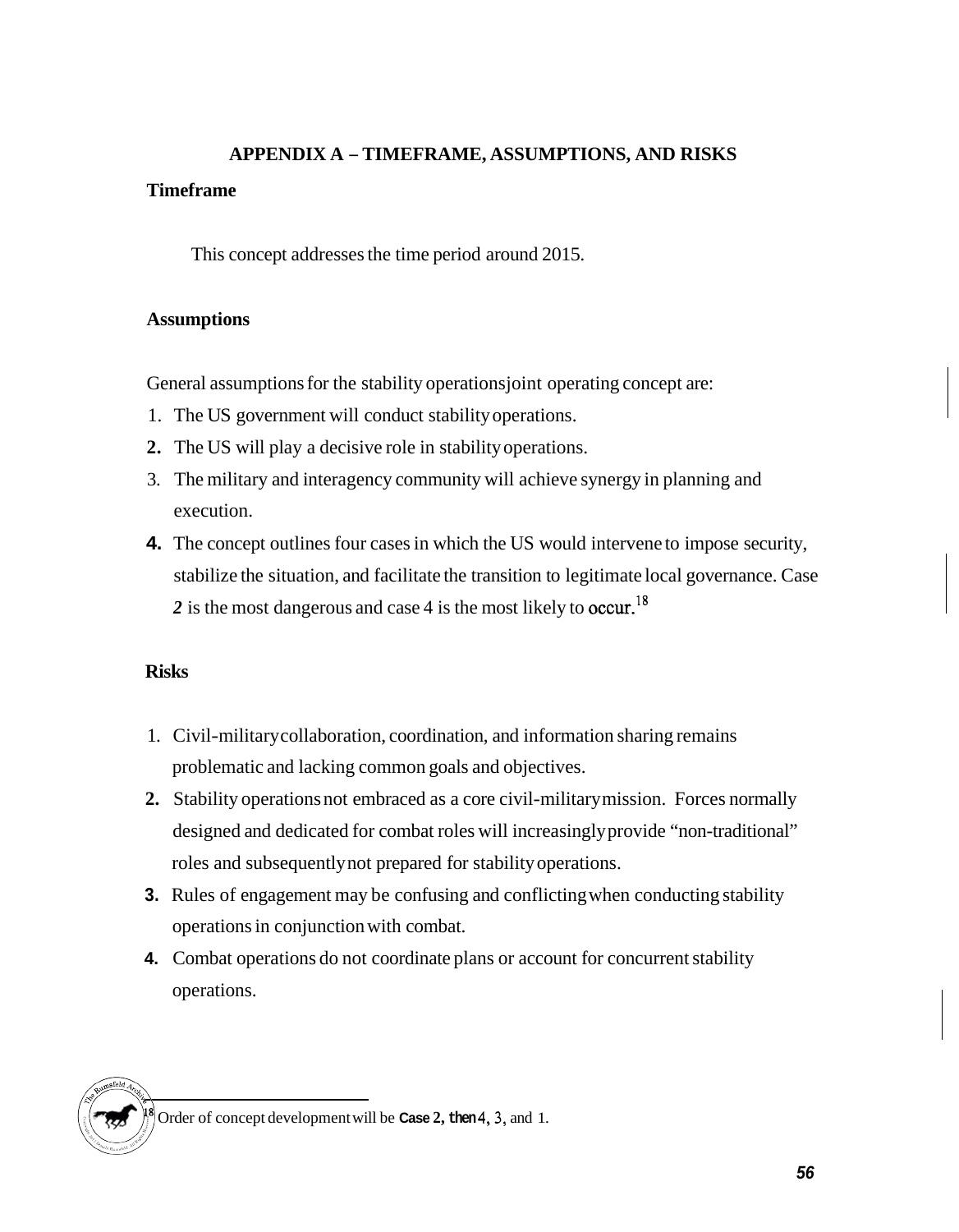# **APPENDIX B** - **GLOSSARY OF OPERATIONAL TERMS**

**Arms Control:** (DOD) A concept that connotes: a. any plan, arrangement, or process, resting upon explicit or implicit international agreement, governing any aspect of the following: the numbers, types, and performance characteristics of weapon systems (including the command and control, logistics support arrangements, and any related intelligence-gathering mechanism); and the numerical strength, organization, equipment, deployment, or employment of the Armed Forces retained by the parties (it encompasses disarmament); and b. on some occasions, those measures taken for the purpose of reducing instability in the military environment.

**Arms Control Activities:** Actions conducted in compliance with or in support of arms control treaties, agreements, obligations, or ongoing negotiations. (New definition derived from CJCSM 3113.01A, page  $A-14$ ,  $GL-2$ )

**Counterinsurgency (COIN):** Military, paramilitary, political, economic, psychological, and civic actions taken by a government to defeat insurgency. *(JP* 1-02)

**Foreign Humanitarian Assistance:** Programs conducted to relieve or reduce the results of natural or manmade disasters or other endemic conditions such as human pain; disease, hunger, or privation that might present a serious threat to life or that can result in great damage to or loss of property. Foreign humanitarian assistance provided by US forces is limited in scope and duration. The foreign assistance provided designed to supplement or complement the efforts of the host nation civil authorities or agencies that may have the primary responsibility for providing foreign humanitarian assistance. Foreign humanitarian assistance operations are those conducted outside the United States, its territories, and possessions. Also called FHA. See also foreign assistance. *(JP* 1-02)

**Foreign Internal Defense (Figure 3):** Participation by civilian and military agencies of a government in any of the action programs taken by another government to free and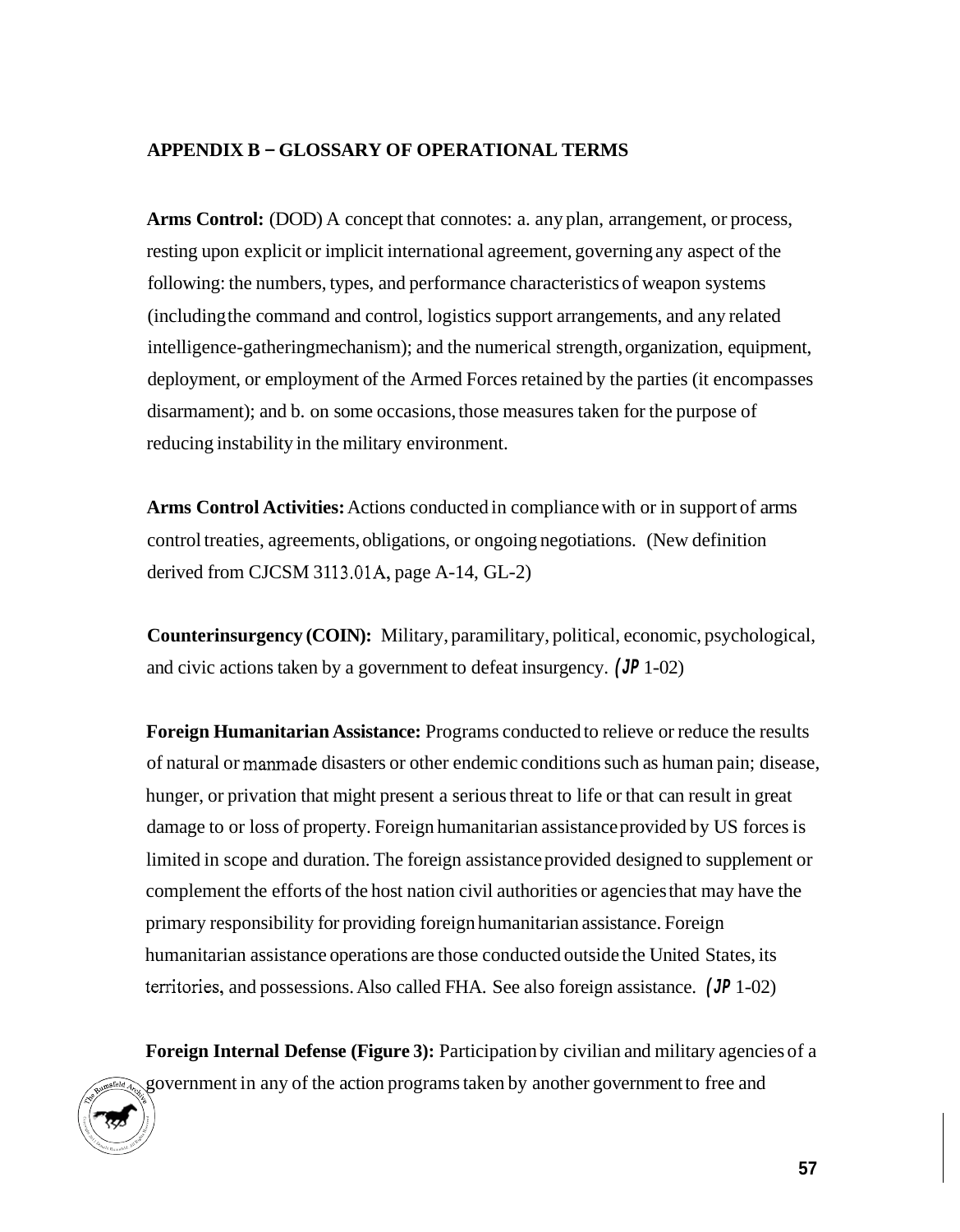protect its society from subversion, lawlessness, and insurgency. Also called FID. *(JP* 1- 02)



**Figure 3.** 

**Freedom of Navigation Operations:** Operations conducted to demonstrate US or international rights to navigate air and sea routes, or in space. (Modified version of existing  $J\ddot{P}$  1-02).

**Humanitarian and Civic Assistance:** Assistance to the local populace provided by predominantly US forces in conjunction with military operations and exercises. This assistance is specifically authorized by title 10, United States Code, section 401, and funded under separate authorities. Assistance provided under these provisions is limited to (1) medical, dental, and veterinary care provided in rural areas of a country; (2) construction of rudimentary surface transportation systems; (3) well drilling and construction of basic sanitation facilities; and **(4)** rudimentary construction and repair of public facilities. Assistance must fulfill unit-training requirements that incidentally create humanitarian benefit to the local populace. See also Humanitarian Assistance. (JP 1-02)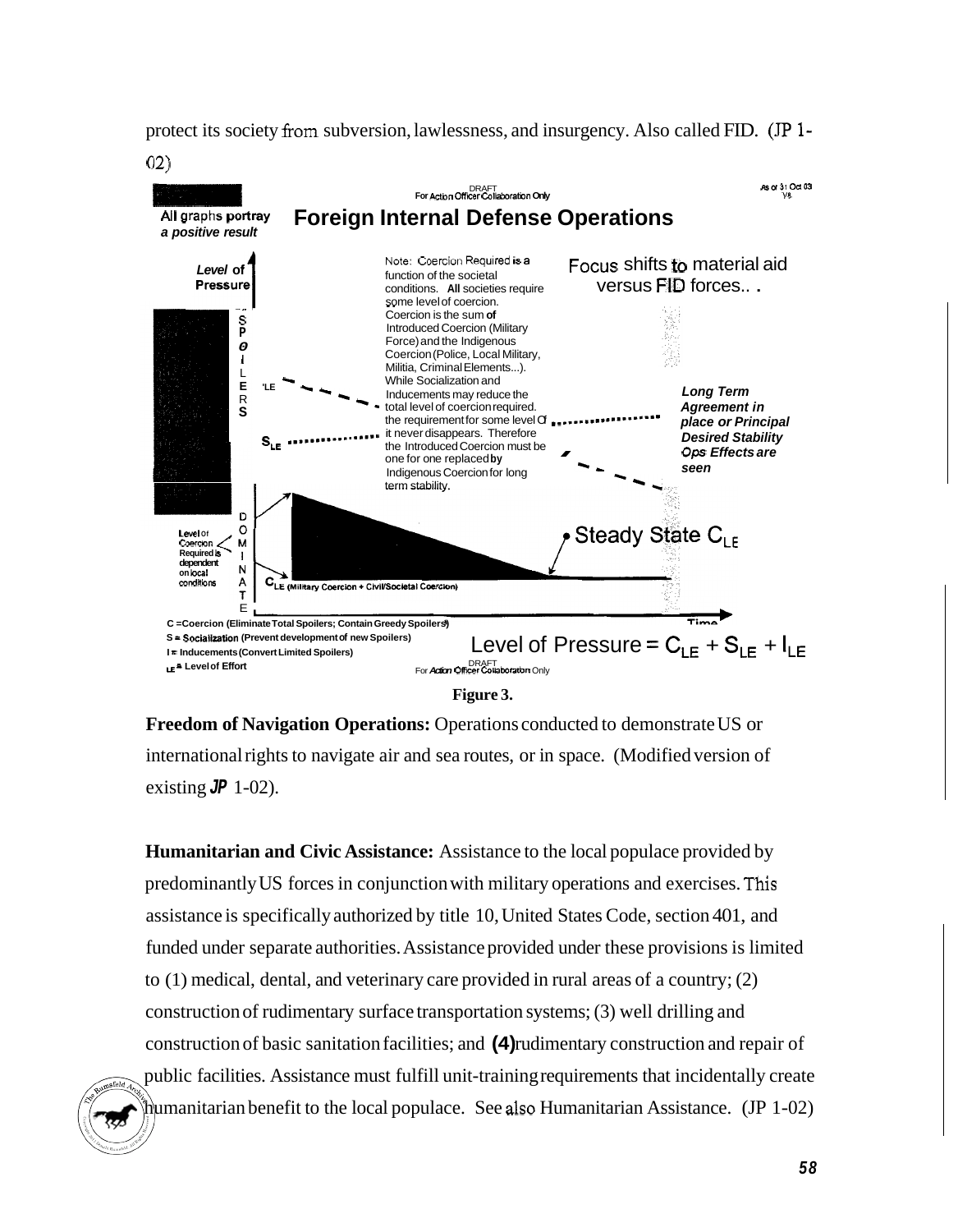**Line Of Communications:** A route, either land, water, and/or air, that connects an operating military force with a base of operations and along which supplies and military forces move. Also called LOC. See also base of operations; route. (DOD)

**Military Contacts:** Visits by military and defense personnel, delegations, and units to foreign countries for the purpose of security cooperation. Military contacts include senior defense official and senior officer visits, counterpart visits, ship port visits, participation in defense shows and demonstrations, bilateral and multilateral staff talks, defense cooperation working groups, regional conferences, State Partnership for Peace Program activities, attaché activities and personnel and unit exchange programs. (new definition derived from CJCSM 3113.01A, page  $GL-6$ )

**Noncombatant Evacuation Operations:** Operations directed by the Department of State, the Department of Defense, or other appropriate authority whereby noncombatants are evacuated from foreign countries when their lives are endangered by war, civil unrest, or natural disaster to safe havens or to the United States. Also called NEOs. *(JP* 1-02)

**Peace Enforcement (Figure 4):** Application of military force or the threat of its use, normally pursuant to international authorization, to compel compliance with resolutions or sanctions designed to maintain or restore peace and order. *(JP* 1-02)

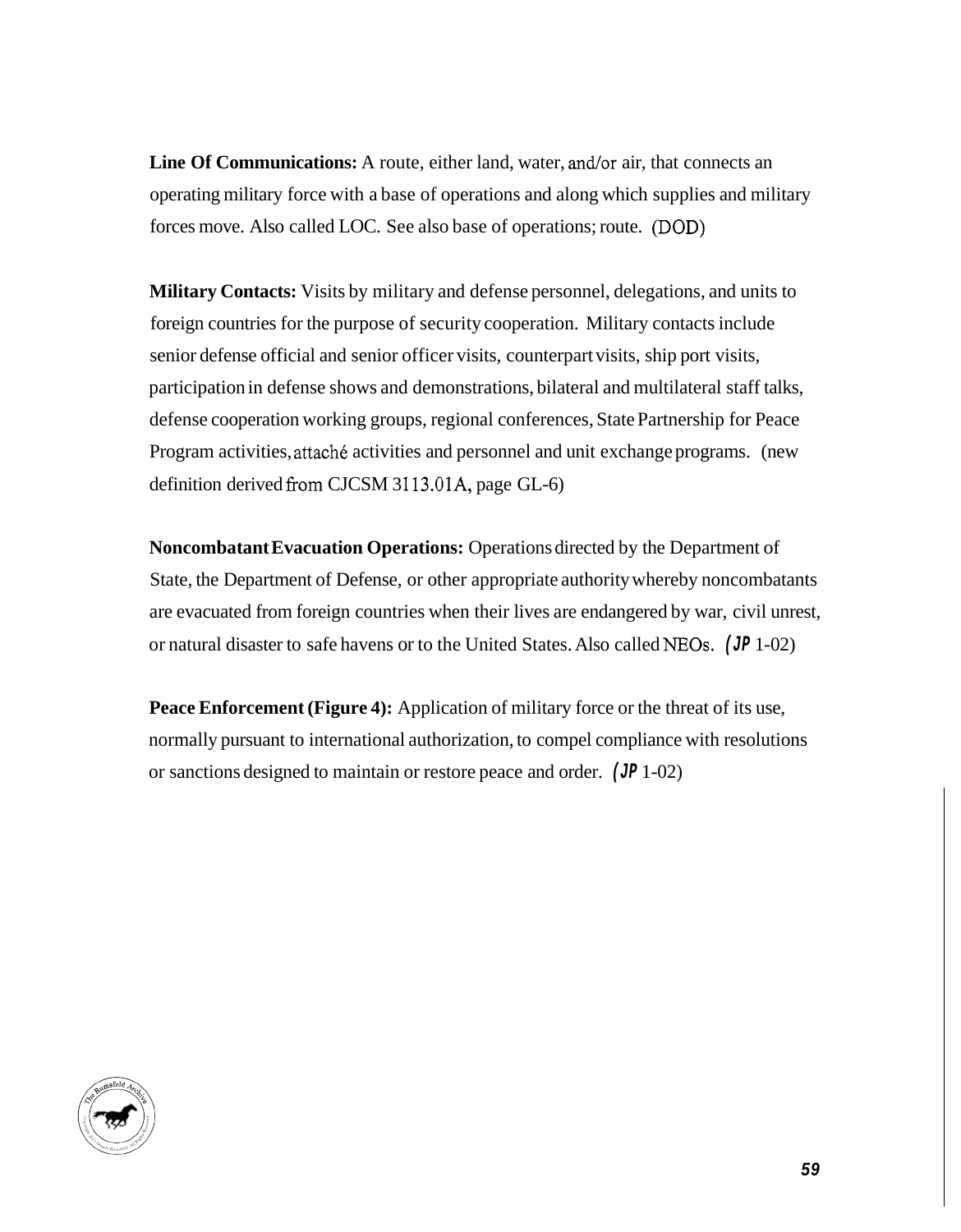

Peacekeeping Operations (Figure 5): Military operations undertaken with the consent of all major parties to a dispute, designed to monitor and facilitate implementation of **an**  agreement (cease fire, truce, or other such agreement) and support diplomatic efforts to reach a long-term political settlement. (existing *JP* 1-02 definition)

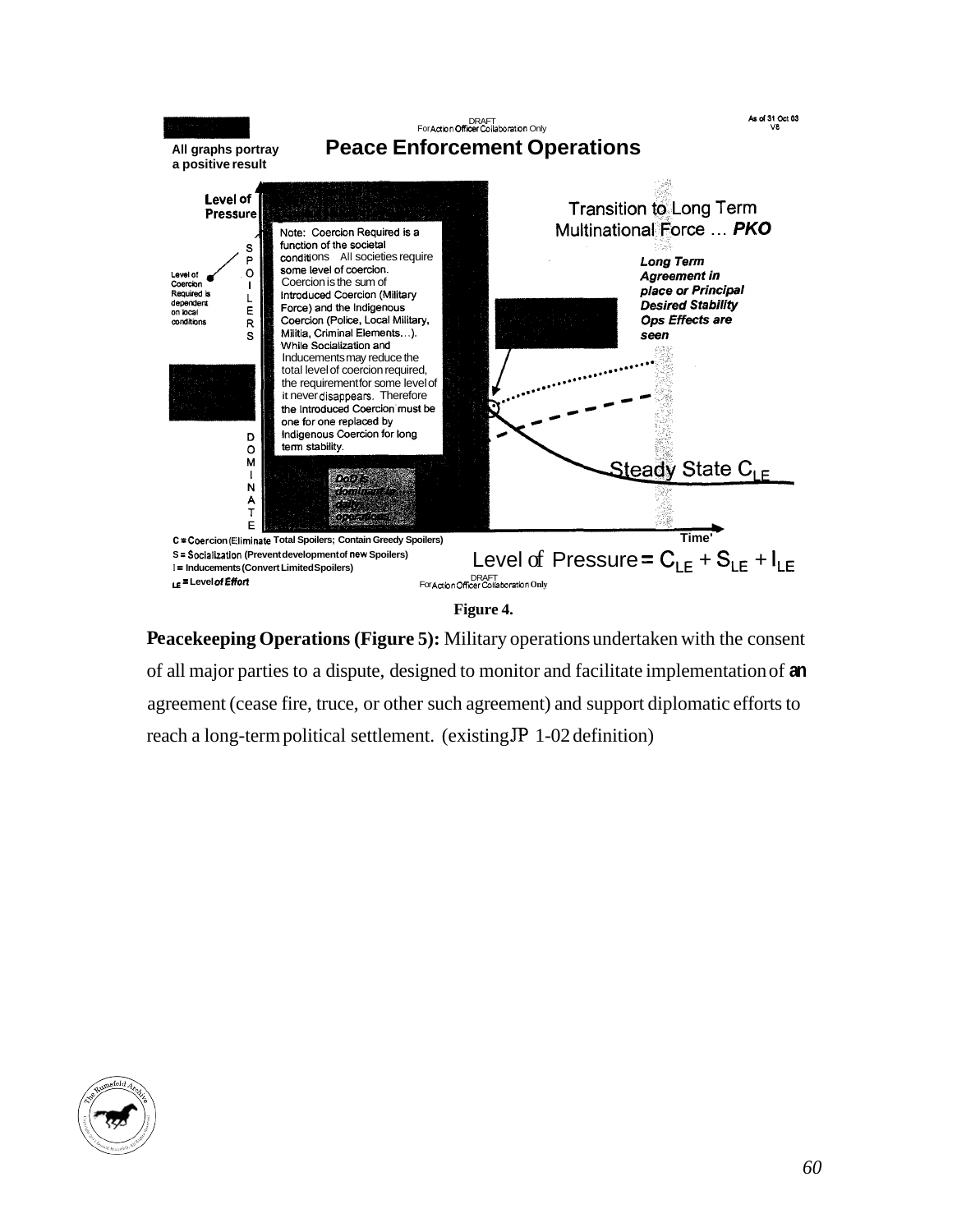

**Security Assistance:** (DOD) Group of programs authorized by the Foreign Assistance Act of 1961, as amended, and the Arms Export Control Act of 1976, as amended, or other related statutes by which the United States provides defense articles, military training, and other defense-related services by grant, loan, credit, or cash sales in furtherance of national policies and objectives. Also called SA.

**Show of Force: An** operation designed to demonstrate US resolve that involves increased visibility of US deployed forces in an attempt to defuse a specific situation that, if allowed to continue, may be detrimental to US interests or national objectives. *(JP* 1-02)

**Support to Counterinsurgency (Figure 6):** Support provided to a government in the military, paramilitary, political, economic, psychological, and civic actions it undertakes to defeat insurgency. (JP 1-02)

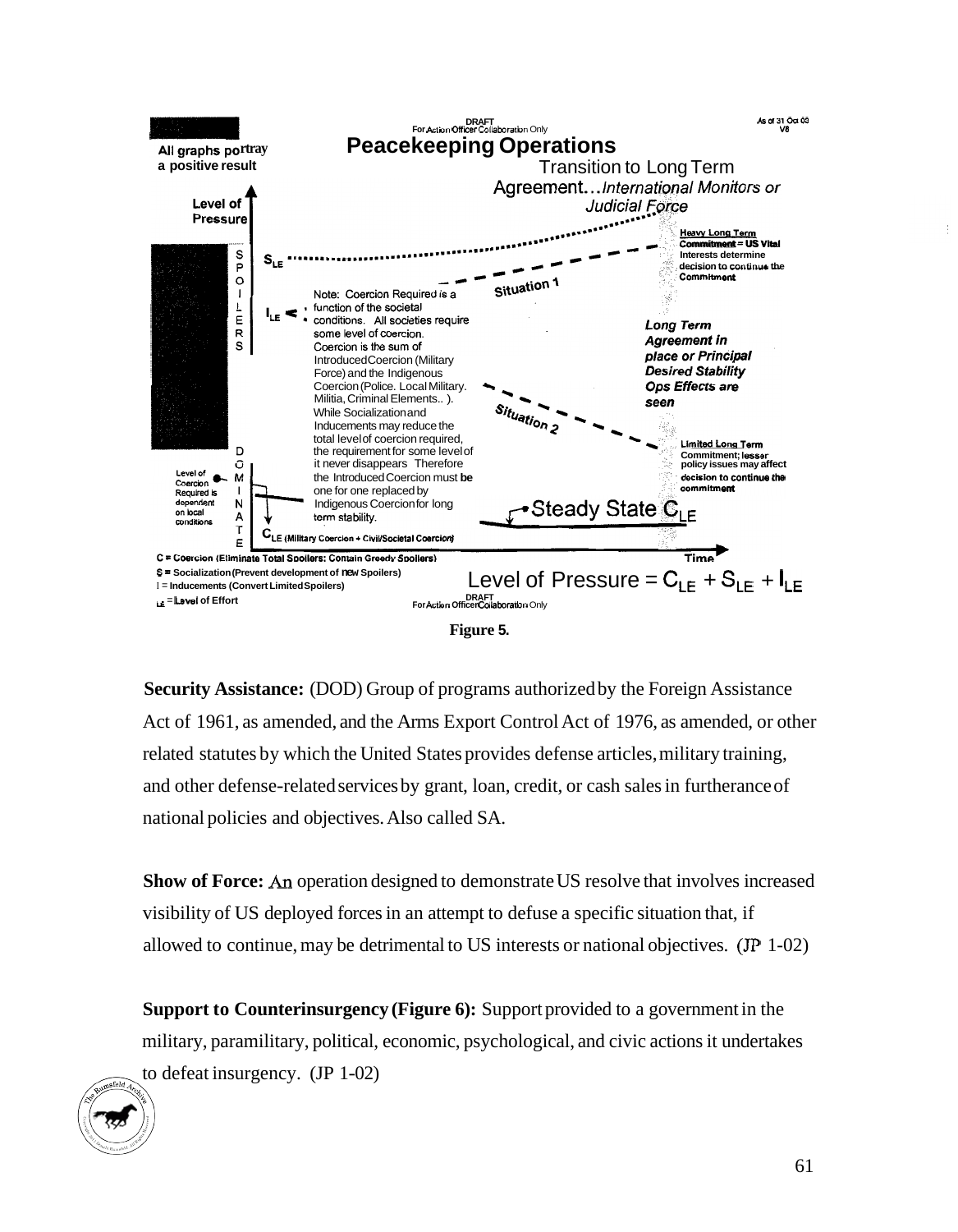

**Insurgency:** (DOD, **NATO)** *An* organized movement aimed at the overthrow of a constituted government through use of subversion and armed conflict.

**Sanction Enforcement And Maritime Intercept Operations: (DOD) Operations that** employ coercive measures to interdict the movement of certain types of designated items into or out of a nation or specified area.

**Unconventional Warfare: (DOD) A broad spectrum of military and paramilitary** operations, normally of long duration, predominantly conducted by local or surrogate forces who are organized, trained, equipped, supported, and directed in varying degrees by an external source. It includes guerrilla warfare and other direct offensive, low visibility, covert, or clandestine operations, as well as the indirect activities of subversion, sabotage, intelligence activities, and evasion and escape. Also called *UW.* 

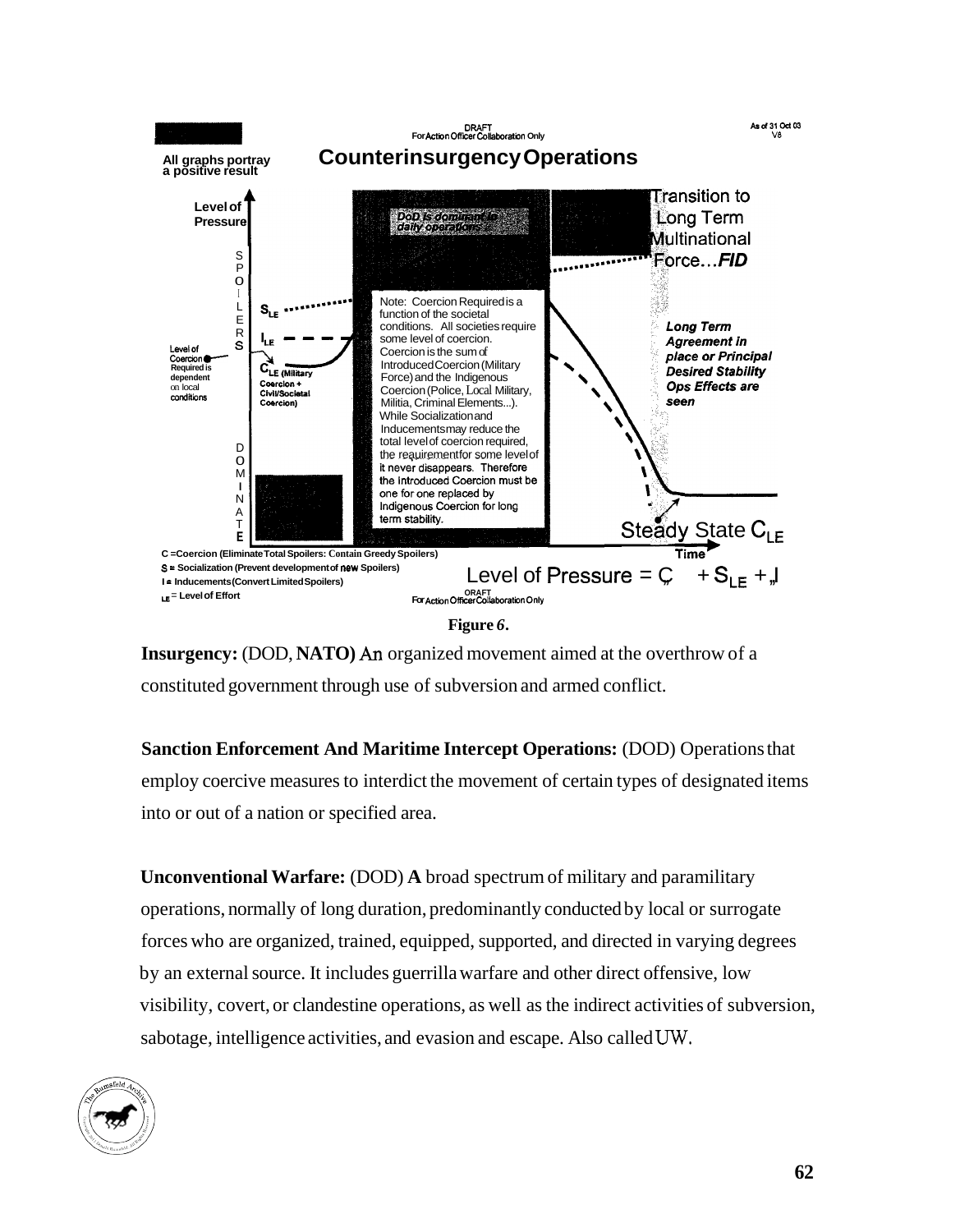### **APPENDIX C** - **COERCION, INDUCEMENTS, AND SOCIALIZATION**

Countering direct threats to long-term security and success caused by a spoiler may be in itself a full-time mission. But until the spoilers<sup>19</sup> are managed, as evidenced in Iraq, less than effective progress may be made in other areas. In order to control the spoilers the joint force may use a mix of capabilities for coercion, inducements, and socialization of the population and leadership in the target area. The focus concentrates efforts on formal as well as informal leadership, their followers, or both.

Each type of spoiler requires a different strategy that the joint force must use in order to dislocate, contain, or satisfy them. **A** singular approach is likely to encourage additional spoilers and demands. The joint force must identify the type spoilers and underlying causes in order to manage spoilers through a focused system of coercion, inducements, and socialization.

**Coercion:** Coercion attempts to eliminate total spoilers and to contain or intimidate greedy spoilers. Coercion will generally be negative reinforcement; it will be application of force, or denial of desired goods and services. Coercion ranges from total isolation of the spoiler, freezing or eliminating sources of economic or other aid to counter-terrorism type operations.

Total spoilers are restrained by dominance of force. It is through force or the threat of force the joint force commander seeks to compel compliance. Coercion is used to physically and psychologically isolate spoilers from the population. Spoilers are physically isolated by offensive and defensive military operations to defeat them or restrict their movement and limit their access to designated areas. Offensive operations include overt, covert, or clandestine operations. Defensive operations protect key personnel, facilities, and equipment from attack by spoilers. Psychological operations seek to eliminate popular support.

**Inducements:** Inducements take the form of political, financial, or other concessions or payments to mollify and convert the limited spoilers (those who have political aims

<sup>&</sup>lt;sup>19</sup> Total spoilers: those who are totally apposed to the stability mission Greedy spoilers: those who seek to gain power or money, or both, in the uncertain situation of the moment. Limited: those that seek limited objectives for personal gain or group advantage.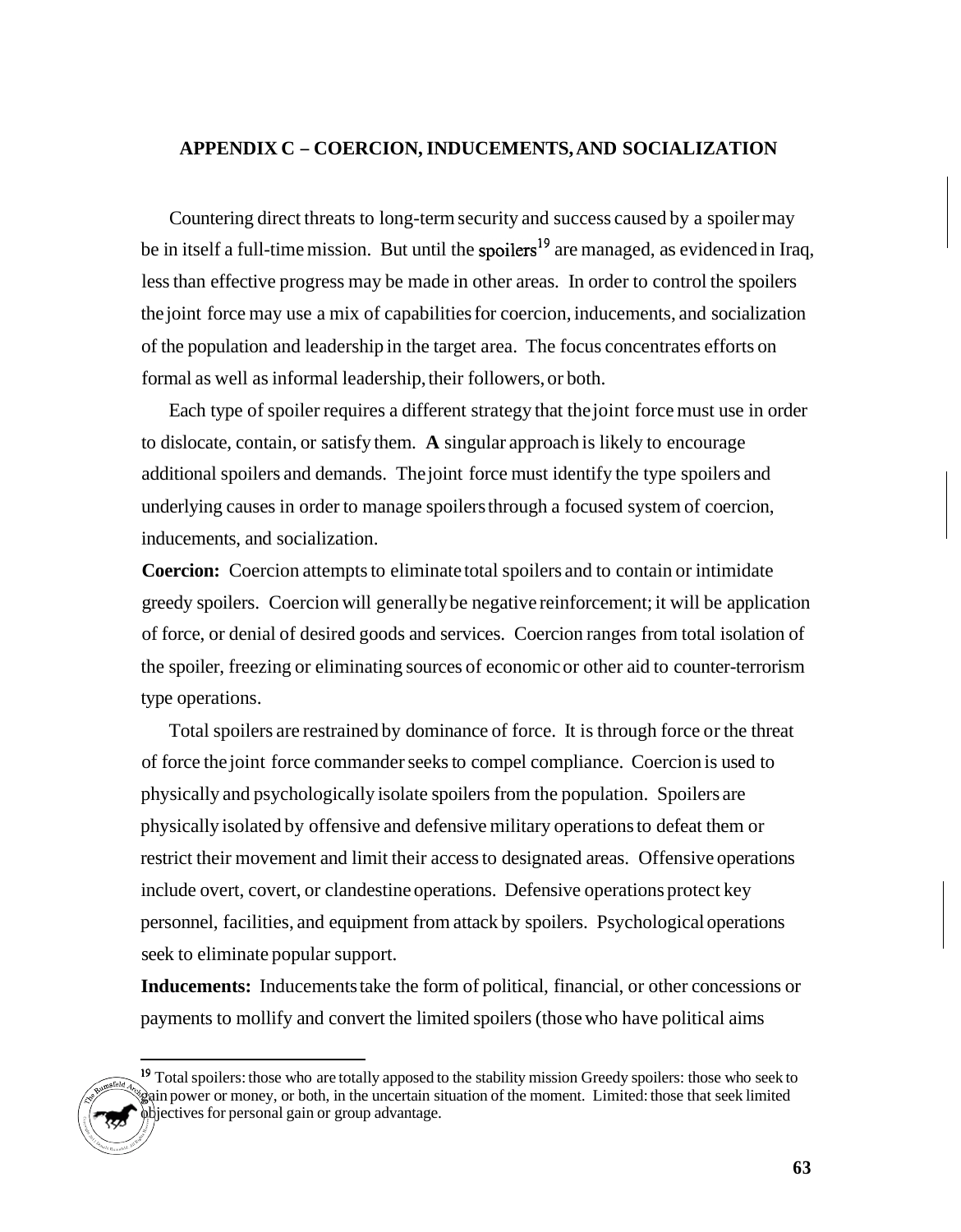different from ours but who can be accommodated). Unlike coercion, inducements can be characterized as positive reinforcement of the actions of the targeted group.

Inducements satisfy the needs of limited spoilers and the population as a whole in basic needs and security. Inducements are political, financial, or other concessions or payments made to mollify and convert limited—or in some cases greedy—spoilers. Inducements can be characterized as positive reinforcement for the actions of the targeted group when such actions are consistent with joint stability objectives.

**Socialization:** Socialization is a long-term process designed to prevent the development of new spoilers through education, psychological operations, and any other means. The aim of the process is to develop the mindset among the leaders and population that they will progress to a peaceful and prosperous condition by following the suggestions of the US and coalition partners.

Socialization is designed to prevent the return or development of future spoilers through engagement with the local populace and key leaders. This requires a coordinated command presence and information plan with links to information operations, psychological operations, public affairs, and the interagency community. Socialization is the change in attitude throughout all levels of a society that makes its members amenable to the objectives of the joint stability operation. This means the willing acceptance of capitalism and democracy, as well as religious, racial, and ethnic tolerance. Socialization also requires society to allow equal opportunity, freedom of speech and the press; protection of human rights; access to markets; and peaceful coexistence with the world community.

All societies and regions require some level of coercion to maintain stability. The level of coercion required is dependent on crime and the presence of criminal organizations, basic needs being met, outside influences and support to insurgency and violence, and the peoples' consent to being governed. Indigenous government and law enforcement are sufficient to maintain stability through low levels of coercion in normally stable societies and regions. Where crime, the effects of war, and insurgency overwhelm local and national governments, higher levels of coercion are required to maintain stability. This higher level of coercion consists of introduced (usually military) coercion alongside indigenous coercion.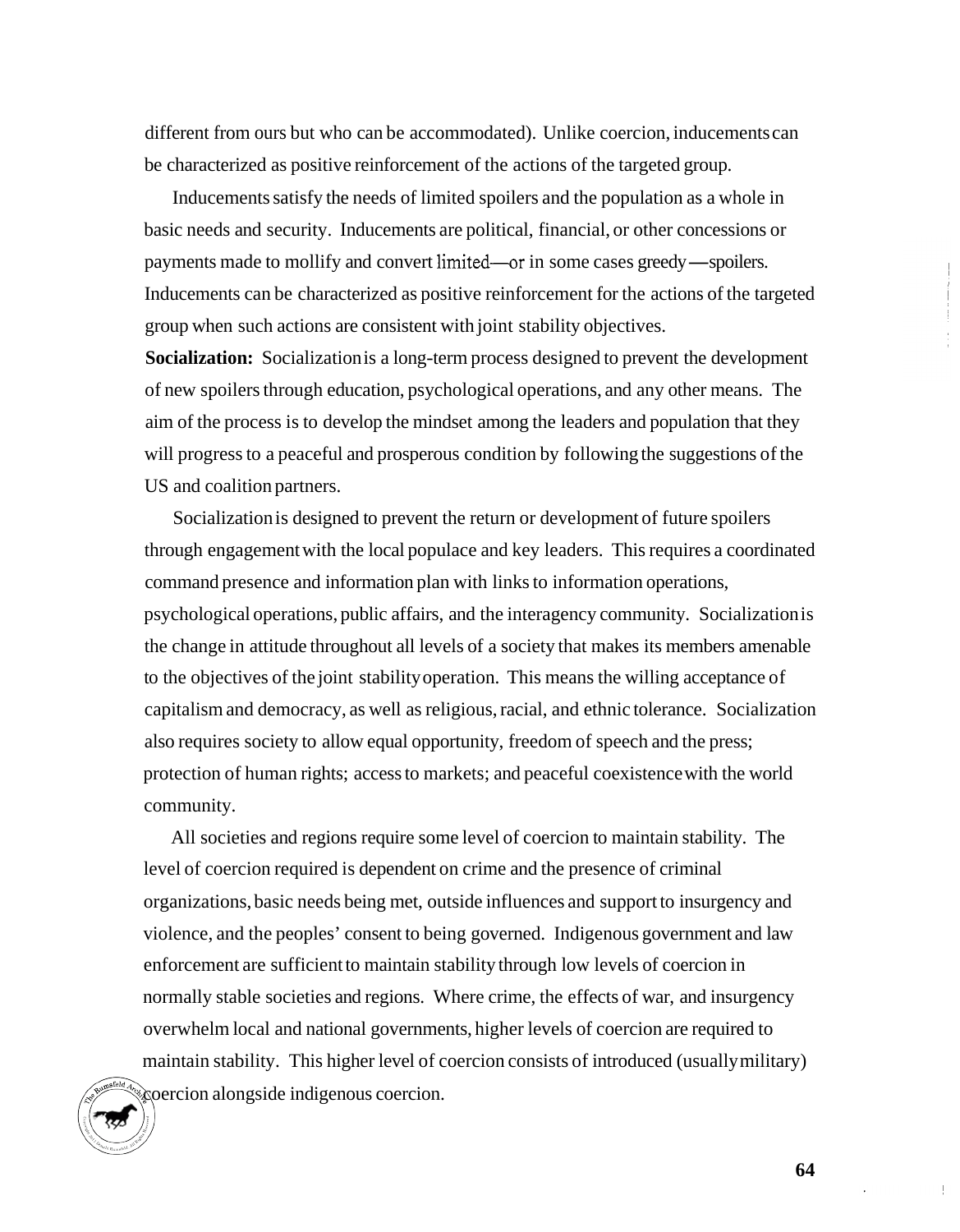Where all or most societal functions have collapsed, the introduced military coercion will provide all or most of the required coercion in an environment where basic needs are in jeopardy and the potential for insurgency is high. While establishing an initial period of security through the use or threat of use of military coercion is vital, lowering the overall level of coercion required is more critical and requires a three-part approach.

First, efforts must be made to replace the introduced coercion with indigenous coercion on a one-for-one basis, such as military and law enforcement. Second, inducements to meet basic needs and enhance the function of civil government must be efficiently applied to restore **an** initial semblance of normal society. Initially, the military force provides inducements. This is because the initial security environment usually will not permit or encourage non-government organizations or contractors to provide these type services. Third, a process of socialization that runs concurrently with inducements is conducted through effective information operations against spoilers, public information programs with the aim of building consent to government, and education programs designed at bettering the society's self-sufficiency. Socialization must work towards long-term stability in the region and the society concerned. With all of these approaches, patience and commitment to a long-term view is required. In most cases, instability was years in the making and it will be years in the rebuilding.